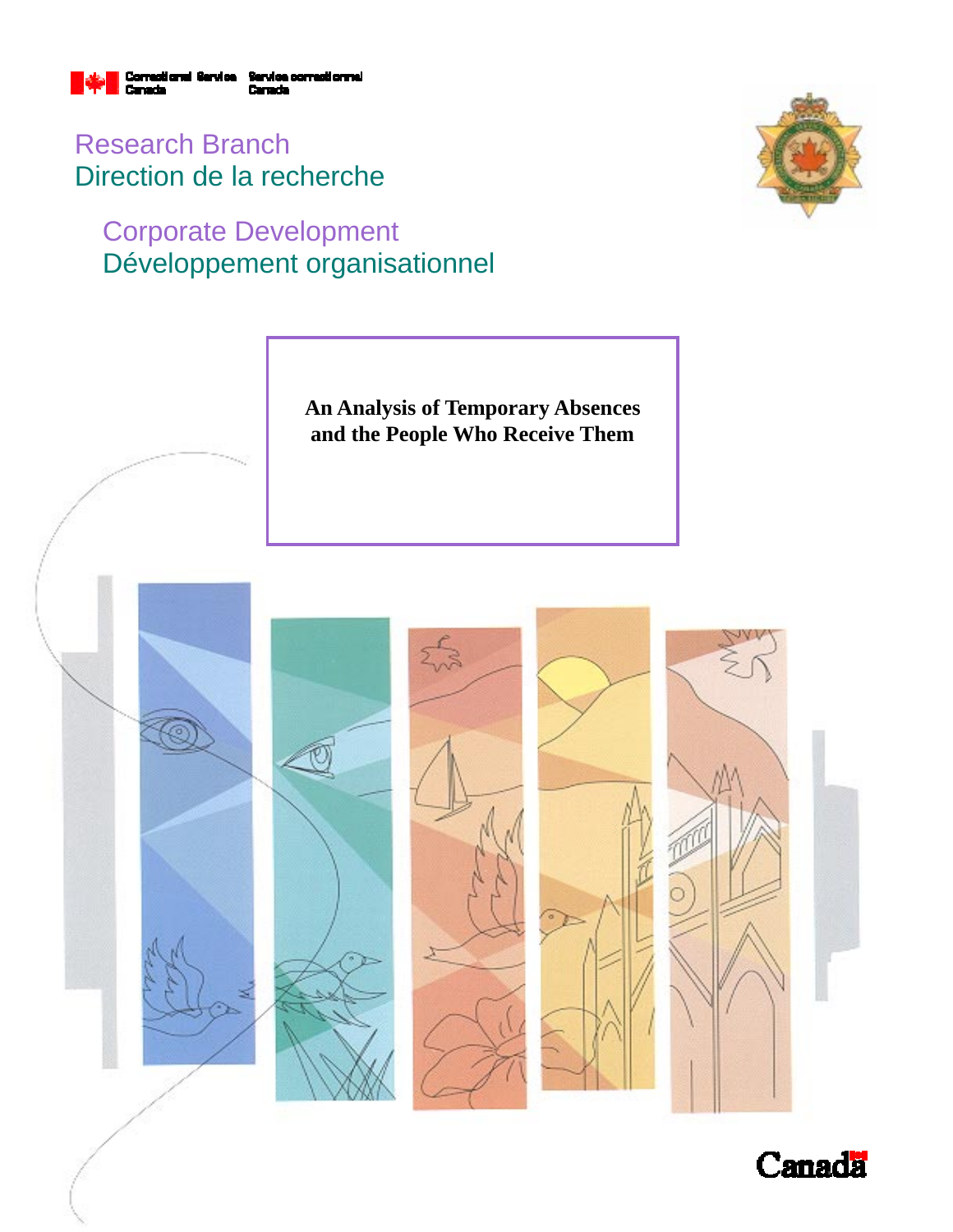# **An Analysis of Temporary Absences and the People Who Receive Them**

Prepared by:

Brian A. Grant Ray L. Belcourt

Research and Statistics Branch Correctional Service of Canada

Ce rapport est également disponible en français. Veuillez vous addresser à la Direction des communications du Service correctionnel Canada au 340 Laurier avenue ouest, Ottawa, Ontario, K1A 0P9. Should additional copies be required they can be obtained from the Communications Branch, Correctional Service of Canada, 340 Laurier Avenue west, Ottawa, Ontario K1A 0P9

 $1$  This report was originally prepared for the Temporary Absence Review Panel.

**January, 1992 N°.** R-25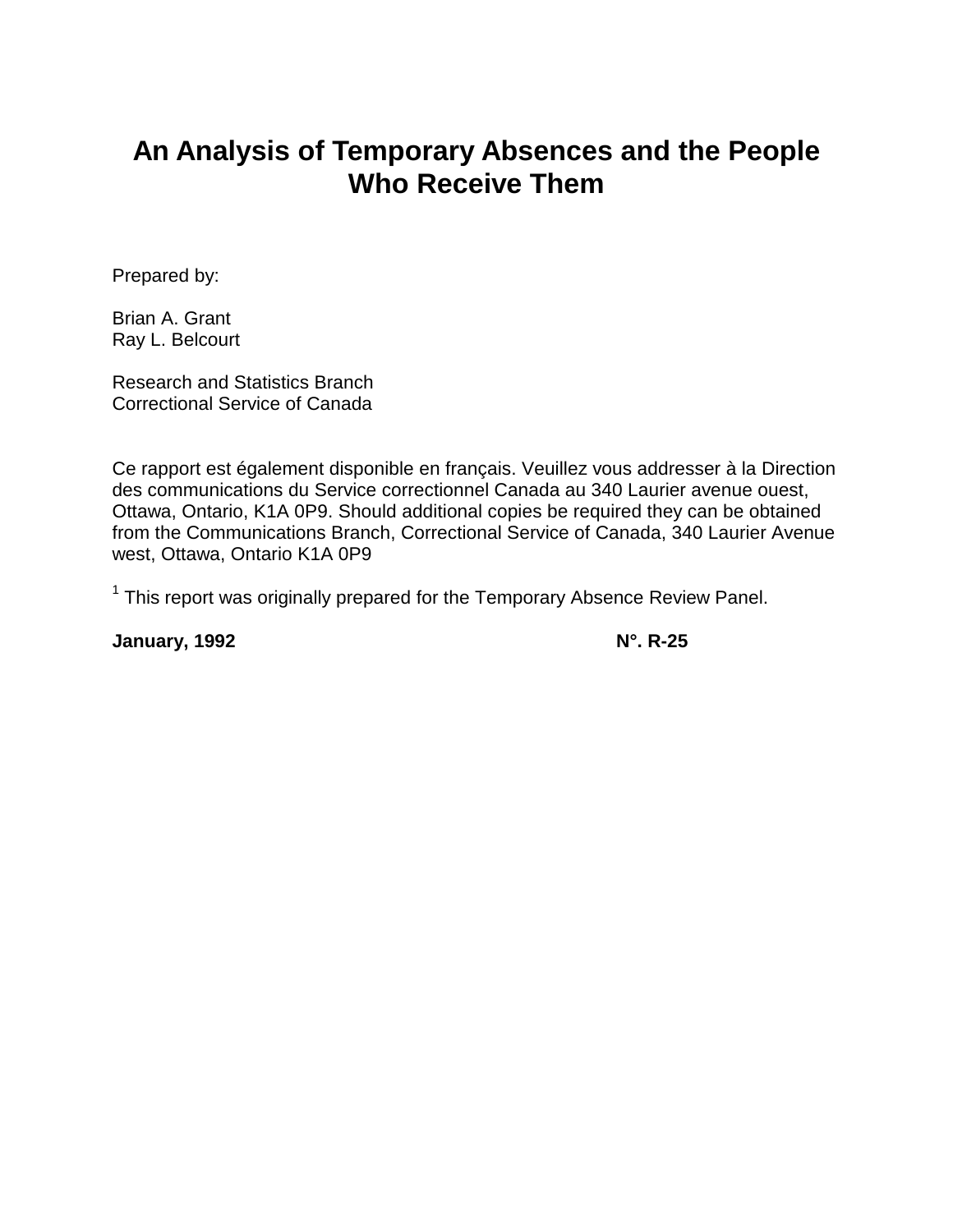## **Executive Summary**

The report was prepared for the Temporary Absence Review Panel which was appointed by the Solicitor General to provide an independent review of the temporary absence program. The report provides a descriptive analysis of temporary absences (TAs) and the offenders who have received them. In addition to basic analyses the report contains a section looking at racial and gender differences, as well as, a section concerned specifically with sexual offenders.

The data for TAs indicate that a large number of TAs are taken by offenders in the federal correctional system. The success rate for TAs has been very high for the 16 years covered in this report (1976-1991), and has been improving during the past few years. Group TAs and TAs with resocialization escorts are used frequently and these allow for the most efficient use of correctional officers for the supervision of TAs. The majority of single TAs requiring a security escort are for medical reasons.

The analyses of offenders indicates that those convicted of the most serious offences are less likely to receive TAs and that they serve a larger percentage of the their sentence before receiving an escorted temporary absence (ETA) for family and community contact or an unescorted temporary absence (UTA). Multiple term offenders and those classified as Category 1 by the National Parole Board are also less likely to receive TAs. The data on TA failures indicate that failures for those offenders convicted of murder and other serious crimes is lower than the already very low failure rate for other offenders. This suggests that caution is exercised in determining when an offender can safely be exposed to the community. The data also suggest that there are regional differences in the percentage of people who are granted TAs and in the percentage of sentence that must be served before being permitted a UTA or family and community ETA. These regional differences may be due to differences in the offender profile in each region.

The analysis of racial data shows that, in terms of both the number of TAs granted and the number of offenders who receive TAs, Native peoples are under-represented. However, the analyses also show that Native peoples are more likely to have been convicted of more serious offences involving violence and are more likely to have served multiple federal prison terms. Further analyses are required to explain the results. In addition, it was shown that in the case of compassionate TAs, Native peoples are more likely to be granted a TA than are other racial groups.

The comparison of male and female offenders suggests that females are not treated differently from males in terms of the number of TAs received. However, there is evidence that females receive less family and community contact TAs than males. The offence data suggest that females are more likely to be serving time for crimes involving violence and this may explain the relatively fewer family and community TAs. Another possible reason for fewer family and community TAs may be the centralization of prison services for women in Kingston.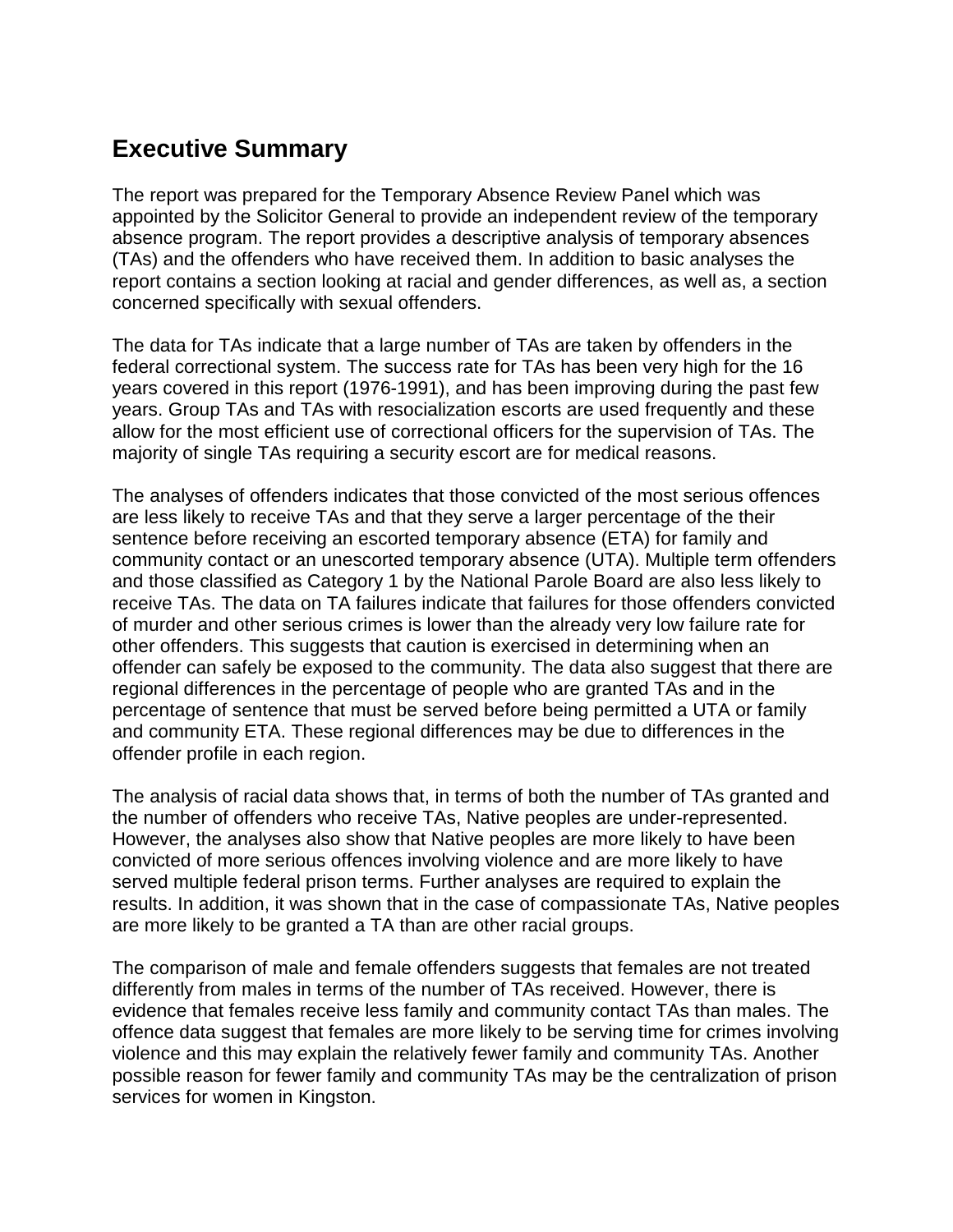The data for sexual offenders seems to indicate that those who have committed more serious offences must wait longer for the opportunity to receive TAs that are discretionary (UTA or family and community ETA). Given that the percentage of time served is influenced by the length of the original sentence, and that more serious assaults are likely to result in longer sentences, it is probable that those offenders committing the most serious sexual assaults are spending considerably more time in institutions before receiving the opportunity for a temporary absence.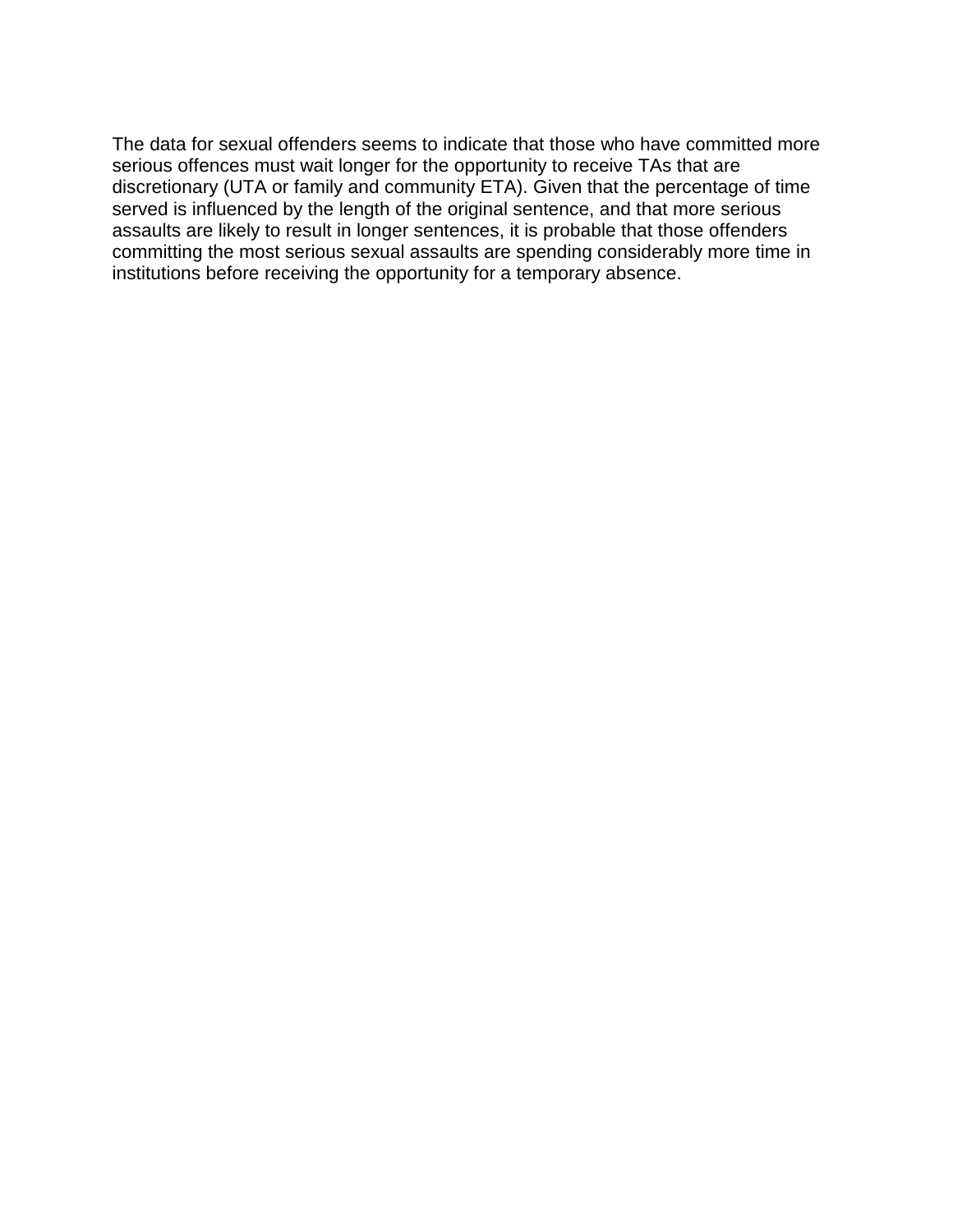## **Forward**

Two preliminary reports were prepared and provided to the Review Panel. The data that were presented in those reports have been incorporated into this report. Minor discrepancies in data presented in the previous reports and the final report should not be considered problematic as the earlier reports were based on interim data. These minor differences do not affect the interpretation of the results.

As the data are subdivided into smaller groups for detailed analyses the size of the sample decreases quite dramatically in some cases. Analyses based on small numbers of cases may be less accurate than those based on large samples and caution is required when interpreting the results obtained with small samples.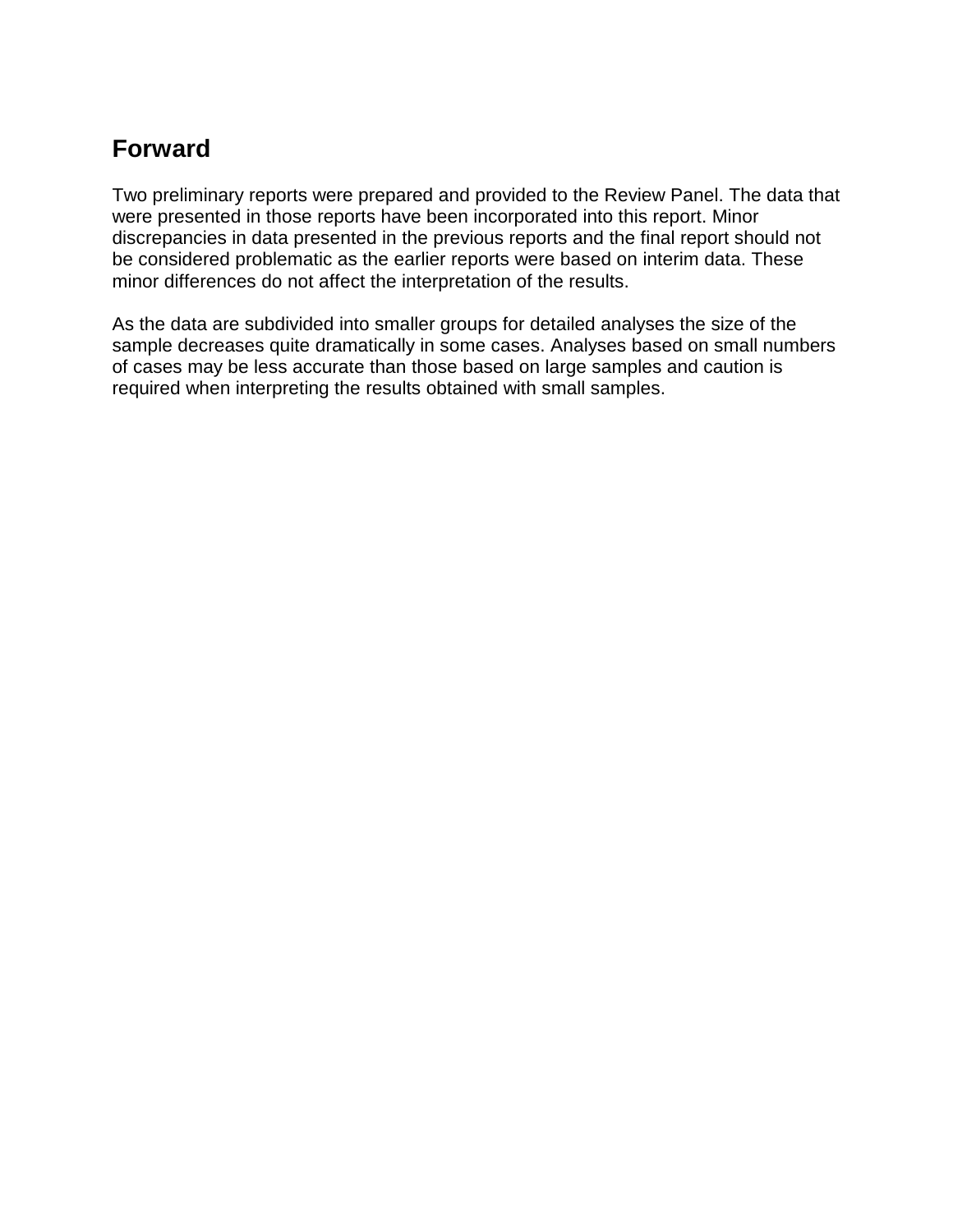Table of Contents

| AN ANALYSIS OF TEMPORARY ABSENCES AND THE PEOPLE WHO RECEIVE<br><b>THEM</b>                                                                                       | 1                                                |
|-------------------------------------------------------------------------------------------------------------------------------------------------------------------|--------------------------------------------------|
| <b>Executive Summary</b>                                                                                                                                          | $\mathbf{2}$                                     |
| <b>Forward</b>                                                                                                                                                    | $\overline{\mathbf{4}}$                          |
| <b>Introduction</b>                                                                                                                                               | $6\phantom{1}6$                                  |
| <b>Analysis of Temporary Absences</b><br>16 Year Trends<br>5 Year Trends<br>1990 / 91 Data<br>All TAs<br>Group TAs<br>Single ETAs<br><b>Failed TAs</b><br>Summary | 8<br>8<br>12<br>18<br>18<br>24<br>25<br>27<br>27 |
| <b>Analysis of Those Receiving Temporary Absences</b><br>5 Year Trends<br>1990/91 Data                                                                            | 28<br>28<br>30                                   |
| <b>Special Analyses</b><br>Race<br>Summary<br>Gender<br>Summary<br>Sex offenders<br>Summary                                                                       | 44<br>44<br>49<br>49<br>51<br>53<br>55           |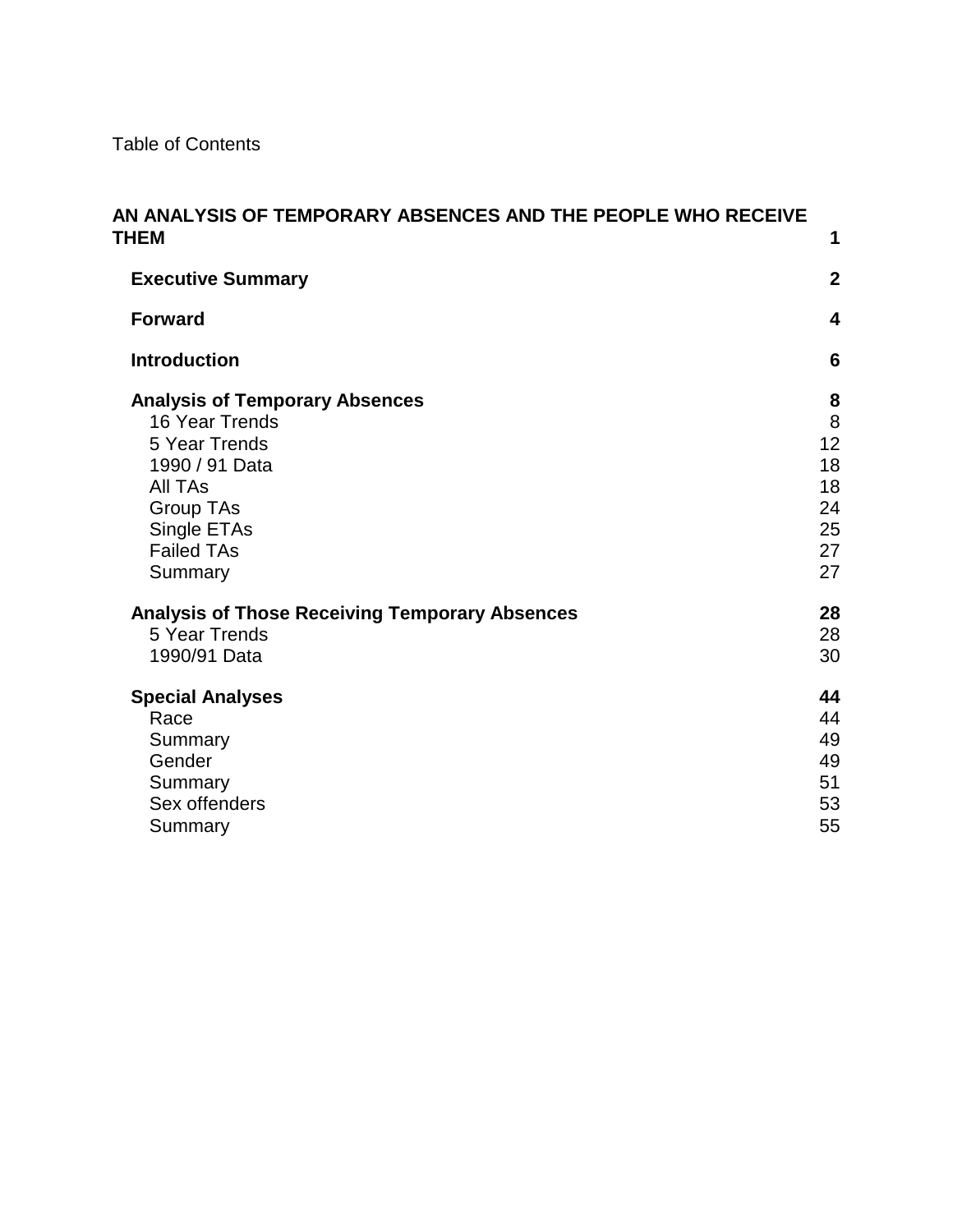## **Introduction**

The purpose of this report is to present an analysis of data on temporary absences and the people who receive temporary absences. The temporary absence program is not so much a program, as an element in the correctional process which offenders are exposed to while they are under the authority of the Correctional Service of Canada. Temporary absences provide an opportunity for the correctional system (consisting of case management officers, offenders, treatment personnel, parole officers, and administrators) to test the offenders ability to behave appropriately in non-prison settings under varying degrees of supervision.

As the level of supervision is reduced (from full security escort, possibly including restraint devices, to unescorted absences) offenders must take on greater and greater responsibility for their behaviour and thereby accept the risks that they may fail. Society, implicitly, accepts these risks too. However, while the offender is under the control of the Correctional Service it is much easier to provide controls on behaviour which will reduce the chances of failing to behave in acceptable ways. If failure occurs during this phase additional controls can easily be put in place, or the offender can be removed from potentially dangerous situations with relative ease. Once the offender has left the control of the Correctional Service the additional rights returned to the offender provide less opportunity for supervising behaviour and remedial action can only be taken when another offence has been committed.

Temporary absences provide a means for the system to test the offenders acceptance of the responsibilities of good citizenship. For the offender, they provide an opportunity for gradual reintegration into the community and the opportunity to review problems at an early stage, before they represent a threat to the offender or society.

Each year there are approximately 50,000 temporary absences from the Correctional Service prisons. The absences are for periods ranging from a few hours to 3 days. More than 99.5% of temporary absences are completed successfully, and in recent years this has risen to 99.9%. About 7,000 individuals are granted one or more temporary absences each year.

In analyzing data about temporary absences (TAs) it is necessary to make a distinction between the number of people who receive temporary absences and the number of temporary absences. As noted above, there are approximately 50,000 temporary absences (TAs) each year, but only 7,000 people receive them.

The data analyses which follow are presented separately for people and for absences. Some variables can only be analyzed on the basis of the people who received temporary absences and others can only be meaningfully analyzed on the basis of the number of TAs. A few variables may be analyzed for both people and TAs. The report is divided into three main sections. The first section presents analyses based on TAs, the second section presents analyses based on the people who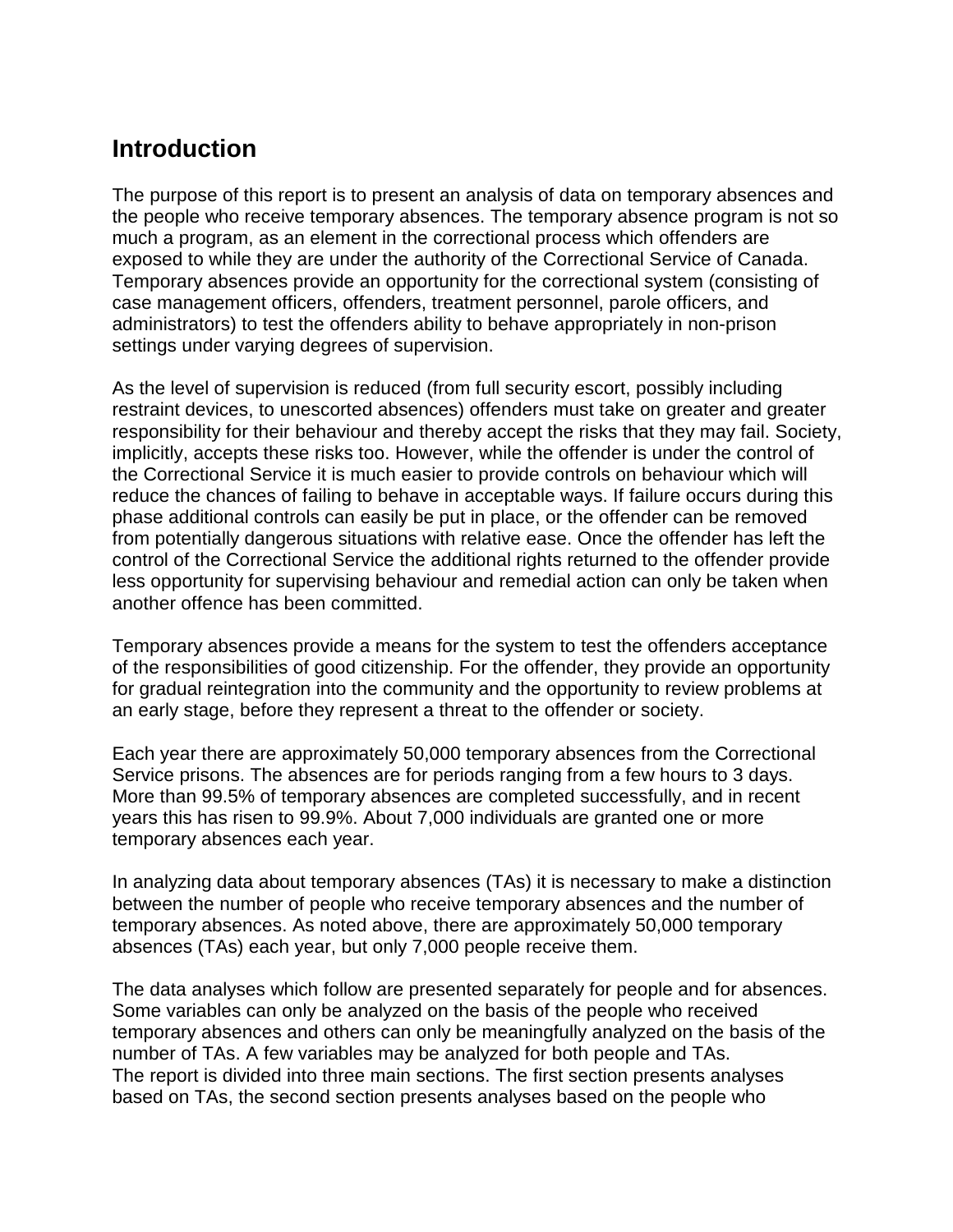received TAs, and the third section presents data for analysis of special groups of offenders. The analysis of TAs is subdivided into three parts. The first presents the data for a period of 16 years from 1975/76 to 1990/91. These data provide information on long term trends. The second subsection, which contains more detailed analyses, presents the data for the five year period from 1986/87 to 1990/91. These analyses provide an overview of the data for the five year period and include more detailed analyses. The third subsection presents analyses of data for the year 1990/91. This section contains the most detailed analyses of the groups of offenders most likely to succeed and fail while on a temporary absences. The second section contains analysis of 5 year trend data, and detailed analyses of 1990/91 data. The third section presents analyses of TAs for racial groups (Caucasian, native peoples and other racial groups), gender and offenders convicted of sexual offences.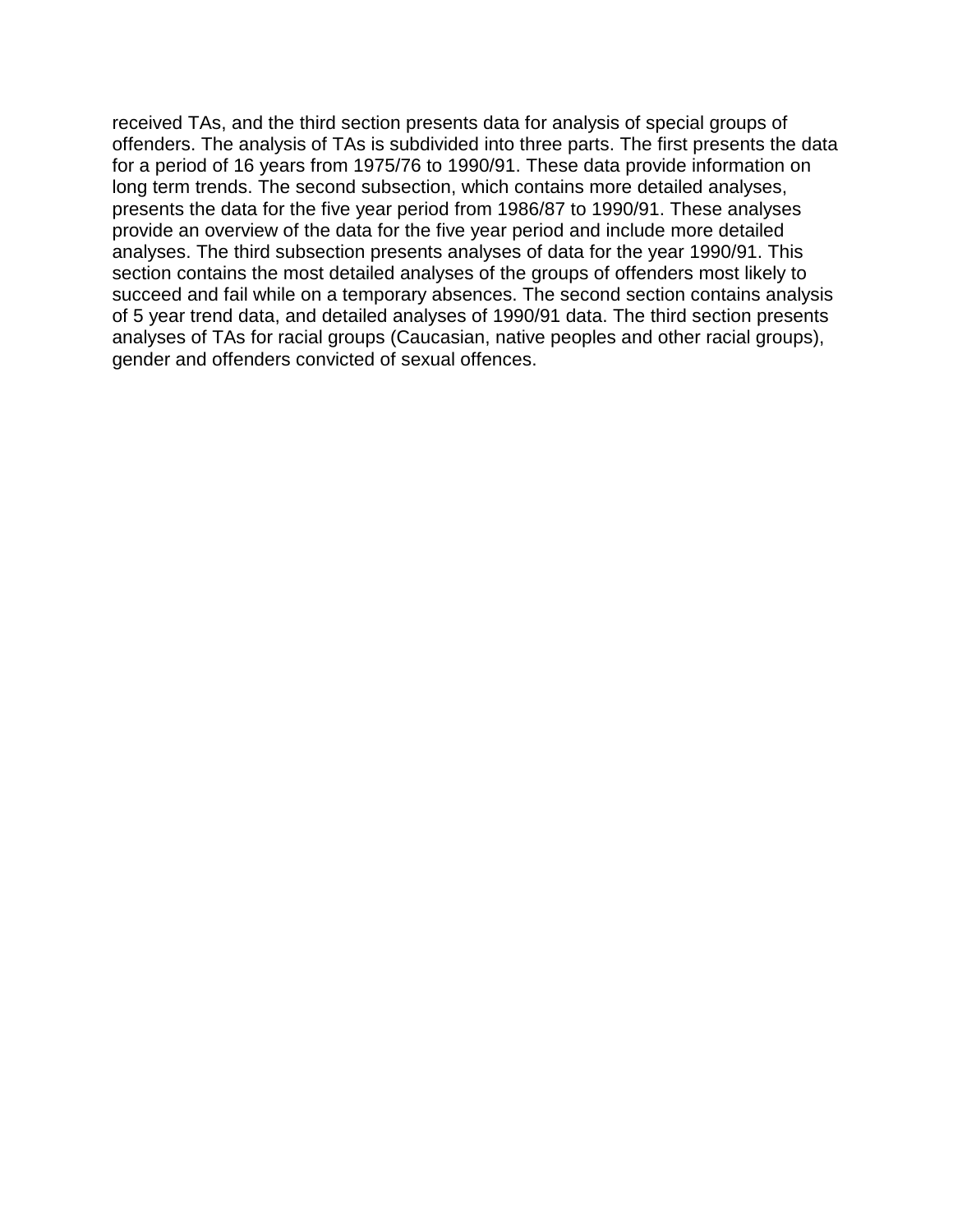# **Analysis of Temporary Absences**

## **16 Year Trends**

The number of TAs for each year, from 1975/76 to 1990/91, are presented in Figure 1. These data indicate that the number of TAs has varied from 41,000 to 60,000, with the peak in 1987 and the lowest level of TAs in 1981. Since 1987 there has been a decline in the number of TAs, although there was an increase in the number in 1990/91. Superimposed on the Figure is the number of 'on register' offenders for each year. These data show that as the offender population grew so did the number of TAs until 1987. After that date the offender population continued to grow, but the number of TAs began to decline. The change in the patterns of TAs may be due to changes in the nature of the offender population, changes in the use of day parole, and closer scrutiny of TAs resulting from concern of public safety.

There are two main types of TAs, escorted TAs (ETAs) and unescorted TAs (UTAs). During an escorted TA the offender, or offenders, are accompanied by either a Correctional Service staff member or a private citizen volunteer. Figure 2 presents data on the relative frequency of escorted and unescorted TAs for the past 16 years. The data indicate that there has generally been a decline in the relative number of unescorted TAs. In 1975/76 over 40% of all TAs were unescorted, whereas in recent years unescorted TAs have represented only 15% of all TAs. Unescorted TAs are the most likely to result in failure (see Figure 4), and the decline in relative use may be, in part, due to greater concern about the risk to society.

The failure rates for TAs has consistently been very low. Figure 3 presents the percentage of TAs which have been classified as failures for the past 16 years. Failures are defined as cases where an offender has failed to return to the institution and has been charged with being unlawfully at large, where an offender has been detained by the police (they may be detained without being charged with committing a new offence), or where the TA has been terminated by the National Parole Board. The data in the figure show a general decline in the percentage of failures to a level of 0.13% for the two years 1989/90 and 1990/91. The highest percentage of TA failures occurred in 1979 when 0.49% of TAs failed, but even this figure represents only one half of one percent of all TAs. More detailed analyses of failures are presented for the 1990/91 data.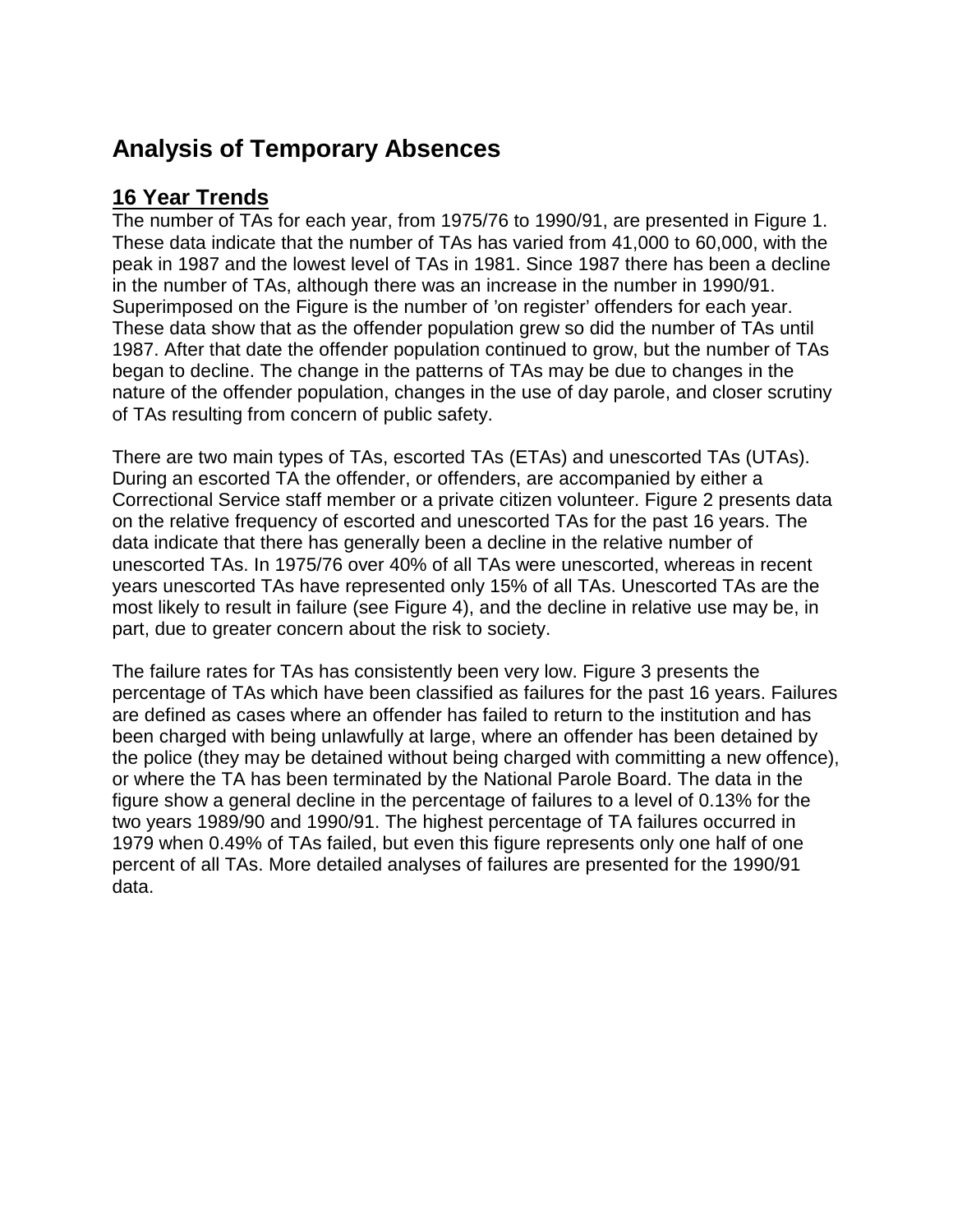Figure 1: Number (in 1000's) of Temporary Absences and On-register Population: 1975/76 - 1990/91

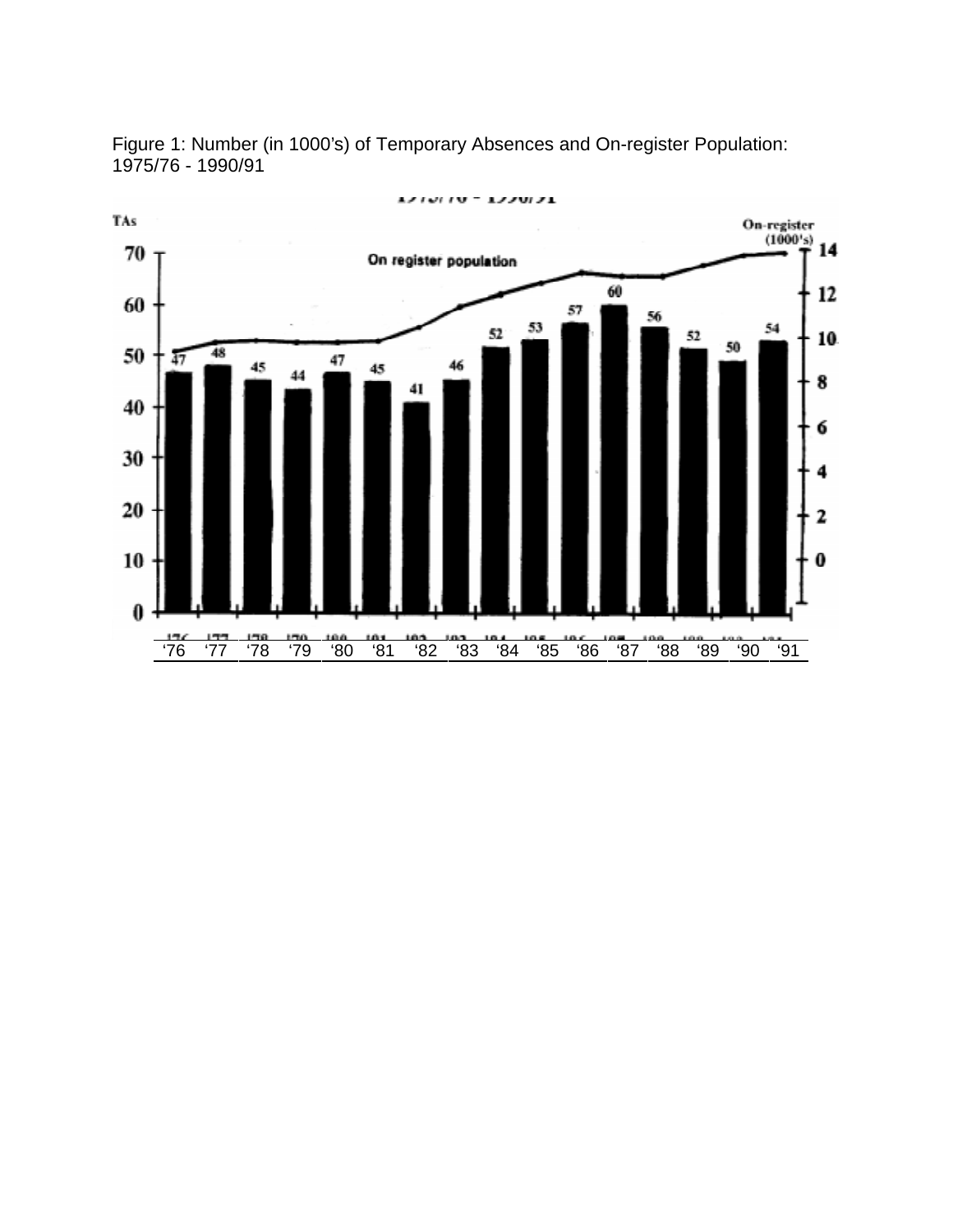

Figure 2: Relative Frequency of Escorted and Unescorted Temporary Absences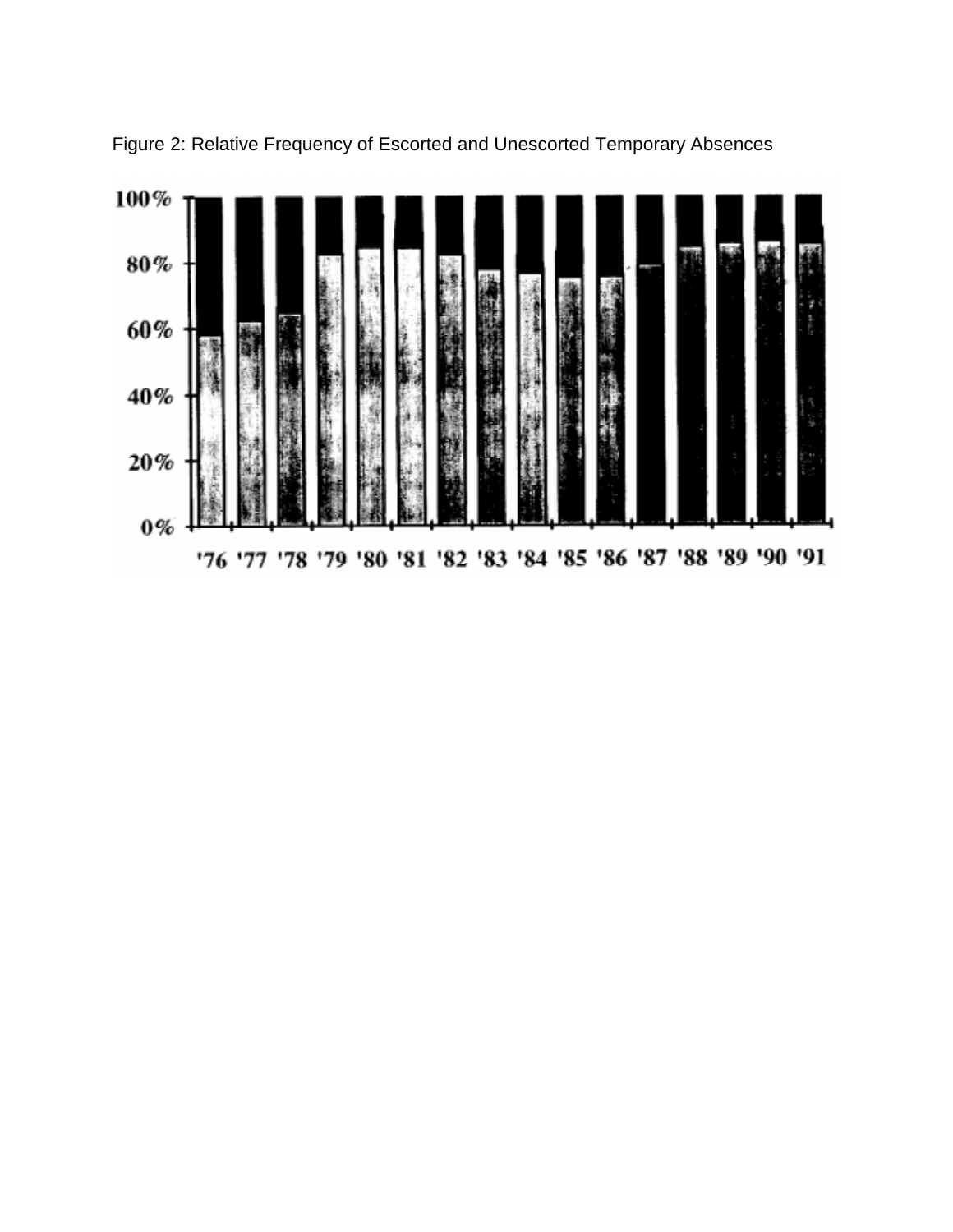

Figure 3: Percentage of Temporary Absences Failures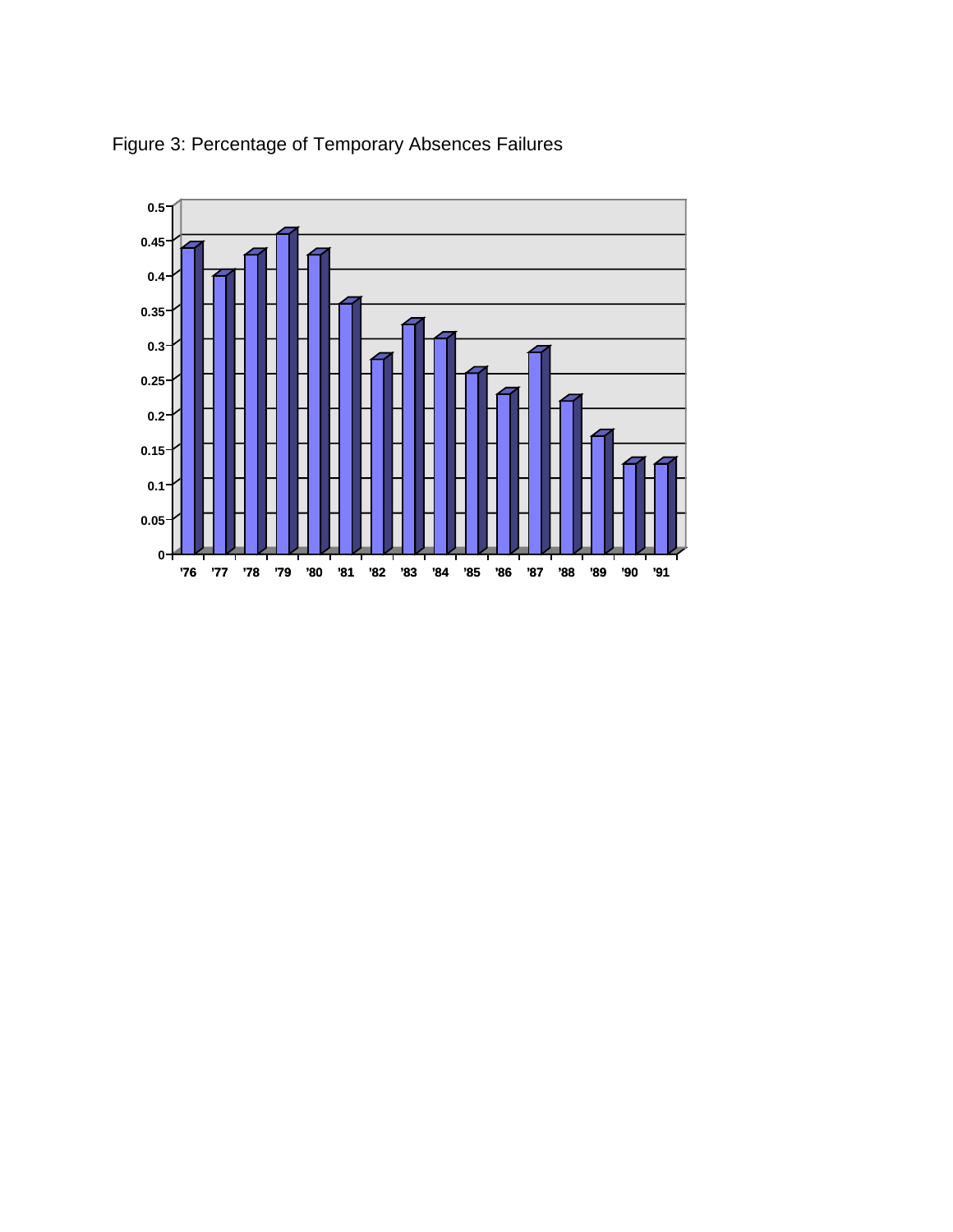The failure rate for escorted and unescorted TAs is different and Figure 4 presents the failure rates separately for the two types of TAs. Escorted TAs have been extremely unlikely to fail over the years with less than 0.10% resulting in failure. Although more likely to result in failure, only about 1% of unescorted TAs result in failures, and the data in Figure 4 suggest that the percentage of failures has been declining over the past 10 years.

## **5 Year Trends**

TAs are granted for four main purposes, medical, compassionate, administrative, and family and community contact. Medical TAs are used when an offender requires medical treatment which is not available in the institution. Compassionate TAs are granted when a family member dies or is seriously ill. Administrative TAs are used when an inmate needs to make contact with agencies in the community to make arrangements for other types of release (day parole, parole, mandatory supervision). Family and community contact TAs are granted to allow the offenders to participate in community activities which will assist in their adjustment to life after release from an institution. Family and community contact TAs range from meeting ones family outside the institution to participating in recreational activities designed to show the offender alternative ways of using free time.

Figures 5 and 6 present the relative percentages of the reasons for escorted and unescorted TAs. Figure 5 presents the data for escorted TAs, the most common type. The relative percentages have remained fairly constant over the 5 years, except for administrative TAs which have declined in use. Figure 6 presents the relative percentages of each type of unescorted TA. These data indicate that about 95% of all UTAs are for family and community contact, Figure 7 presents a summary of the 5 year data for all types of TAs. The data in the figure indicate that 71% of TAs are for community and family contact, about 22% are for medical reasons, and a small percentage, 6% are for administrative reasons. Compassionate TAs represent approximately 1% of all TAs.

Figure 8 presents the number of failures for escorted and unescorted TAs for the 5 year period. In absolute numbers escorted TA failures have declined from 39 to 13, and as shown in Figure 4, there was also in decline in the percentage of failures. Also, in absolute terms, unescorted TA failures have declined over the 5 year period from 137 in 1986/87 to 55 in 1990/91. Percentage failure rates for unescorted TAs have also shown a decline during this period.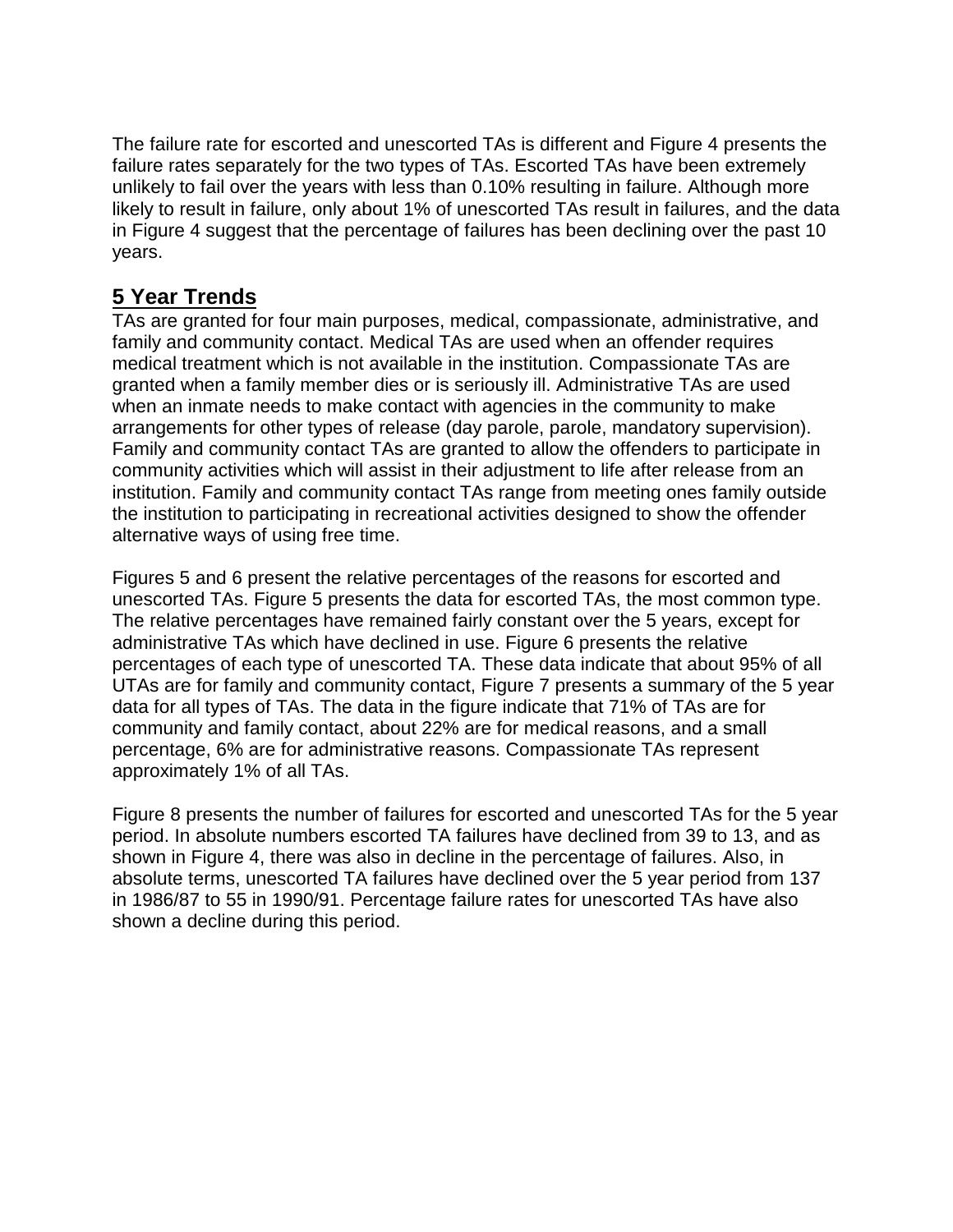

Figure 4: Percentage of Failures for Escorted and Unescorted Temporary Absences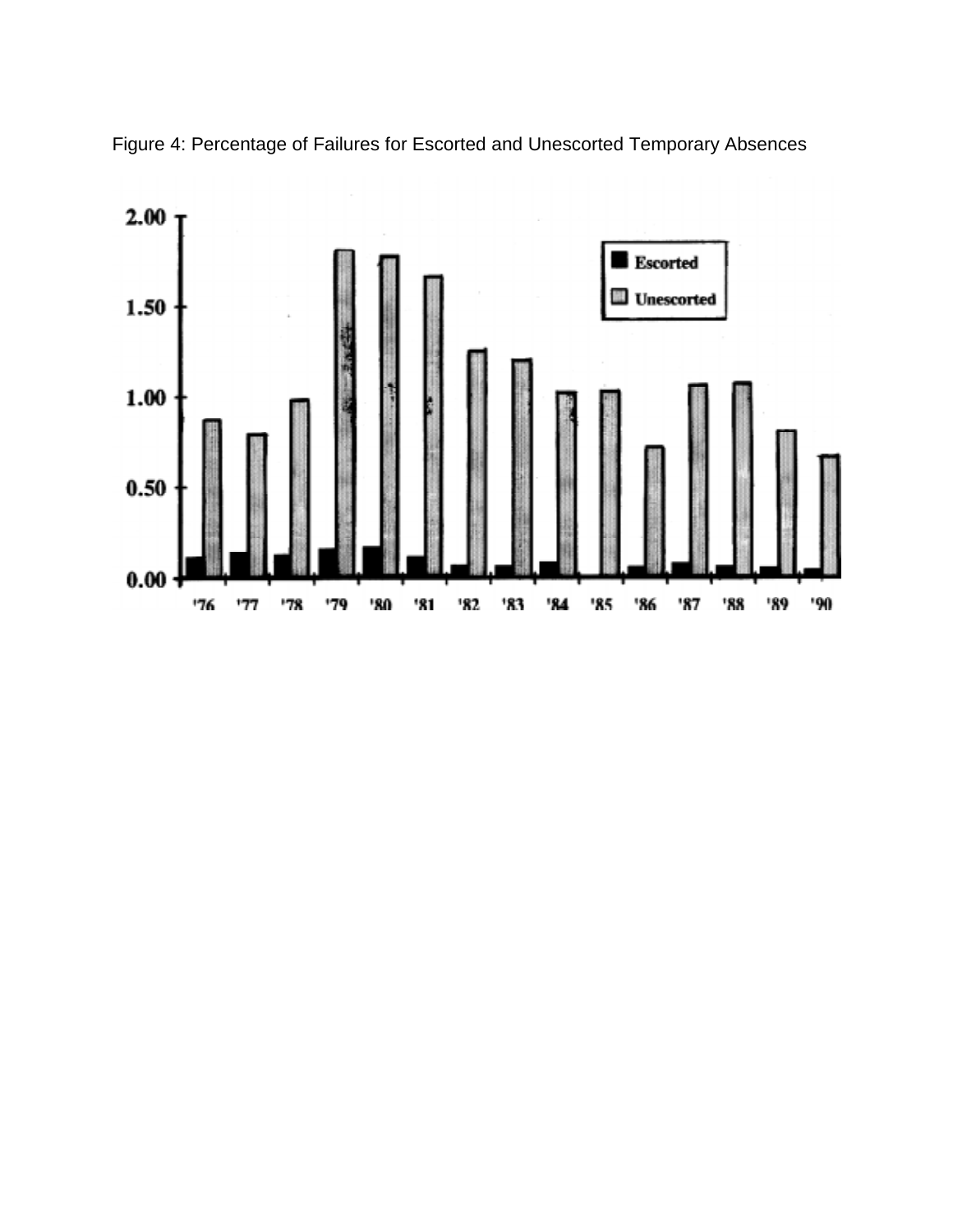

Figure 5: Relative Percentage of Reasons for Escorted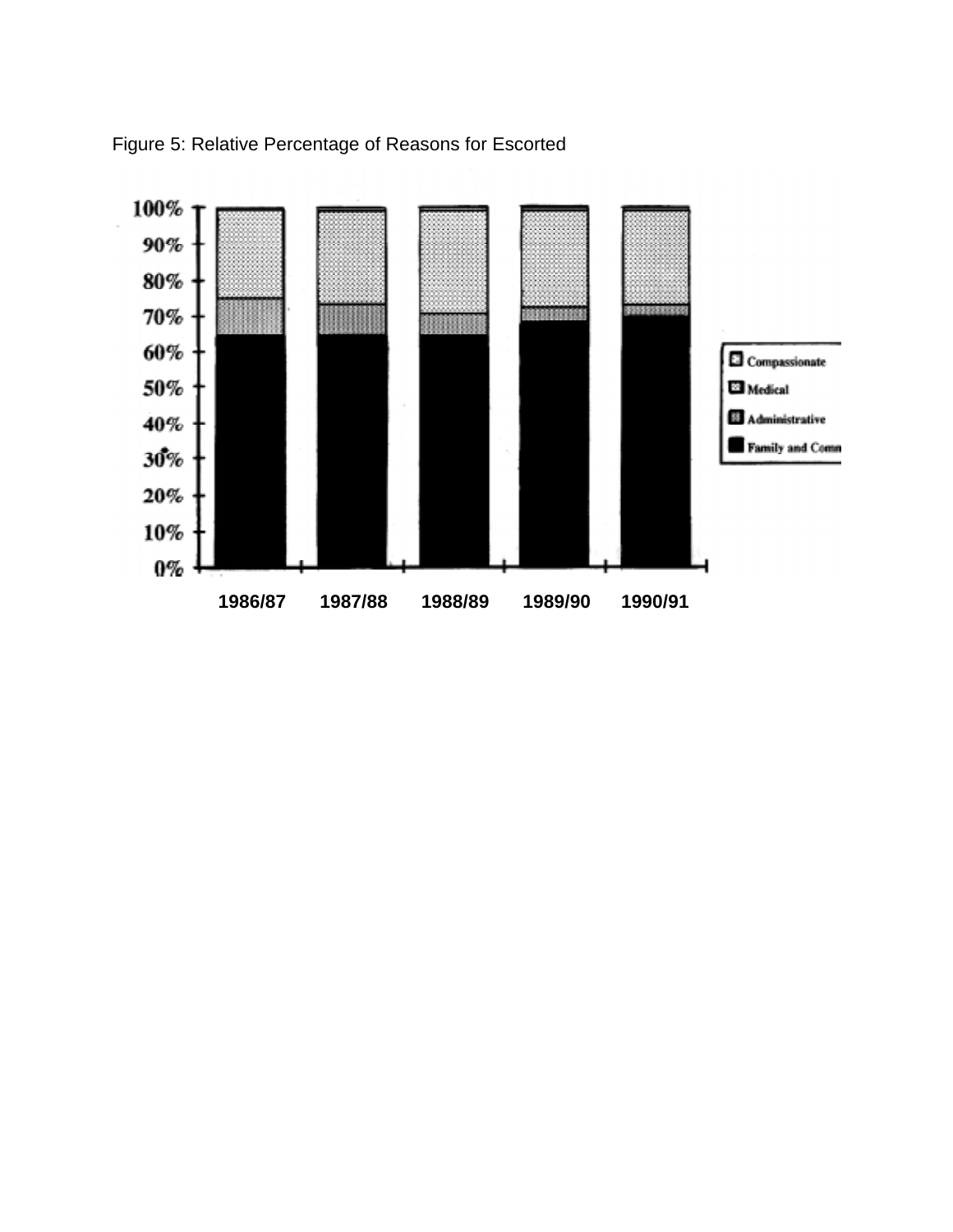

Figure 6: Relative Percentage of Reasons for Unescorted Temporary Absences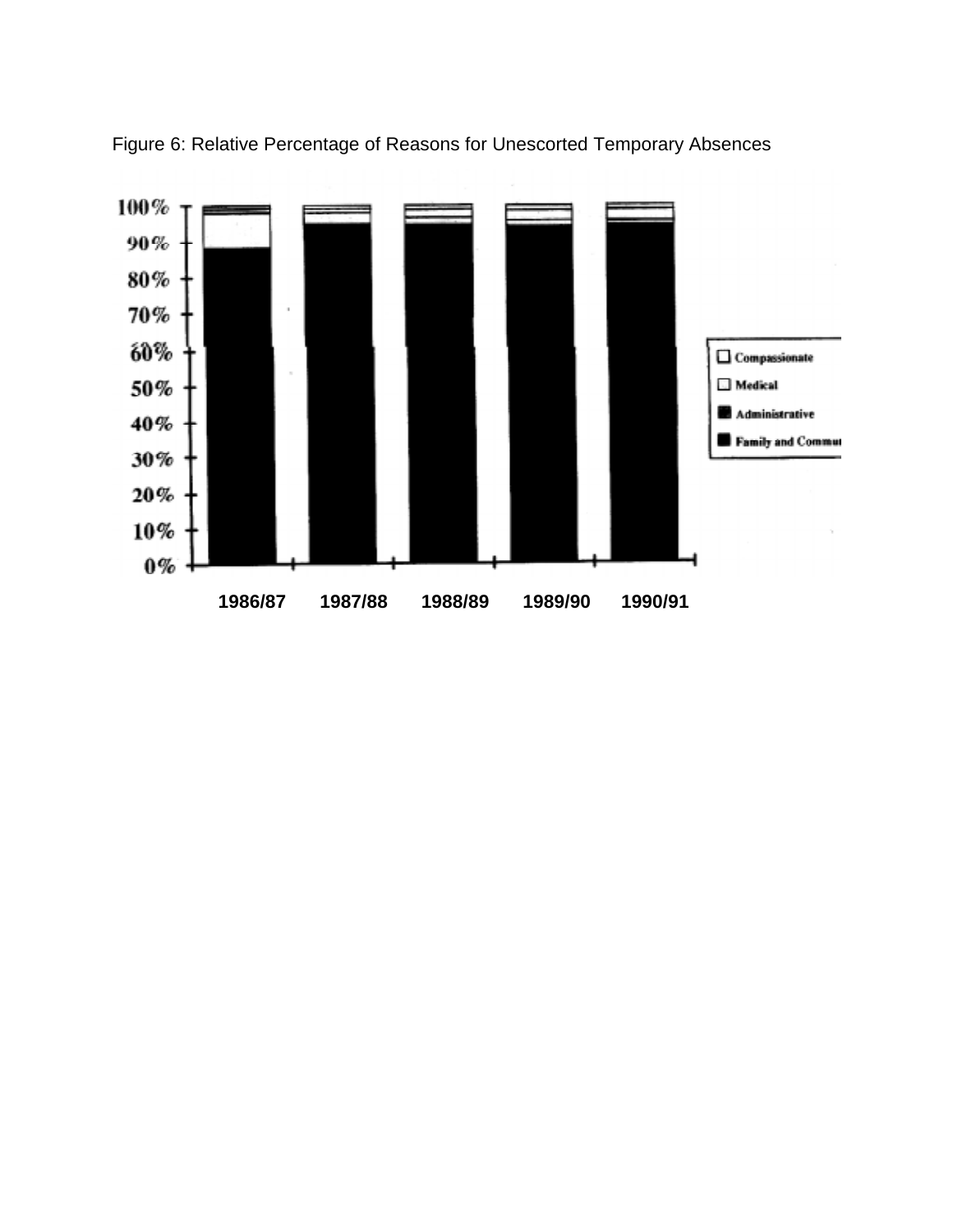Figure 7: Reasons for Temporary Absences: Average Percentages over 5 years

# **Figure 7: Reasons for Temporary Absences: Average percentages over 5 years**

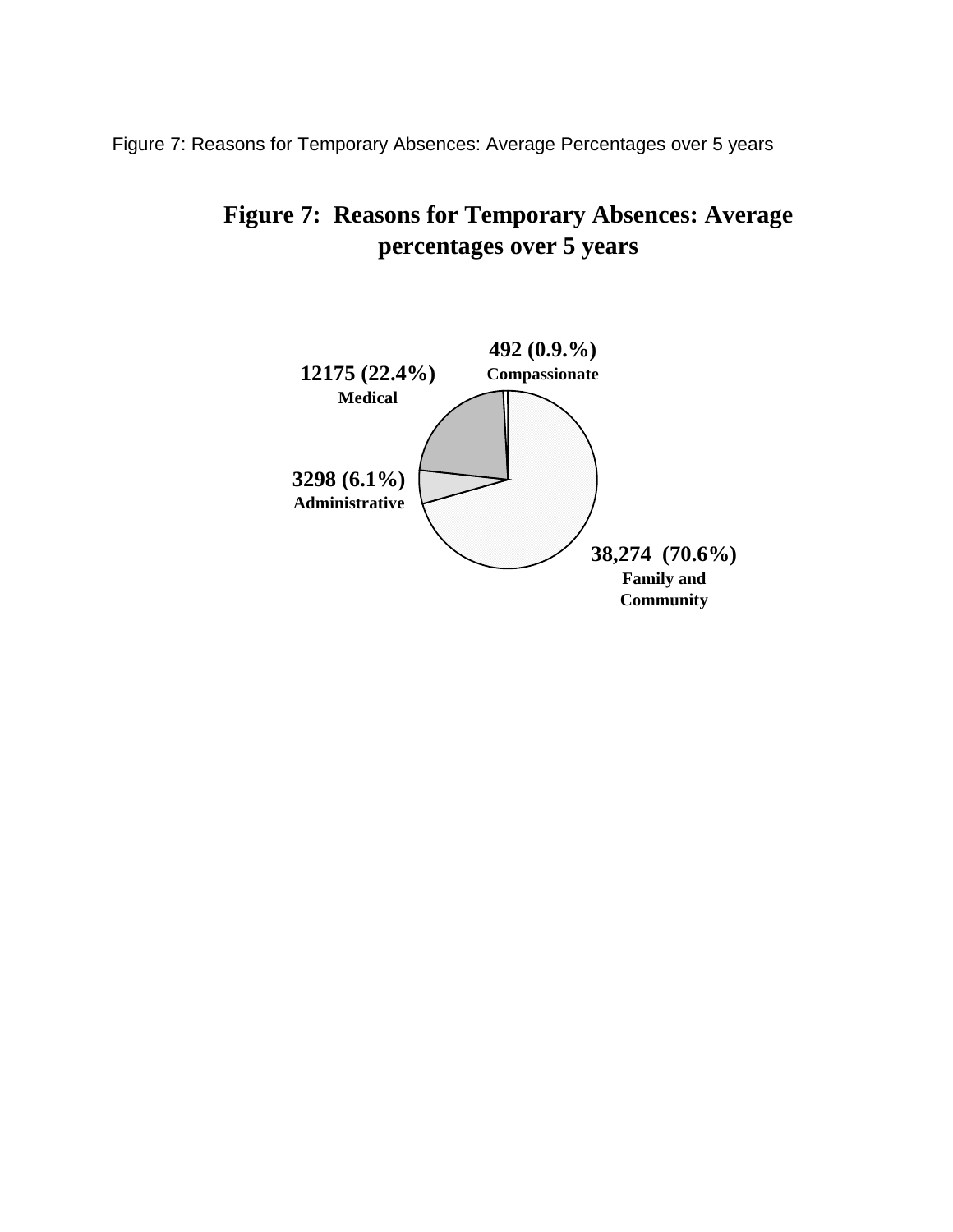

Figure 8: Escorted and Unescorted Temporary Absence Failures National - 1986/87 to 1990/91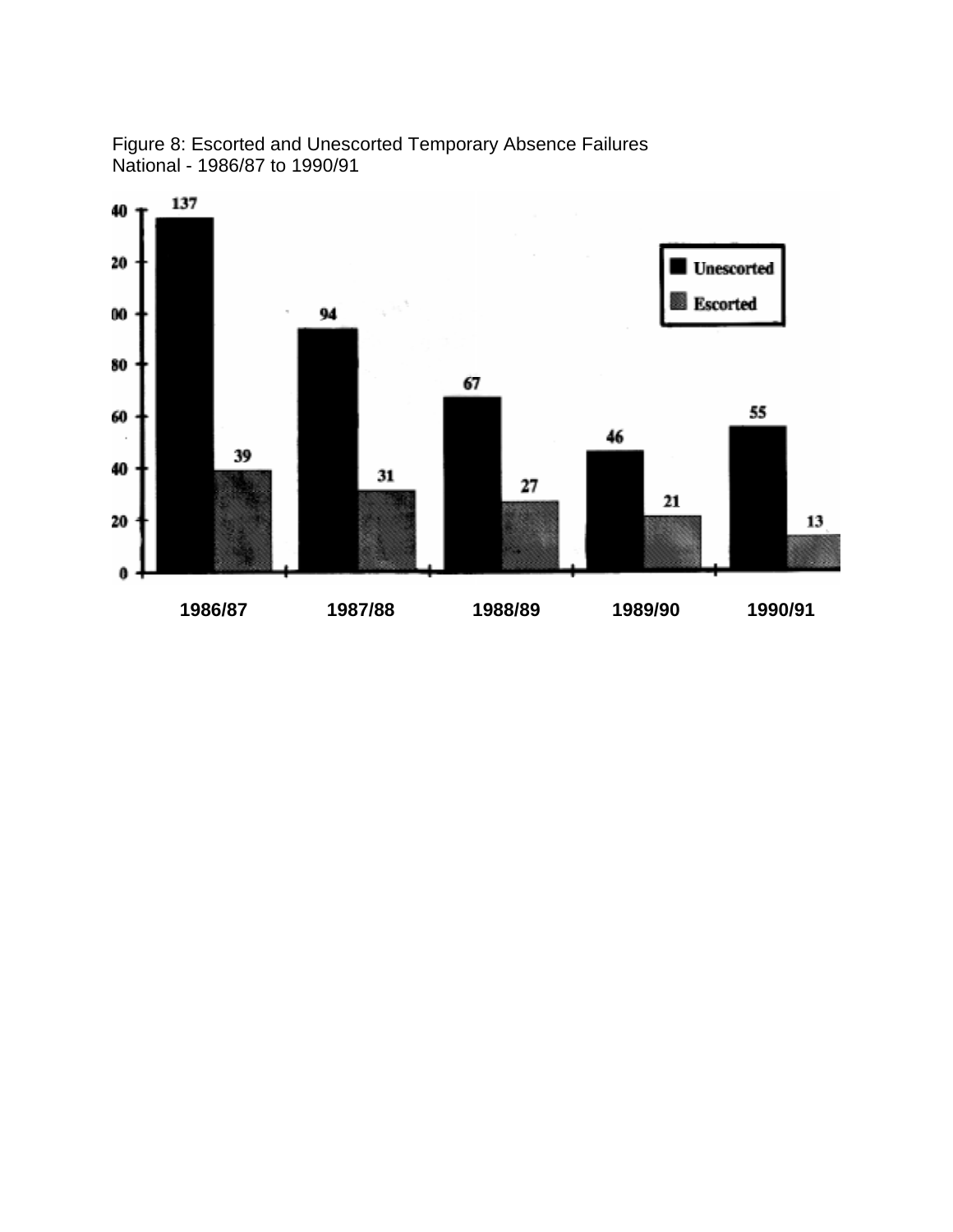## **1990 / 91 Data**

## **All TAs**

In this section data are presented which describe TAs which occurred in 1990/91. Most tables provide information on the number of TAs for each analysis variable, and the number of failures which occurred for these types of TAs. Where appropriate the percentage of failures is also calculated.

Table 1 presents the number of TAs for each type of escort. TAs are classified into three escort types. Maintaining an acceptable level of risk for the community requires that some offenders receive greater supervision while on a temporary absence. Therefore, those offenders who pose the greatest risk are permitted TAs only with a security escort. A security escort is a correctional officer, restraint devices may be used. Other offenders, who represent less of a threat to the community , have a resocialization escort. These escorts may be a correctional officer, another Correctional Service staff member, or a private citizen volunteer. Those offenders requiring the least amount of supervision receive unescorted temporary absences. Almost 50% of all TAs have a resocialization escort. Another 37% of TAs have a security escort, and 15% of TAs have no escorts. Of the TAs which result in failure, 81% were unescorted. Those TAs with security escorts were the least likely to result in failure. The percentage of TAs which failed was less than 1.0% of all TAs and escorted TAs had failures less than 0.1% of the time.

| Type of Escort  | All TAs |               | <b>Failed TAs</b> | Percentage<br>of Failures |      |
|-----------------|---------|---------------|-------------------|---------------------------|------|
|                 | Percent | <b>Number</b> | Percent           | Number                    |      |
| Security        | 36.8    | 19575         | 8.8               |                           | 0.03 |
| Resocialization | 48.6    | 25811         | 10.3              |                           | 0.03 |
| Unescorted      | 14.6    | 7736          | 80.9              | 55                        | 0.71 |
| Total           | 100     | 53122         | 100               | 68                        |      |

#### Table 1: Number of TAs and Failure by Type of Escort

Slightly more than 50% (54%) of all TAs occur with participants as members of a group (see Table 2). Of the 28,601 offenders who were on group TAs in 1990/91 only 3 failed to return, that is, 99.99% of all group TAs are successful. Failure is more likely with single TAs where individual offenders are responsible for the success, but even in these cases 99.63% of TAs are successful.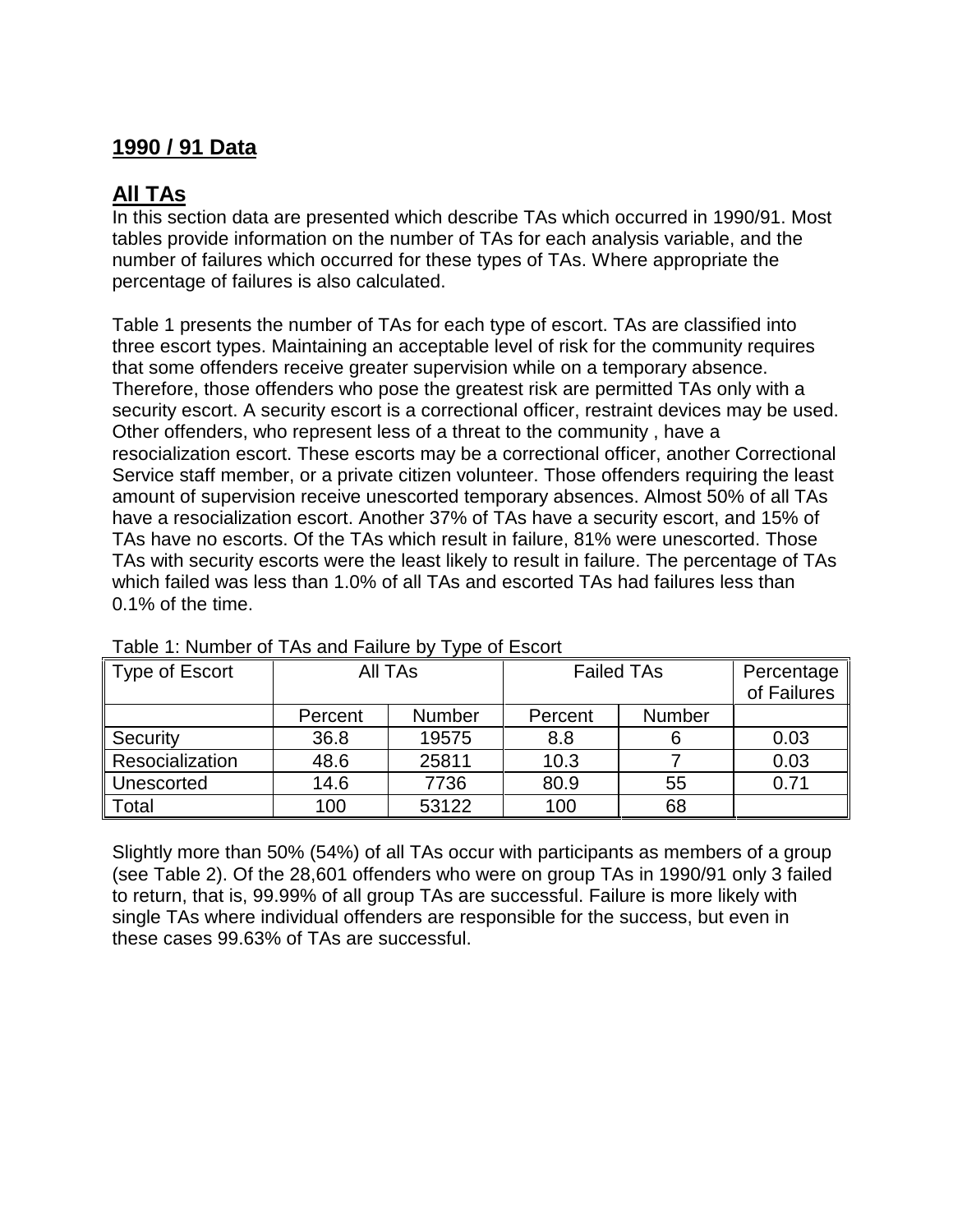| Type   | All TAs |               | <b>Failed TAs</b> | Percentage<br>of failure |      |
|--------|---------|---------------|-------------------|--------------------------|------|
|        | Percent | <b>Number</b> | Percent           | Number                   |      |
| Group  | 53.8    | 28601         | 4.4               |                          | 0.01 |
| Single | 46.2    | 24521         | 95.6              | 65                       | 0.27 |
| Total  | 100     | 53122         | 100               | 68                       |      |

| Table 2: Number of Group and Single TAs, and Failures |
|-------------------------------------------------------|
|-------------------------------------------------------|

Data in Table 3 show the distribution of TAs by the purpose for which they are granted. As was seen in the 5 year trend data, the most common reason for granting TAs is for family and community contact. Relative to the percentage of these TAs granted they have more failures, but this is due in part to the fact that almost all unescorted TAs are for community and family contact. Medical TAs are the ones least likely to result in failure, but they are also the ones most likely to have a security escort.

| Purpose                                | All TAs |        | <b>Failed TAs</b> | Percentage<br>of Failure |      |
|----------------------------------------|---------|--------|-------------------|--------------------------|------|
|                                        | Percent | Number | Percent           | Number                   |      |
| Compassionate                          | 1.0     | 521    | 1.5               |                          | 0.19 |
| Medical                                | 23.0    | 12194  | 8.8               | 6                        | 0.05 |
| Administrative                         | 2.8     | 1479   |                   |                          |      |
| Family and<br><b>Community Contact</b> | 73.3    | 38928  | 89.7              | 61                       | 0.16 |
|                                        |         |        |                   |                          |      |
| Total                                  | 100.1   | 53122  | 100               | 68                       |      |

Table 3: Number of TAs and Failures by Purpose of TA

TAs are normally classified as either successful or unsuccessful, but a more detailed breakdown of information on the completion of TAs is presented in Table 4. TAs are classified as successful because the offender returns to the institution, but the offender may return late, or may seek an extension because of unforeseen circumstances. Failures may occur because the offender fails to return and is declared unlawfully at large (77%), or because they are detained by police (15%), or the TA is terminated by the National Parole Board because of a violation of conditions, or other concerns about the behaviour of the offender.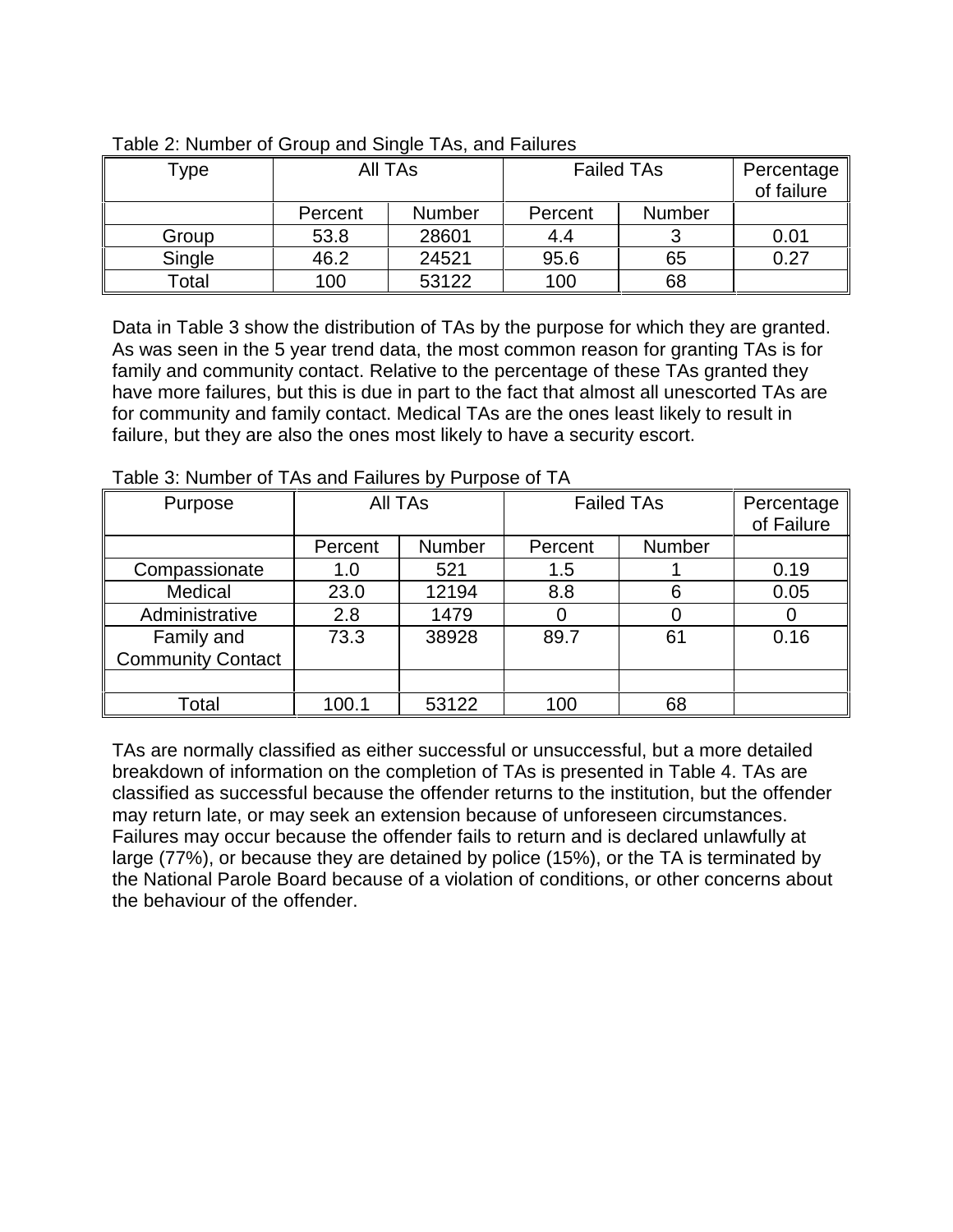| <b>Type of Completion</b> | All TAs |        |
|---------------------------|---------|--------|
|                           | Percent | Number |
| <b>Success</b>            |         |        |
| On time                   | 94.2    | 48959  |
| Extension                 | 1.8     | 958    |
| Late Total                | 3.7     | 1921   |
|                           | 99.9    | 51838  |
| Failures:                 |         |        |
| Unlawfully at large       | 76.5    |        |
| Detained by police        | 14.7    | 10     |
| <b>Terminated by NPB</b>  | 8.8     | 6      |
| Total                     | 100     | 68     |

#### Table 4: Detailed Completion Information for All TAs\*

\* A small percentage of TAs are used to permit offenders early release when a release date falls on a weekend or holiday, and these are not included in this table.

Table 5 presents the number of TAs which were approved by the National Parole Board, the Institution Director with the approval of the National Parole Board, the Institution director alone, and the Commissioner. The latter is used in very rare cases. The majority of TAs (93%) are approved by the Institution Director, and about half of these receive confirmation from the Parole Board. A smaller percentage of TAs receive their approval from the Parole Board. Failures are highest for those TAs approved by the National Parole Board, but these represent the most difficult cases.

| <b>Granting Authority</b>              | <b>All TAs</b> |               | <b>Failed TAs</b> | Percentage<br>of Failures |      |
|----------------------------------------|----------------|---------------|-------------------|---------------------------|------|
|                                        | Percent        | <b>Number</b> | Percent           | <b>Number</b>             |      |
| <b>National Parole Board</b>           | 6.9            | 3667          | 19.1              | 13                        | 0.35 |
| Inst. director with<br>approval of NPB | 46.2           | 24566         | 33.8              | 23                        | 0.09 |
| Institutional director                 | 46.8           | 24869         | 47.1              | 32                        | 0.13 |
| Commissioner                           | 0.03           | 17            |                   | 0                         |      |
| Total                                  |                | 53119         |                   | 68                        |      |

#### Table 5: Number of TAs and Failures by Granting Authority

The number of TAs granted in each region is presented in Table 6. Relative to the size of the offender population in their region, the Pacific region grants the most TAs while Quebec and the Prairie regions are least likely to grant TAs. Those regions which are least likely to grant TAs are also the ones with the highest failure rates.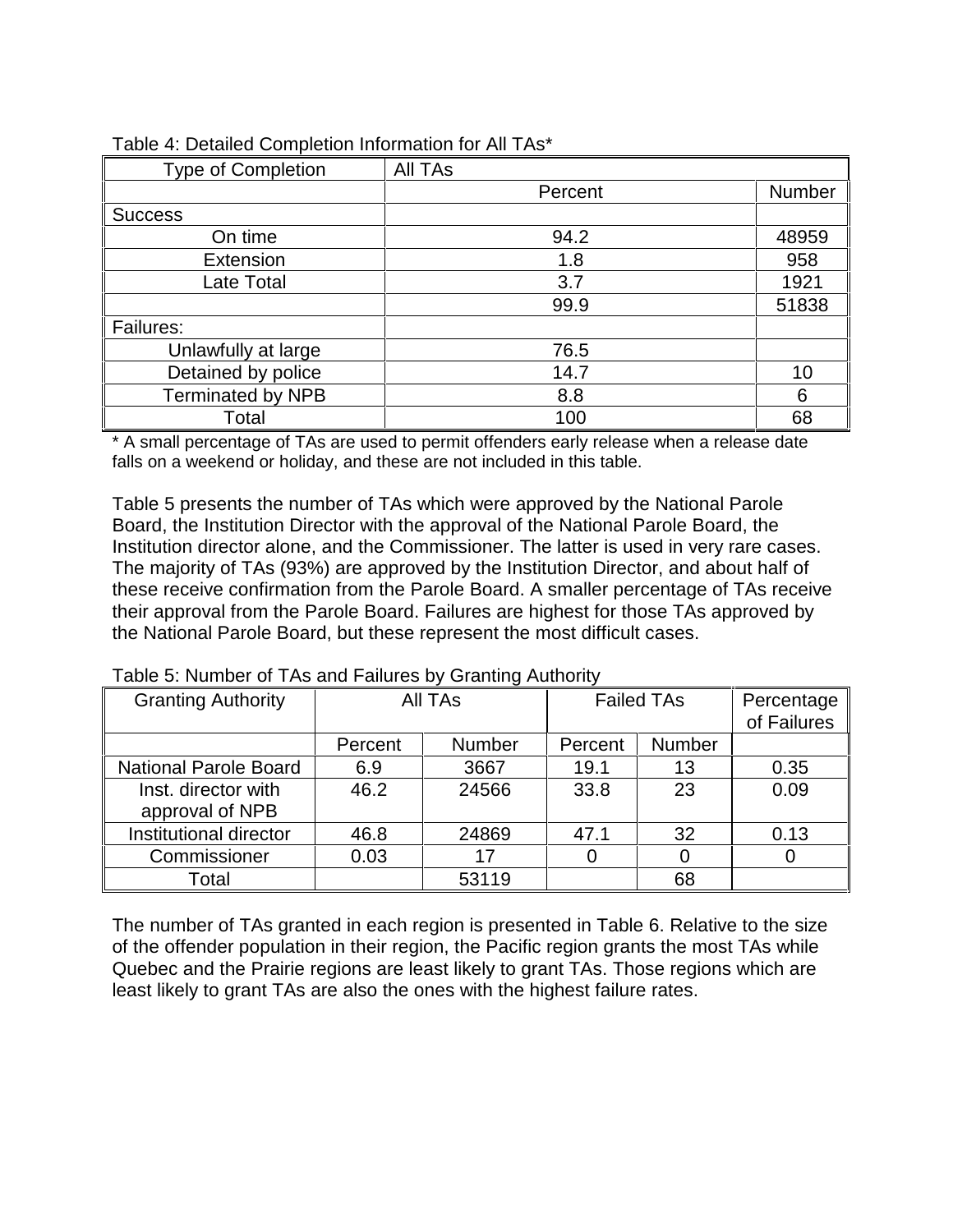| Region          | All TAs |               | <b>Failed TAs</b> |               | Percentag | Offender         |               |
|-----------------|---------|---------------|-------------------|---------------|-----------|------------------|---------------|
|                 |         |               |                   |               | e of      | Population       |               |
|                 |         |               |                   |               | failures  | (March 31, 1991) |               |
|                 | Percent | <b>Number</b> | Percent           | <b>Number</b> |           | Percent          | <b>Number</b> |
| <b>Atlantic</b> | 7.3     | 3886          | 4.4               | 3             | 0.07      | 8.4              | 1003          |
| Québec          | 18.6    | 9876          | 29.4              | 20            | 0.2       | 26.9             | 3229          |
| Ontario         | 31.2    | 16577         | 36.8              | 25            | 0.15      | 28.8             | 3455          |
| Prairie         | 9.9     | 5279          | 17.6              | 12            | 0.23      | 22.2             | 2666          |
| Pacific         | 33.0    | 17504*        | 11.8              | 8             | 0.05      | 13.6             | 1635          |
| Total           | 100     | 53122         | 100               | 68            |           | 99.9             | 11988         |

| Table 6: Number of TAs and Failures by Region |  |  |  |
|-----------------------------------------------|--|--|--|
|                                               |  |  |  |

\* 7366 of these TAs were from one institution and were taken by 201 different offenders.

Table 7 presents data for the number of TAs by the security of the institution where the TA originated from. The majority (52%) of TAs are taken from minimum security institutions although they hold only 12.5% of inmates. Only 9% of TAs are taken from maximum security institutions, but 30% of the offender population are held in these institutions. Ninety-five percent of TAs from maximum security institutions have an escort, 66% have a security escort, and of those with a security escort 95% are for medical reasons. Some inmates in maximum security institutions do not require such a high level of security but may request to be in one of these institutions for work reasons, or to be closer to home.

| Security | All TAs |               | <b>Failed TAs</b> |    | Percen-<br>tage of<br>failure |         | Offender population<br>(March 31, 1991) <sup>2</sup> |
|----------|---------|---------------|-------------------|----|-------------------------------|---------|------------------------------------------------------|
|          | Percent | <b>Number</b> | Number<br>Percent |    |                               | Percent | Number                                               |
|          |         |               |                   |    |                               |         |                                                      |
| Maximum  | 9.0     | 4799          | 13.2              | 9  | 0.19                          | 25.6    | 3409                                                 |
| Medium   | 23.4    | 12408         | 47.1              | 32 | 0.26                          | 46.1    | 6141                                                 |
| Minimum  | 67.6    | 35915         | 39.7              | 27 | 0.08                          | 14.2    | 1889                                                 |
| Total    | 100     | 53122         | 100               | 68 |                               |         | 11439                                                |

Table 7: Number of TAs and Failures by Security of Institution

 $1$  Offenders may serve their sentence in an institution with a higher security level than they require so as to be closer to home or for work opportunities.

 $2$  550 offenders are serving their sentences in provincial institutions.

The distribution of TAs by major admitting offence is presented in Table 8 along with the failure rates for each offence type. Relative to their percentage, 13.1% of the offender population (see Table 2 offenders receiving TAs by major admitting offence) murderers receive a larger percentage of TAs than other offenders, but in terms of the number of offenders receiving TAs (10.7%) murderers are under represented. TAs are the only way for murderers to experience community contact until shortly before their parole eligibility date which is 25 years for first degree murder, and is set by the court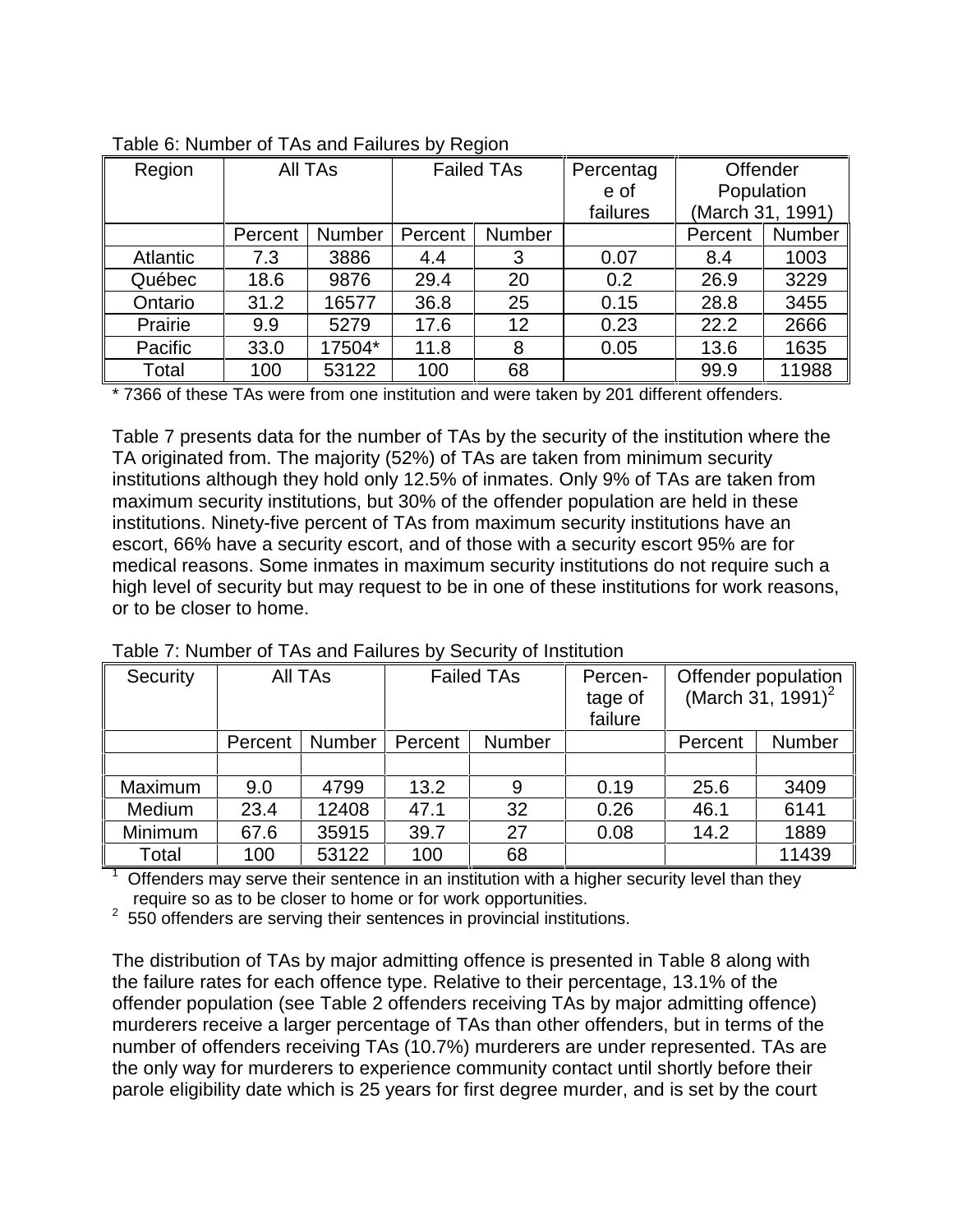for other murder convictions. In addition, the data indicate that this group has one of the lowest failure rates. The less serious crime of break and enter has the highest percentage of failures for TAs, at 0.45%. Those convicted of theft, robbery and similar offences are less likely to receive TAs (19.9%) than would be expected given their representation in the offender population (26.2%), but this group also has one of the highest failure offender population (26.2%), but this group also has one of the highest failure rates (0.26% of TAs). These data suggest that the risk of offenders failing while on a TA cannot be predicted by the seriousness of the offences for which they were convicted. One reason for this is likely that, of those offenders convicted of the most serious crimes, only those who are least risk to the community have the opportunity for a TA.

| Offence                | All TAs |        | <b>Failed TAs</b> | Rate of<br>failures |      |
|------------------------|---------|--------|-------------------|---------------------|------|
|                        | Percent | Number | Percent           | <b>Number</b>       |      |
| Murder                 | 17.4    | 9202   | 2.9               | 2                   | 0.02 |
| <b>Sexual Offences</b> | 12.4    | 6558   | 0                 | 0                   |      |
| Assault, injury        | 15.2    | 8044   | 5.9               | 4                   | 0.04 |
| Theft, robbery,        | 19.9    | 10528  | 39.7              | 27                  | 0.26 |
| Break & enter          | 8.8     | 64648  | 30.9              | 21                  | 0.45 |
| Attempts,              | 7.4     | 3911   | 7.4               | 5                   | 0.13 |
| conspiracy, fraud      |         |        |                   |                     |      |
| Drug offences          | 11.4    | 6046   | 5.9               | 4                   | 0.07 |
| Other                  | 7.4     | 3893   | 7.4               | 5                   | 0.13 |
| Total                  | 99.9    | 52830  | 100.1             | 68                  |      |

Table 8: Number of TAs and Failures by Major Admitting Offence

Slightly more than half of all TAs (as shown in Table 9), which require a security escort are part of group TAs. This arrangement makes it possible to reduce risk for the community while making effective use of correctional officer resources. In addition, a large percentage of group TAs (64%) are supervised by resocialization escorts. The percentage of failures for group TAs is extremely low (0.01%). Approximately 30% of single TAs have a resocialization escort, and another 31% are unsupervised UTAs. Of all TAs only 18% have a single security officer escorting a single offender.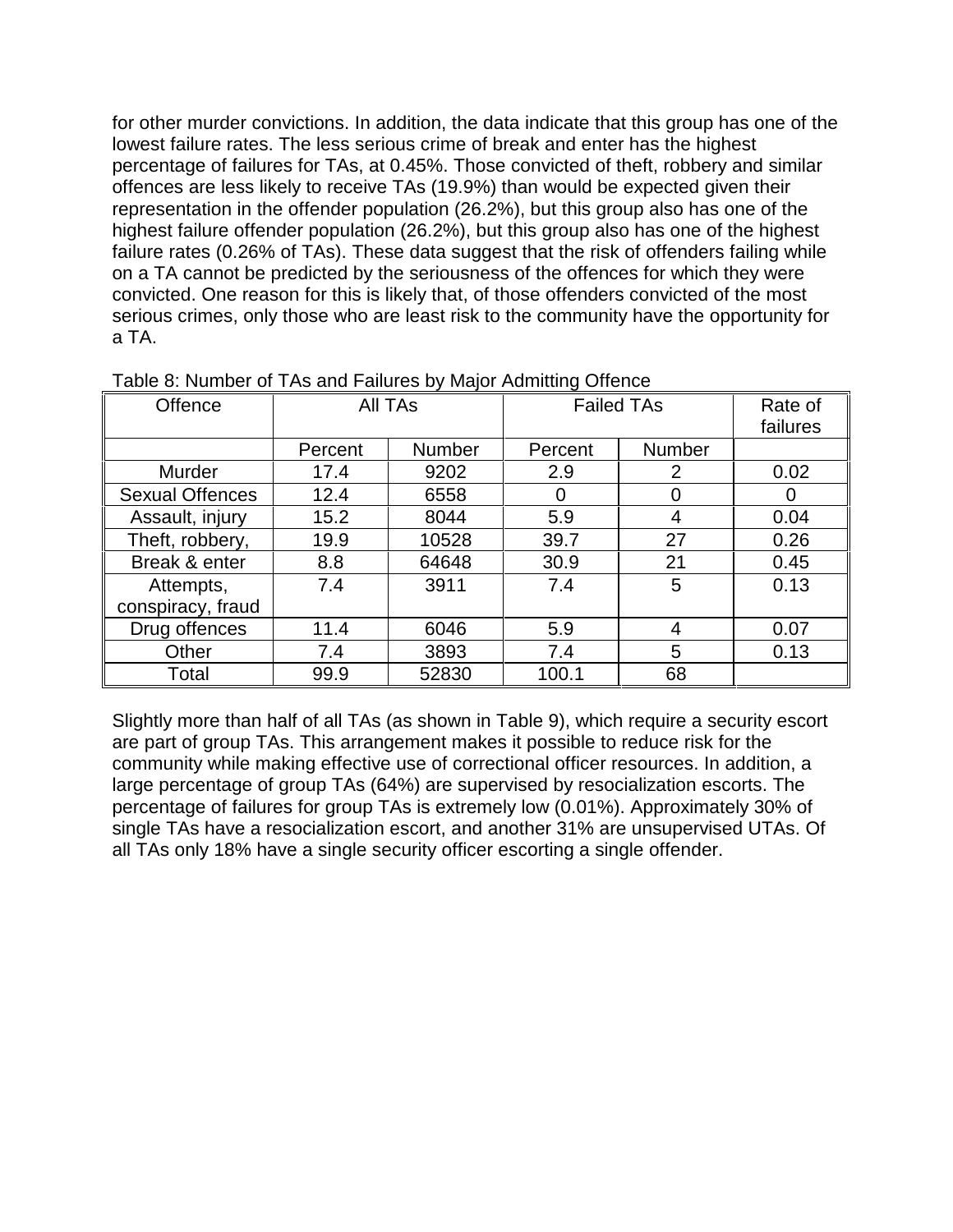| Type of Escort |                 |               |                 |               |               |        |  |  |  |
|----------------|-----------------|---------------|-----------------|---------------|---------------|--------|--|--|--|
|                | <b>Security</b> |               | Resocialization |               | UTA no escort |        |  |  |  |
|                | Percent         | <b>Number</b> | Percent         | <b>Number</b> | Percent       | Number |  |  |  |
| Group          | 35.8            | 10238         | 64.1            | 18339         | 0.1           | 24     |  |  |  |
| Single         | 38.1            | 9337          | 30.5            | 7472          | 31.4          | 7712   |  |  |  |
|                |                 |               |                 |               |               |        |  |  |  |
| Total          |                 | 19575         |                 | 25811         |               | 7736   |  |  |  |

#### Table 9: Number of TAs by Escort and Type (Group or Single)

Table 10 presents the number of TAs by the purpose of the TA and the type of escort. Approximately 50% of TAs requiring a security escort are for medical reasons, and the other 50% are for family and community contact. Where escorts are required, resocialization escorts are used frequently (more than 50% of the time), and the majority of these provide for family and community contact. Eighty-one percent of TAs for community and family contact have an escort to reduce the risk to the community, and of these 57% are resocialization escorts. UTAs which represent the highest risk TAs provide only 18.8% of the family and community contact TAs.

| Type of Escort    |         |               |         |                 |         |               |  |  |
|-------------------|---------|---------------|---------|-----------------|---------|---------------|--|--|
|                   |         | Security      |         | Resocialization |         | UTA no escort |  |  |
|                   | Percent | <b>Number</b> | Percent | Number          | Percent | Number        |  |  |
| Family &          | 23.7    | 9219          | 57.5    | 22384           | 18.8    | 7325          |  |  |
| community contact |         |               |         |                 |         |               |  |  |
| Administrative    | 8.4     | 125           | 86.5    | 1280            | 5.0     | 74            |  |  |
| Compassionate     | 30.7    | 160           | 53.0    | 276             | 16.3    | 85            |  |  |
| Medical           | 82.6    | 10071         | 15.3    | 1871            | 2.1     | 253           |  |  |
|                   |         |               |         |                 |         |               |  |  |
| Total             |         |               |         | 25811           |         | 7736          |  |  |

| Table 10: Number of TAs by Purpose of TA and Escort Type |  |
|----------------------------------------------------------|--|
|                                                          |  |

The data in Table 11 show that the use of the different levels of security for TAs varies across the regions. Resocialization escorts are most commonly used in the Atlantic and Ontario regions, while Quebec and the Prairie regions use UTAs more frequently than the other regions. For most regions resocialization escorts are the most common, but in the Prairie region all three types of TA escorts are used about equally often.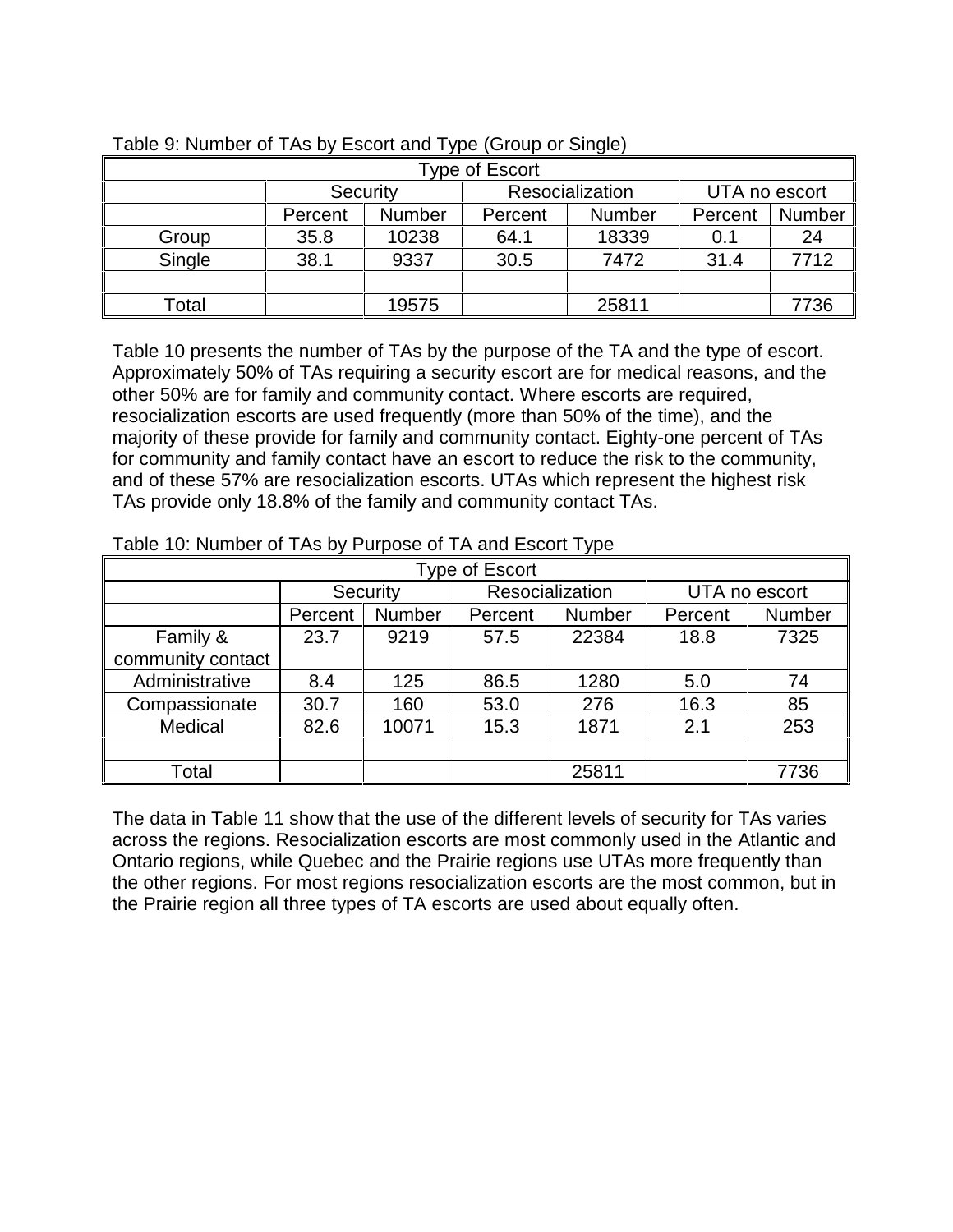| <b>Escort Type</b> |          |               |                 |               |               |        |  |  |
|--------------------|----------|---------------|-----------------|---------------|---------------|--------|--|--|
| Region             | Security |               | Resocialization |               | UTA no escort |        |  |  |
|                    | Percent  | <b>Number</b> | Percent         | <b>Number</b> | Percent       | Number |  |  |
| <b>Atlantic</b>    | 20.3     | 789           | 71.0            | 2759          | 8.7           | 339    |  |  |
| Québec             | 27.3     | 2696          | 49.7            | 4908          | 23.0          | 2272   |  |  |
| Ontario            | 17.6     | 2916          | 70.9            | 11752         | 11.5          | 1909   |  |  |
| Prairie            | 36.0     | 1903          | 36.4            | 1922          | 27.5          | 1454   |  |  |
| Pacific            | 64.4     | 11271         | 25.5            | 4470          | 10.1          | 1763   |  |  |
|                    |          |               |                 |               |               |        |  |  |
| Total              |          | 19575         |                 | 25811         |               | 7736   |  |  |

|  |  | Table 11: Number of TAs by Region and Escort Type |  |
|--|--|---------------------------------------------------|--|
|  |  |                                                   |  |

## **Group TAs**

1

Group TAs are an efficient way to provide offenders with access to external resources because one escort can supervise many offenders. Table 12 presents data on the size of groups which are used for group TAs. Approximately 52% of group TAs have between 2 and 5 people in them, and an additional 26% have between 6 and 10 people. Groups greater than 10 account for 15% of the groups which are used for TAs. The 4744 group TAs in 1990/91 allowed for 28601 absences from federal institutions, that is, more than half of the TAs were as part of a group.

|                 | Percent | Number of Groups |  |  |  |  |
|-----------------|---------|------------------|--|--|--|--|
| 1 Person        | 5.9     | 282              |  |  |  |  |
| 2 People        | 18.7    | 887              |  |  |  |  |
| 3 People        | 13.1    | 622              |  |  |  |  |
| 4 People        | 11.1    | 527              |  |  |  |  |
| 5 People        | 9.6     | 454              |  |  |  |  |
| 6 to 10 People  | 26.3    | 1249             |  |  |  |  |
| 11 to 20 People | 13.8    | 656              |  |  |  |  |
| 21 to 30 People | 1.4     | 67               |  |  |  |  |

#### Table 12: Size of Groups Used for Group TAs

One person groups occur because of cancellations for those who should be part of group TA.

Group TAs are used most frequently for family and community contact (82% of group TAs), and less frequently for medical reasons. More than two thirds (72%) of the group TAs for family and community contact have a resocialization escort rather than a security escort. These data further illustrate the efficiency of using group TAs to provide offenders with the community contact while maintaining a low level of risk for the community.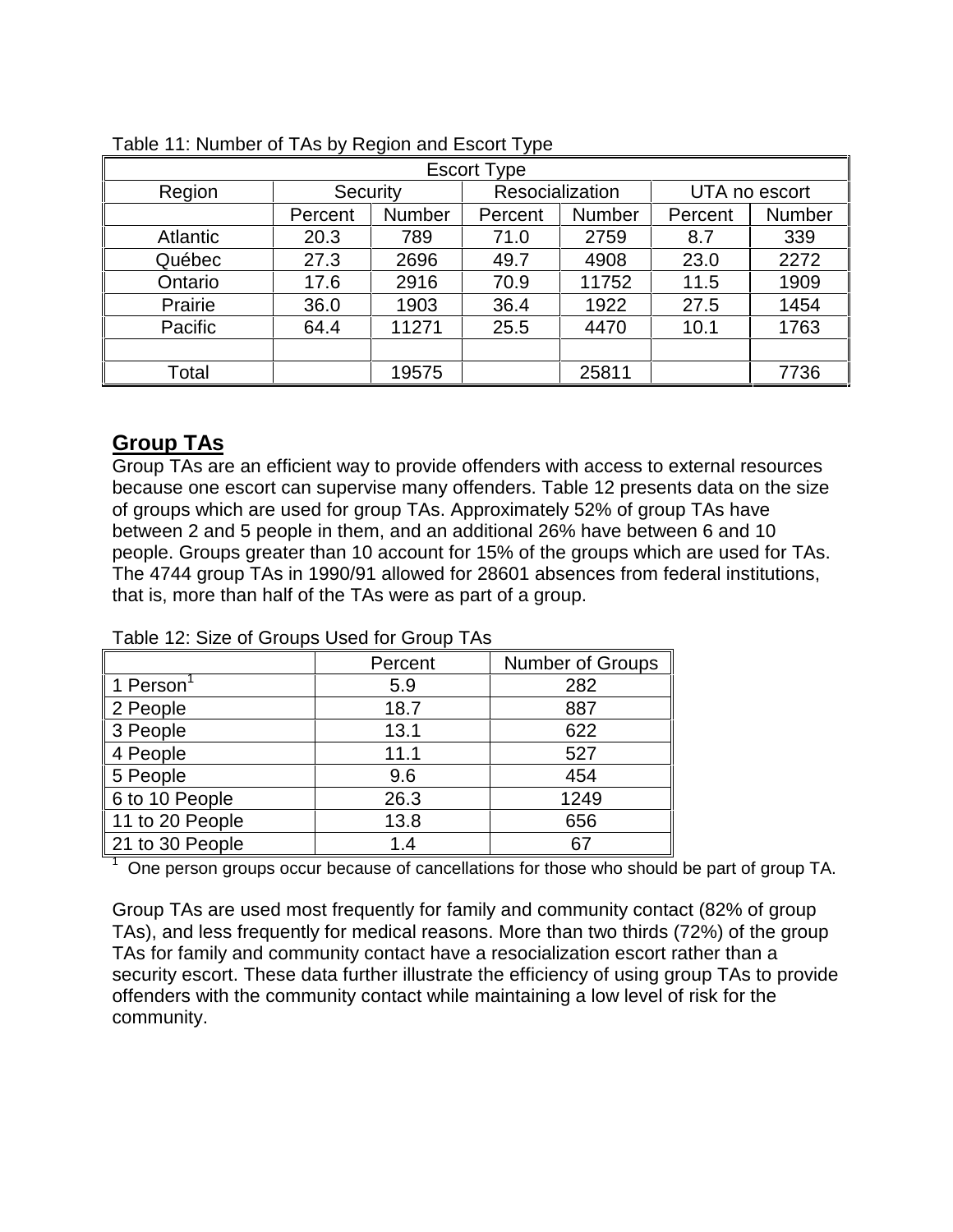| <b>Type of Escort</b> |          |        |                 |        |               |        |  |  |
|-----------------------|----------|--------|-----------------|--------|---------------|--------|--|--|
| Purpose of TA         | Security |        | Resocialization |        | UTA no escort |        |  |  |
|                       | Percent  | Number | Percent         | Number | Percent       | Number |  |  |
| Family &              | 27.1     | 1053   | 72.7            | 2827   | 0.2           |        |  |  |
| community contact     |          |        |                 |        |               |        |  |  |
| Administrative        | 6.2      | 12     | 93.8            | 180    |               |        |  |  |
| Compassionate         | 20.0     |        | 60.03           | 3      | 20.0          |        |  |  |
| Medical               | 83.4     | 549    | 16.4            | 108    | 0.2           |        |  |  |
| Total                 |          | 1615   |                 | 3118   |               |        |  |  |

#### Table 13: Number of Group TAs by Purpose and Escort Type\*

\*Note: These data represent the number of Group TAs, and not the number of people who participated in group TAs.

Group TAs are used in all regions with Ontario and the Pacific regions making greatest use of them as shown in Table 14. In relative terms, the Prairie region and Quebec region make less use of group TAs than the other regions. Resocialization escorts are most frequently used with group TAs, but security escorts are commonly used in the Pacific region.

| <b>Type of Escort</b> |         |          |         |                 |         |               |         |        |  |
|-----------------------|---------|----------|---------|-----------------|---------|---------------|---------|--------|--|
| Region                |         | Security |         | Resocialization |         | UTA no escort |         | Total  |  |
|                       | Percent | Number   | Percent | <b>Number</b>   | Percent | <b>Number</b> | Percent | Number |  |
| Atlantic              | 3.9     | 16       | 96.1    | 393             |         |               | O       | 409    |  |
| Québec                | 19.1    | 106      | 80.4    | 447             | 0.5     | 3             | 3       | 556    |  |
| Ontario               | 9.1     | 137      | 90.8    | 1369            | 0.1     | 2             | 2       | 1508   |  |
| Prairie               | 25.3    | 80       | 73.7    | 233             | 1.0     | 3             | 3       | 316    |  |
| Pacific               | 65.3    | 1276     | 35.6    | 676             | 0.2     | 3             | 3       | 1955   |  |
| Total                 |         | 1615     |         | 3118            |         | 11            | 11      | 4744   |  |

Table 14: Number of Group TAs by Region and Escort Type

## **Single ETAs**

Table 15 presents the type of escorts used for single ETAs. Roughly half of single ETAs require security escorts, and the data in Table  $16<sup>2</sup>$  indicate that most of these TAs are for medical reasons. Single ETAs are very successful with 99.96 of those requiring a security escort ending successfully and 99.93 of those using a socialization escort ending successfully. After medical reasons for single ETAs the most common reason is for community and social contact and 88% of these use a resocialization escort. Detailed data on purpose of single ETAs are presented in Table 16.

 $\overline{2}$  Differences in the number of cases in Tables 15 and 16 are the result of missing data for some variables, and the exclusion of TAs for prerelease from estimates of TA success. Differences in the number of cases in Tables 15 and 16 are the result of missing data for some variables, and the exclusion of TAs for prerelease from estimates of TA success.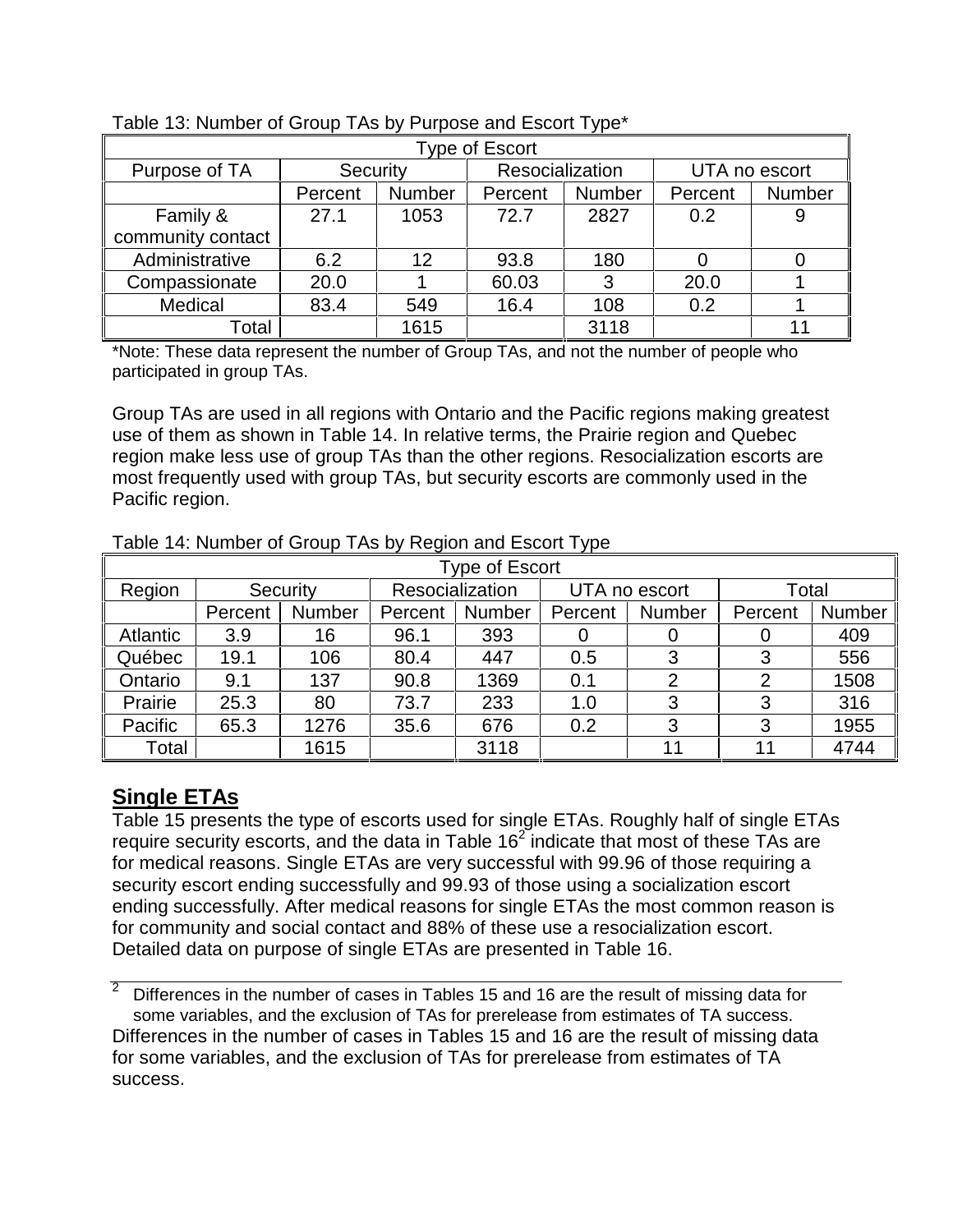| Successful   | <b>Security Escort</b> |               | <b>Resocialization Escort</b> |               |
|--------------|------------------------|---------------|-------------------------------|---------------|
|              | Percent                | <b>Number</b> | Percent                       | <b>Number</b> |
| Yes          | 55.0                   | 8873          | 45.2                          | 7266          |
| <b>No</b>    | 50.0                   |               | 50.0                          |               |
| % Successful | 99.96                  |               | 99.93                         |               |
|              |                        |               |                               |               |
| otal         |                        | 8878          |                               | 7271          |

Table 15: Type of Escort for Single ETA's by Success

#### Table 16: Type of Escort for Single ETA's by Purpose of ETA

|                               | <b>Security Escort</b> |        | <b>Resocialization Escort</b> |               |
|-------------------------------|------------------------|--------|-------------------------------|---------------|
| Purpose                       | Percent                | Number | Percent                       | <b>Number</b> |
| <b>Family &amp; Community</b> | 11.6                   | 697    | 88.4                          | 5315          |
| Administrative                | 14.7                   | 84     | 85.3                          | 486           |
| Compassionate                 | 36.8                   | 157    | 63.2                          | 269           |
| Medical                       | 85.7                   | 8399   | 14.3                          | 1402          |
|                               |                        |        |                               |               |
| ⊺otal                         |                        | 9337   |                               | 7472          |

The Atlantic, Quebec and Ontario regions have similar distributions of security and resocialization escorts, but the Prairie and Pacific regions are more likely to use security escorts as shown in Table 17.

Table 17: Type of Escort for Single ETA's by Region

| Region          |         | <b>Security Escort</b> |         | Resocialization |
|-----------------|---------|------------------------|---------|-----------------|
|                 | Percent | <b>Number</b>          | Percent | <b>Number</b>   |
| <b>Atlantic</b> | 54.6    | 728                    | 45.4    | 604             |
| Québec          | 54.4    | 2255                   | 45.6    | 1888            |
| Ontario         | 47.4    | 2525                   | 52.6    | 2797            |
| Prairie         | 63.8    | 1714                   | 36.2    | 971             |
| Pacific         | 63.6    | 2115                   | 36.4    | 1212            |
|                 |         |                        |         |                 |
| Total           |         | 9337                   |         | 7472            |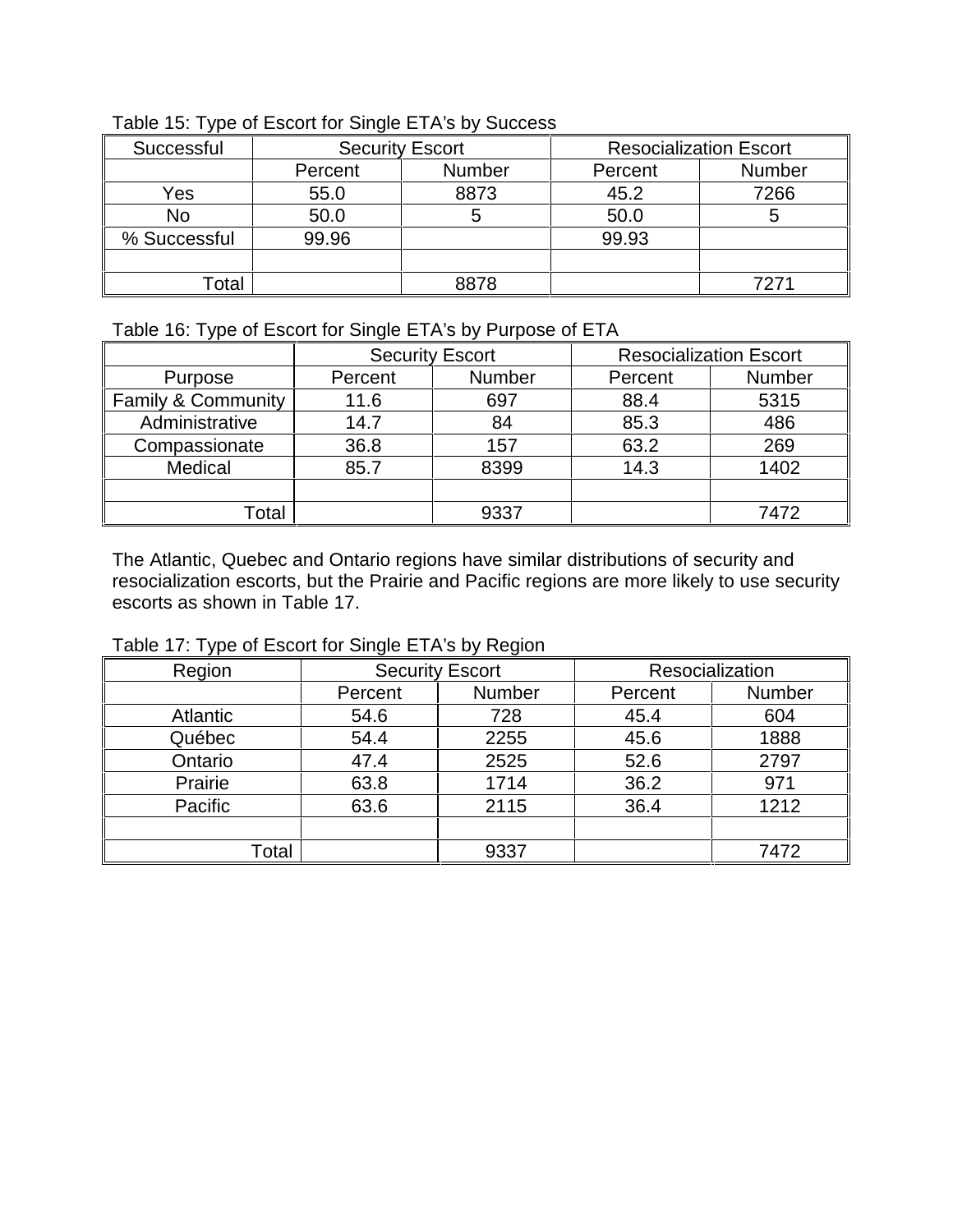## **Failed TAs**

The percentage of failed TAs were presented along with the other data and need not be repeated here. Some detailed analyses on failures were performed to determine if those who failed were given another opportunity for a TA, and if they subsequently had problems on TAs. One restriction to these data is that they apply only to the fiscal year used for the analysis, that is, 1990/91. Therefore, when numbers of TAs before and after a failure are presented, they represent only a snapshot from one year.

As presented in the previous data, there were 68 TAs that were classified as failures. Two offender had two failures, so there were 66 offenders who had a failure. Prior to their failures, the failure group had received 361 TAs including 114 UTAs. They had, therefore, probably established themselves as reasonably acceptable risks. After recording a failure, 21 offenders received 133 additional TAs. Of these 29% (38) were for medical reasons, and 114 were with either a security or resocialization escort. There were also 19 successful UTAs taken. Forty-five of those who unsuccessfully completed a TA were not granted additional opportunities during the year. However, a number of these (8) were still UAL at the end of fiscal year, and others may have been held by police for extended periods of time making them ineligible for TAs.

## **Summary**

The data on TAs indicate that a large number of TAs are taken by offenders in the federal correctional system, The success rate for TAs is very high, has been high for periods covered in this report, and have been improving during the past few years. Group TAs and TAs with resocialization escorts are used frequently and these allow for the most efficient use of correctional officers for the supervision of TAs. The majority of single TAs requiring a security escort are for medical reasons, and it is unlikely that the number of these could be reduced.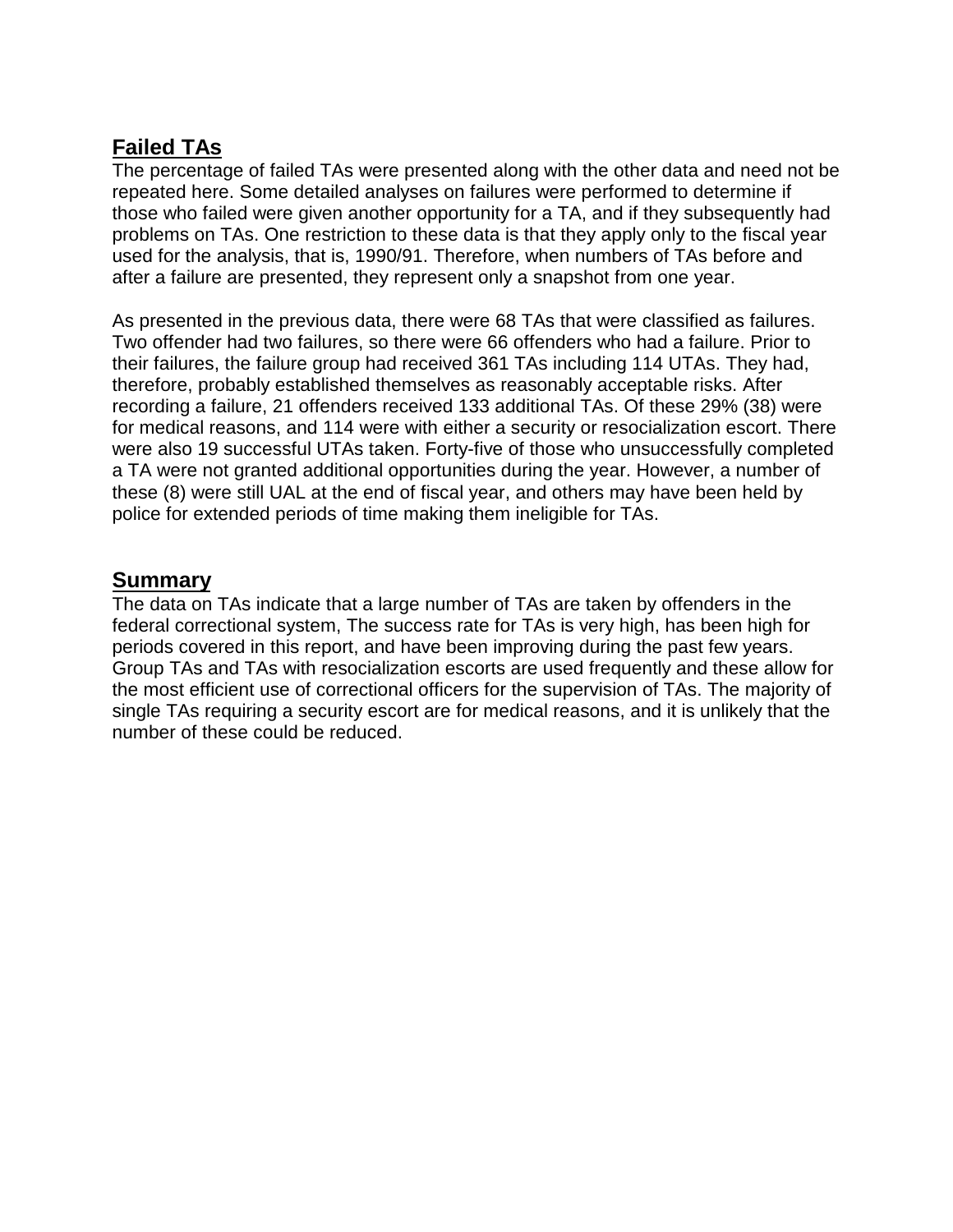# **Analysis of Those Receiving Temporary Absences**

The previous section presented data on the number of TAs. However, there is also a need to look at the people who took TAs. During 1990/91 approximately 7200 offenders took one or more TAs, and it is this group which serves as the basis for the analyses which follow. Although all analyses could be conducted using the TA data, these analyses would be biased when considering data which relate to individuals, rather than TAs. The bias is introduced because of multiple TAs for a single offender. If one offender within a subgroup receives a large number of TAs that offenders personal data will bias any analyses which are conducted. For offender variables, the most appropriate data to use are those which count each offender only once.

In addition to providing tables comparing various variables on the basis of whether or not a TA was taken this section presents some data on the percentage of sentence served before a TA was received. For these analyses it was decided that TAs which were least discretionary need not be considered. If someone requires a medical TA they will receive it even if it requires a very high level security escort. If a compassionate TA, or a administrative TA is granted it is because of a need. On the other hand, TAs for community and social contact are more discretionary and may be viewed as a privilege earned. Therefore, in the analyses of percentage of sentence served we look at UTAs as a group and we look at ETAs for community and family contact. It is predicted that higher risk offenders will need to wait a longer period of time before receiving their first UTA or their first family and community ETA.

It should be remembered throughout these analyses that one very large group of offenders is excluded from all of the data. These are the offenders who did not receive a TA. Although the data may indicate a relationship between the variables this relationship may only exist for those who were granted a TA, not for all offenders. The process leading to the granting of TAs, and particularly the more discretionary TAs, ensures that those offenders who would pose the highest risk to society are not released. The sample of offenders who receive a TA is a select sample of the offender population.

## **5 Year Trends**

Figure 9 presents data on the number of offenders receiving TAs by their major admitting offence. The number of offenders receiving TAs has remained relatively constant, during the past five years, for some offences (murder, sexual offences, drug offences and other offences), but has declined for others (break & enter; theft & robbery; assaults and injury to people; attempts, conspiracy & fraud). It is likely that the screening process for TA releases has been fairly consistent for those offences showing little change over the five year period, but that it has been made more stringent for those offence groups which have experienced a decline.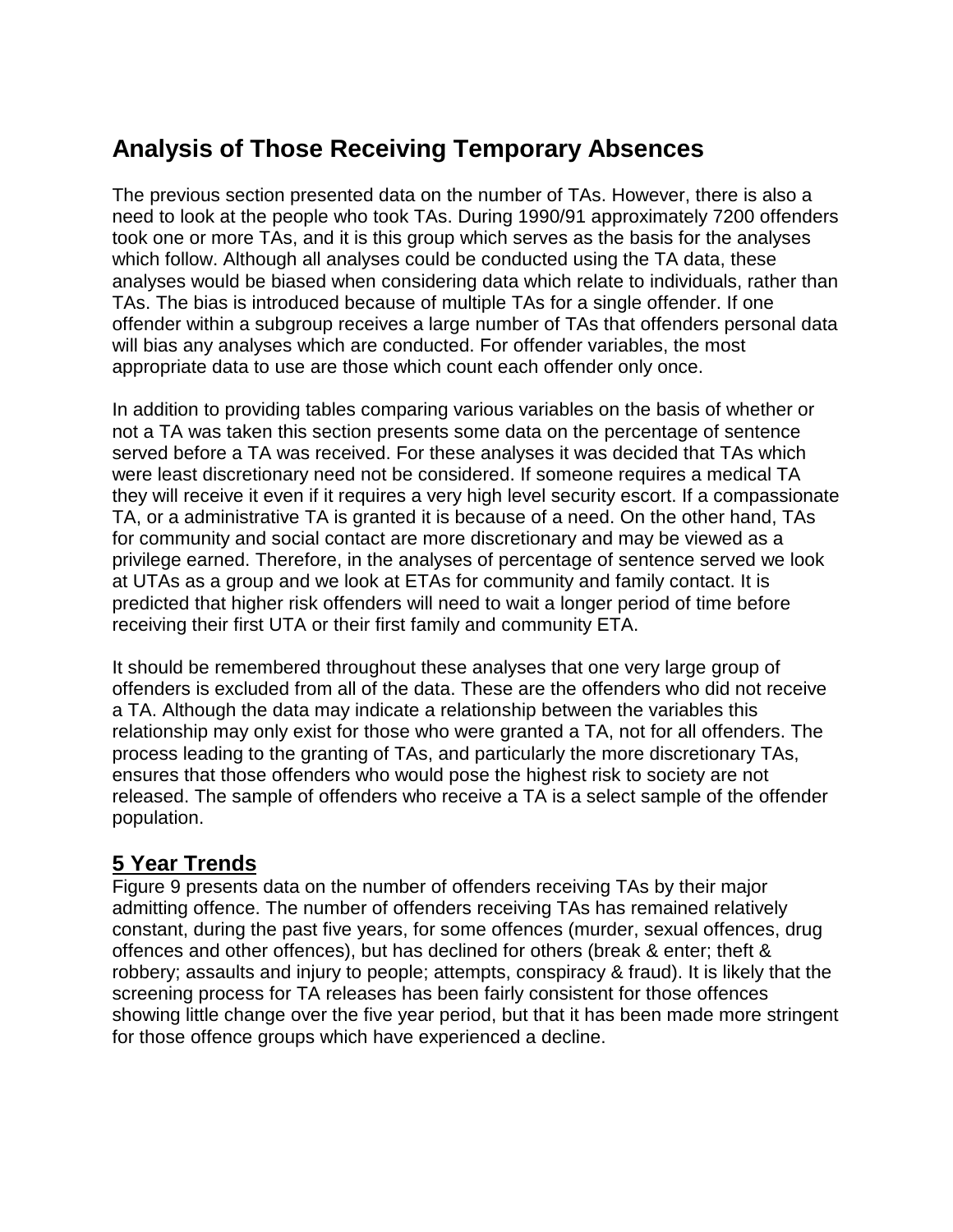

Figure 9: Types of Major Offences for those on Temporary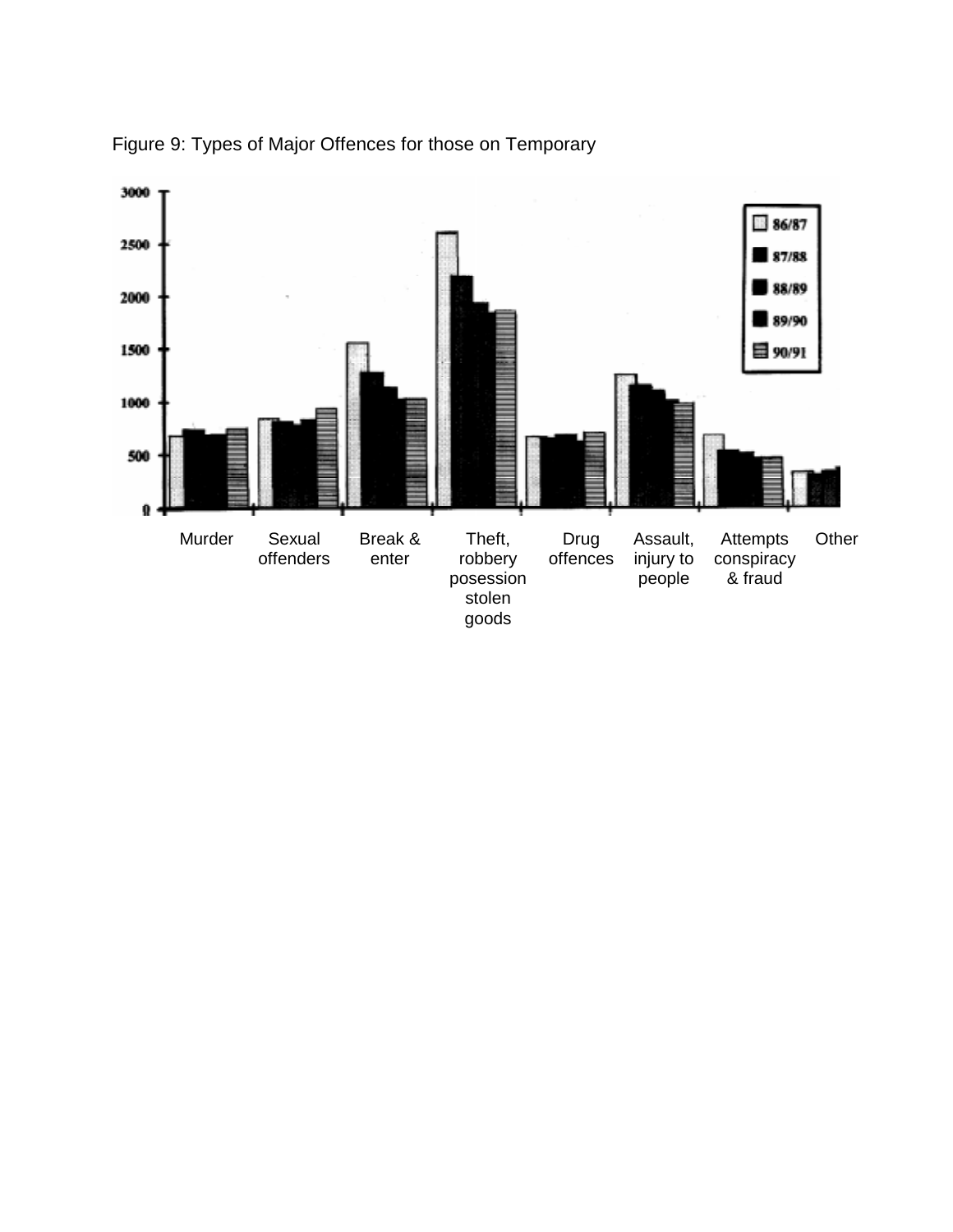Figure 10 presents the number and percentage of offenders in each of the offence categories averaged over 5 years, and this can be compared to the number of offenders in each offence group for the entire population of offenders (March 31, 1991) in Figure 11. The data in Figure 11 would suggest that those offenders convicted of the most serious offences are less likely to receive TAs than those convicted of less serious offences.

The racial distribution of those receiving TAs during the past 5 years is presented in Figure 12. The data indicate that the relative number of native and other racial groups receiving TAs has remained relatively constant, while the percentage of caucasians receiving TAs has declined. The actual number of offenders per year in each racial group (averaged over five years) is presented in Figure 13 as a pie chart. For those offenders receiving TAs approximately 9% were Native peoples and 5% were from other racial groups with the balance being listed as caucasians. These numbers are compared to the percentage of each racial group in the offender population in Figure 14. Figure 14 indicates that for the non-caucasian groups their numbers are underrepresented in the group receiving TAs. More detailed analyses presented later suggest that the offence profile of these groups indicate more serious crimes were committed and therefore they are less likely to receive TAs.

The vast majority of offenders in federal prisons are males. Approximately 2% are female and about the same percentage received TAs over the 5 year period. The data, as shown in Figure 15, suggest that slightly fewer females may have received TAs than their relative proportion of the population of offenders. This difference is not found in the detailed 1990/91 data.

#### **1990/91 Data**

More detailed data on offenders who received TAs in 1990/91 are presented in the following tables. Along with the data on the distribution of offenders for each variable the number of offenders who failed on a TA are also presented. The TA failure rates were presented in the previous section and will not be presented again in this section. In addition, these tables include data on the distribution of offenders in the population as of March 31, 1991.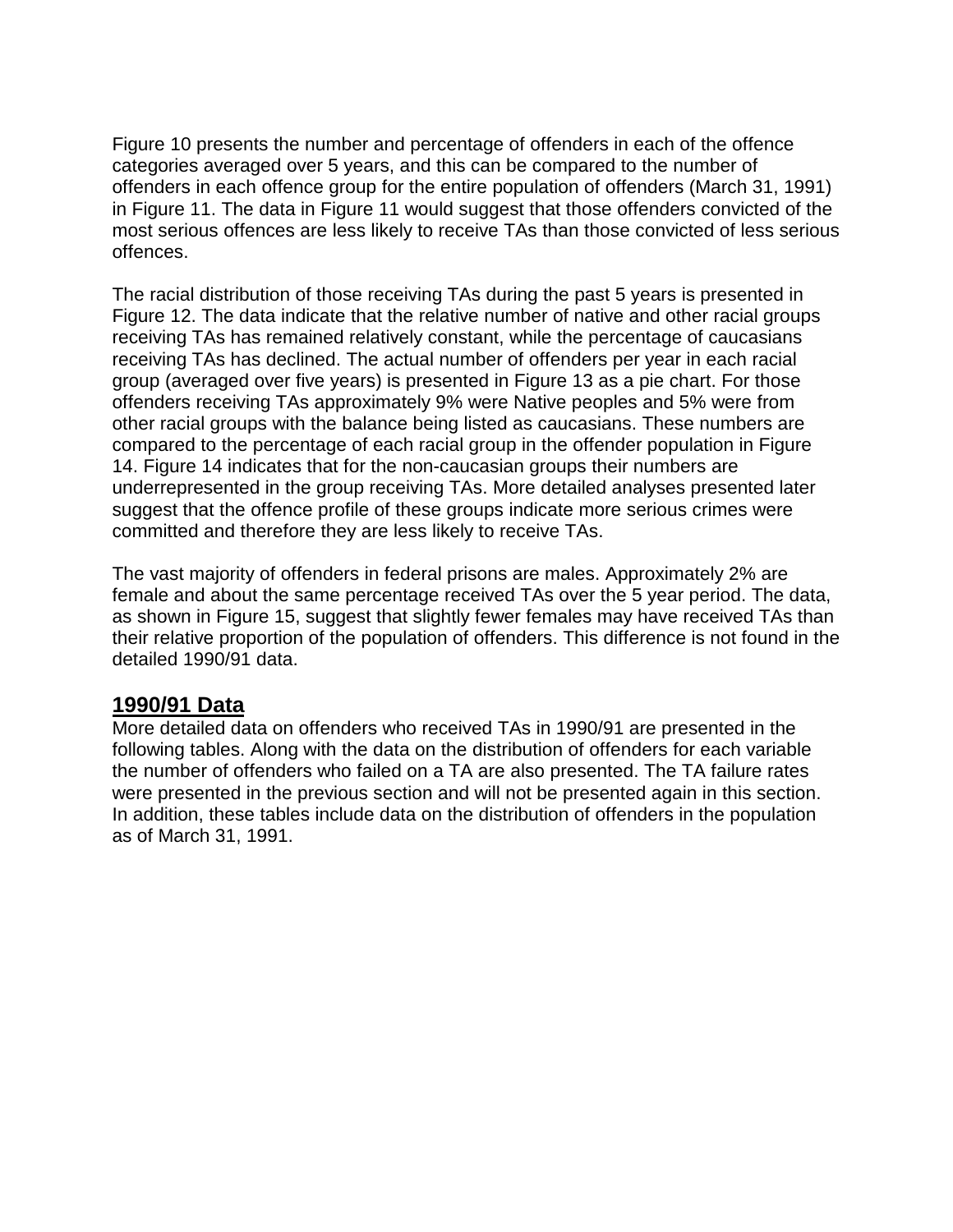Figure 10: Major Admitting Offence for those Released on Temporary Absences (average of past 5 years)

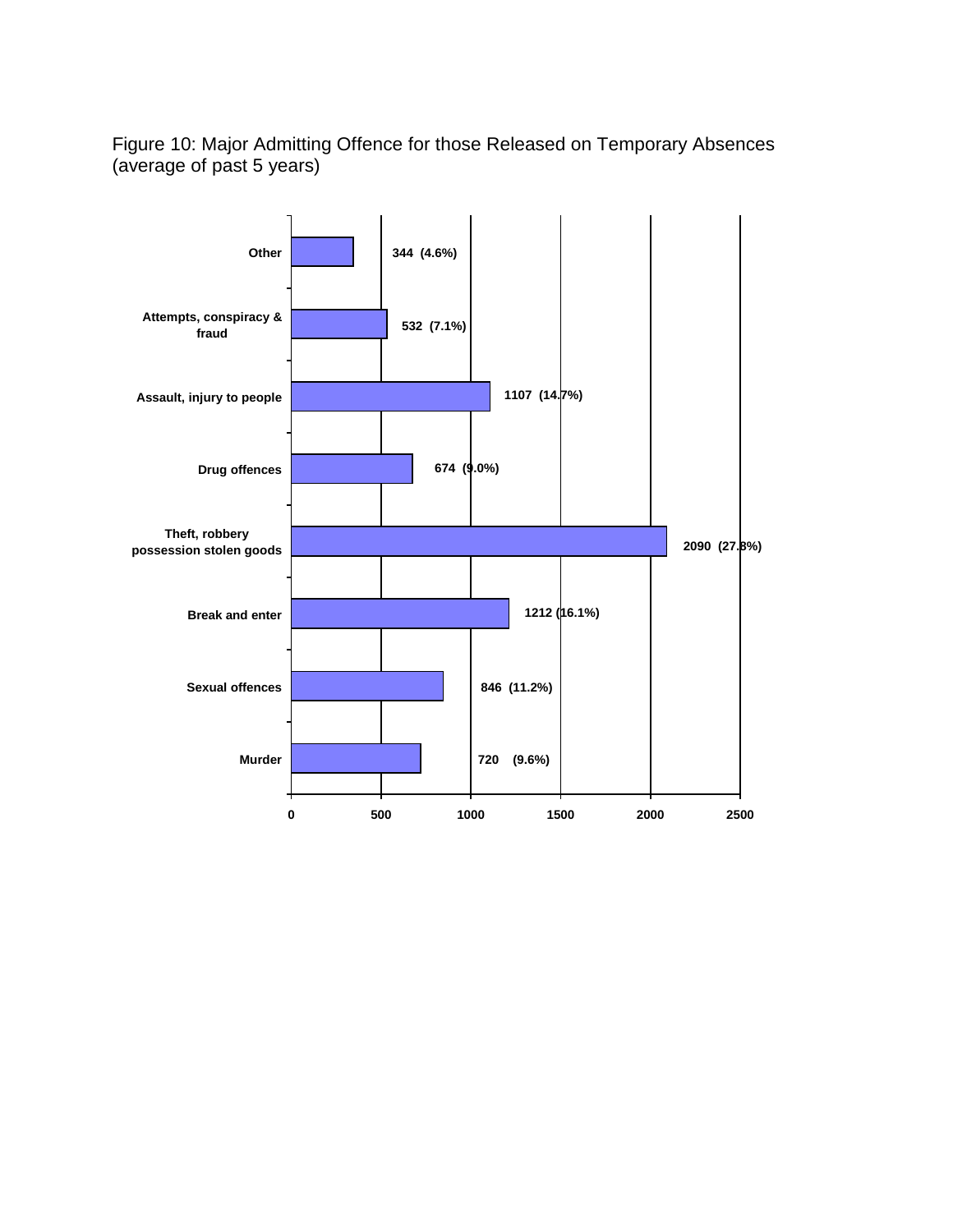Figure 11: Distribution of Major Admitting Offence for those Receiving Temporary Absences and Institution Population

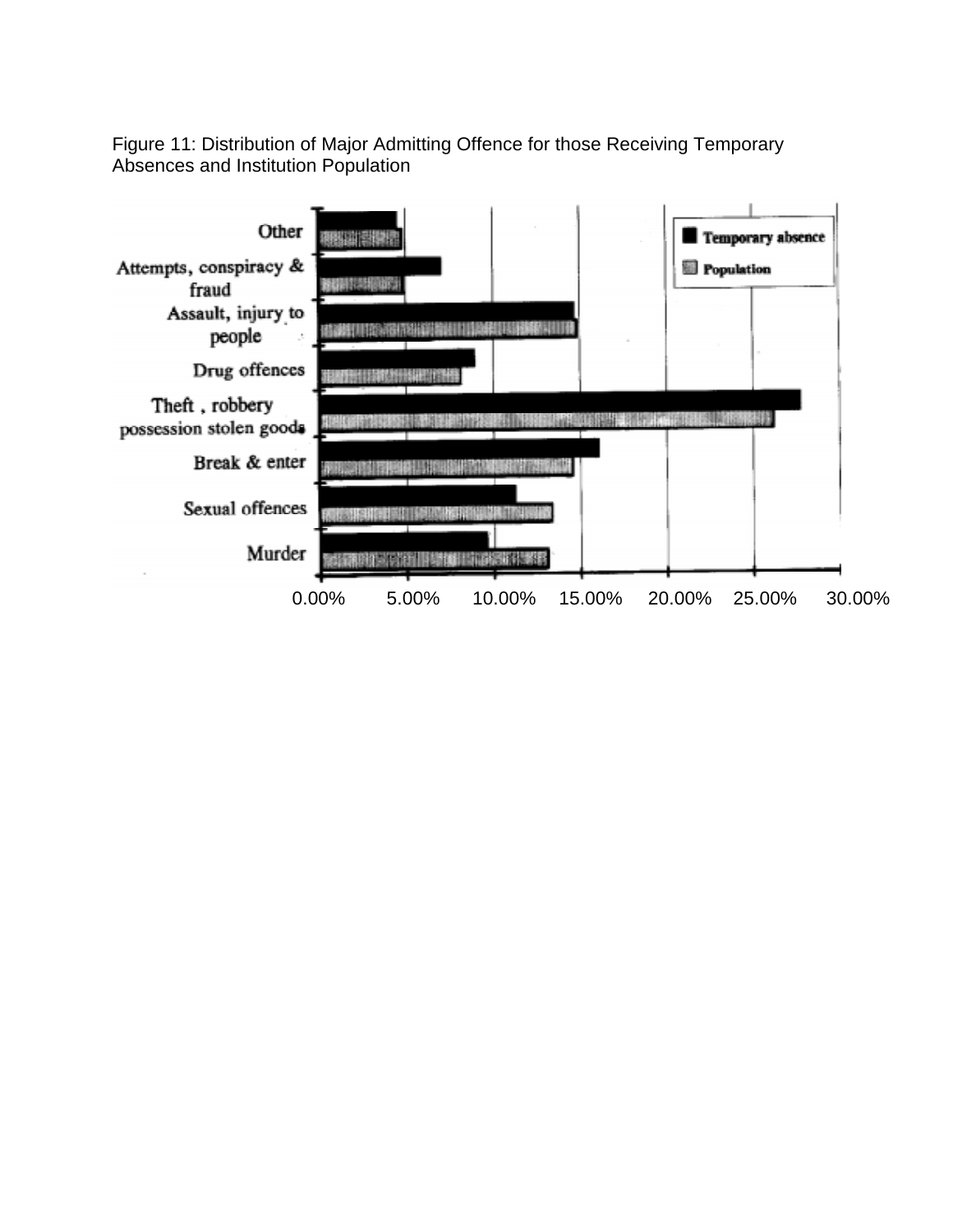**Figure 12: Distribution by Race of those Released on Temporary Absences**

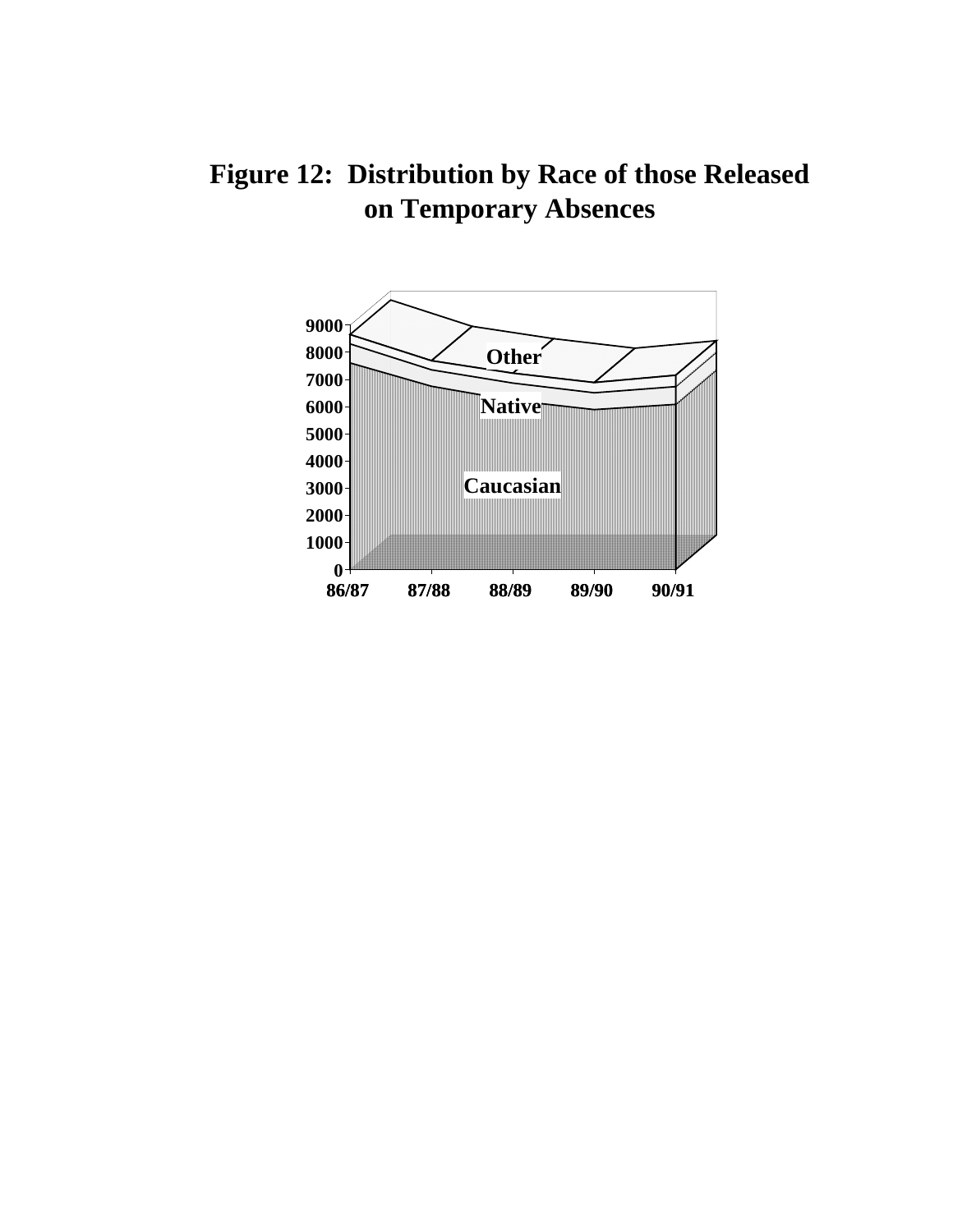# **Figure 13: Race of those Released on Temporary Absences (Average of past 5 years)**

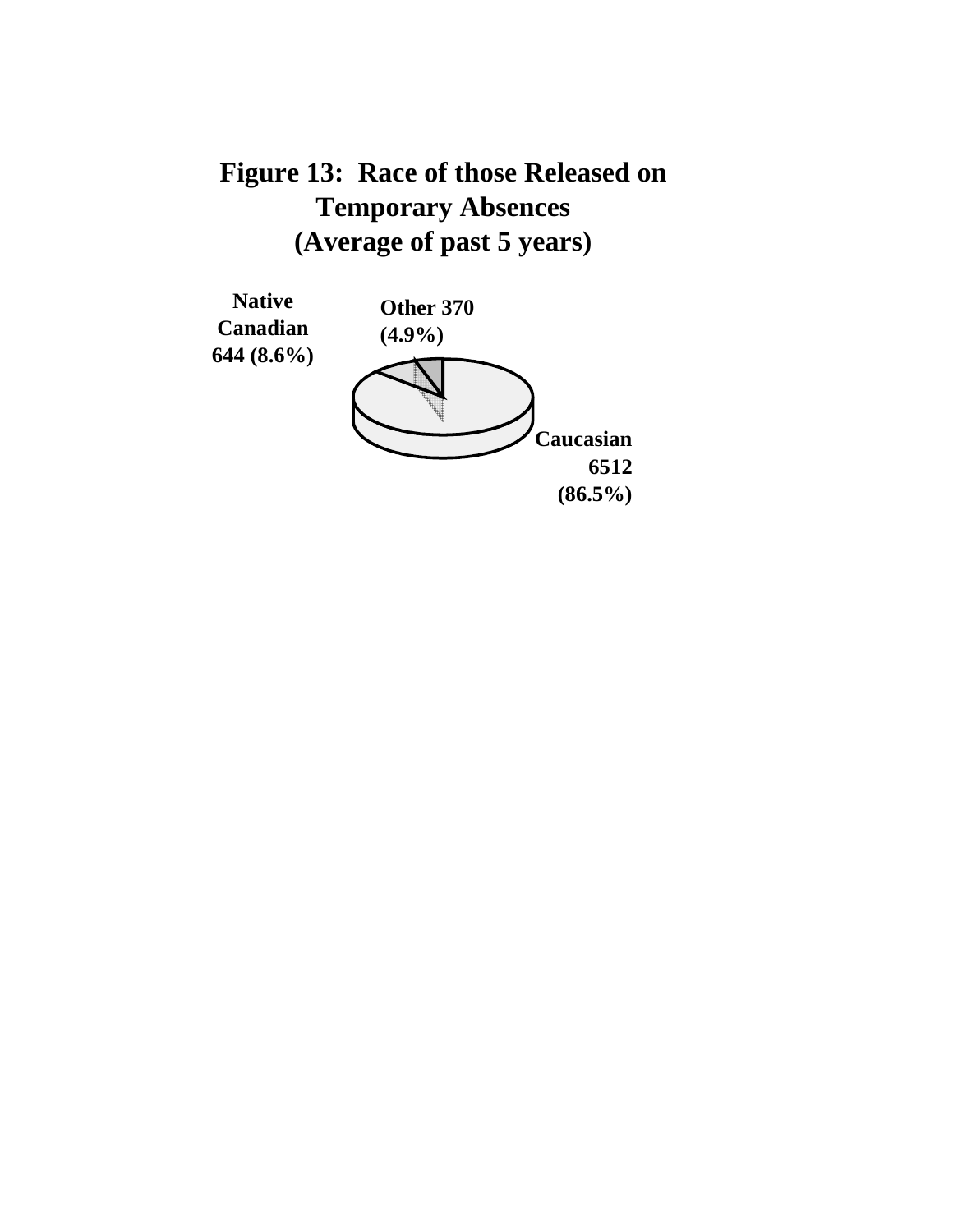Figure 14: Race Distribution for those Receiving Temporary Absences and Institution Population

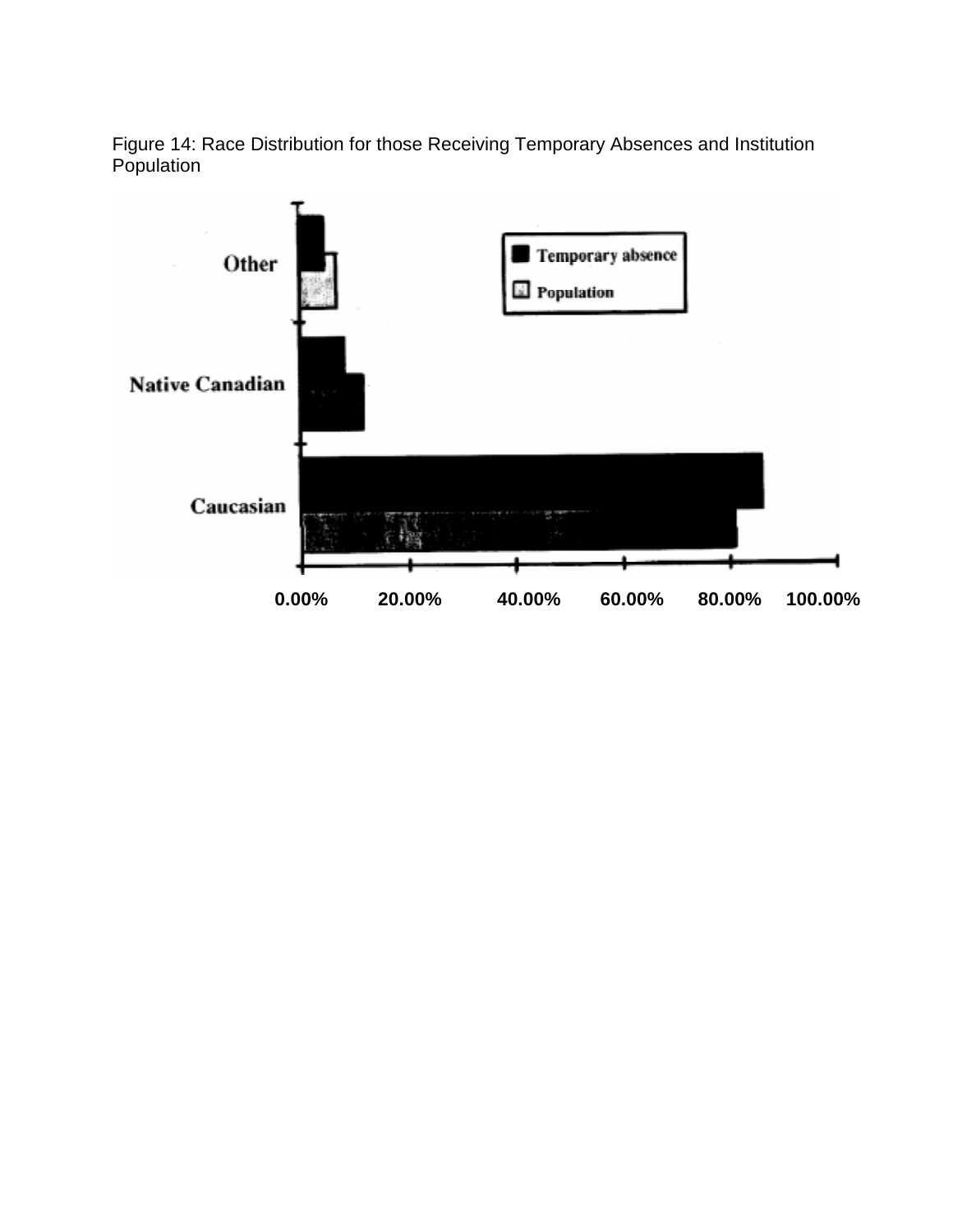Figure 15: Gender Distribution for those Receiving Temporary Absences and Institution Population

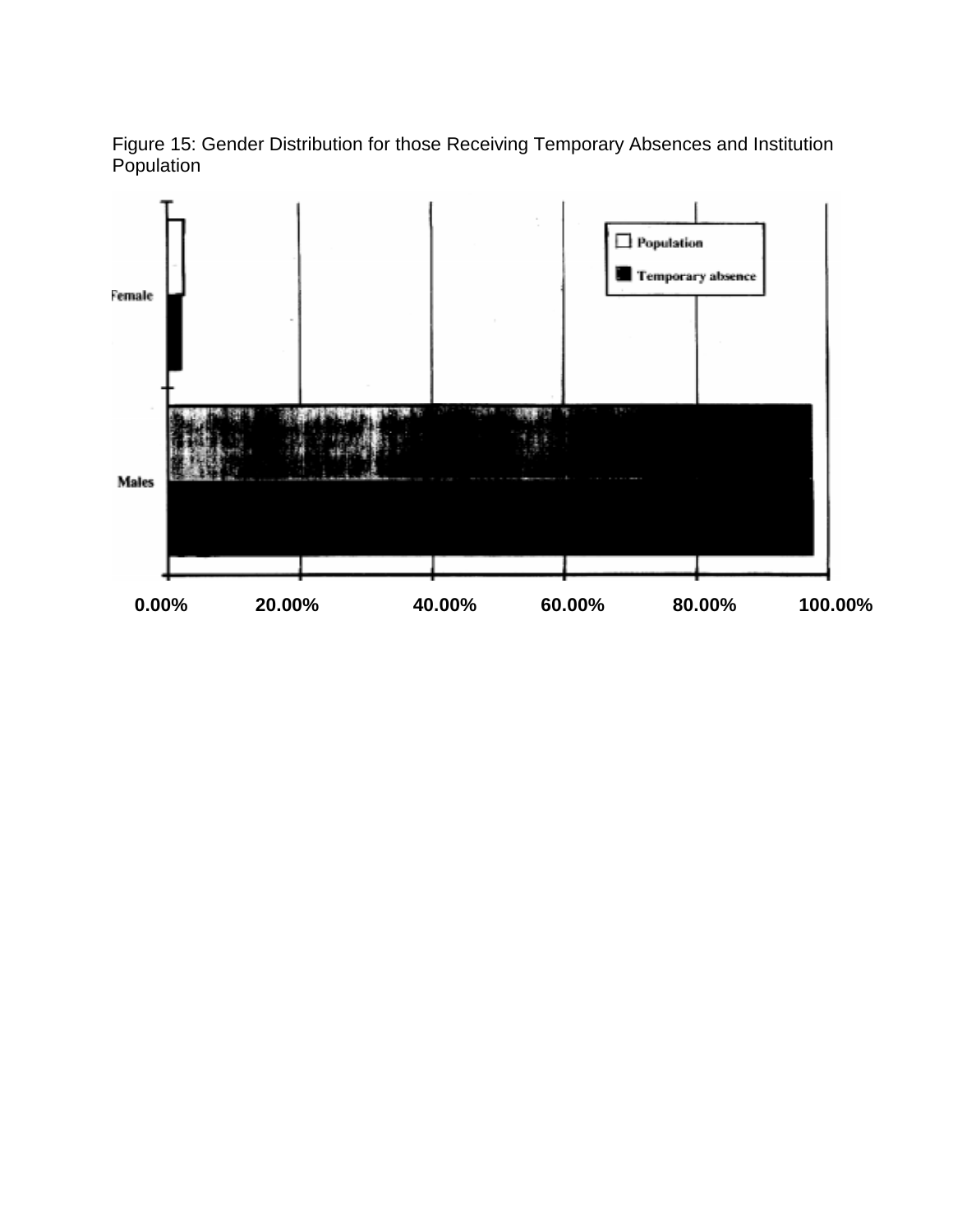Table 18, which presents data for the major admitting offence, indicates that most offence groups receive TAs consistent with their representation in the population, except murderers (less likely to receive TAs) and those serving time for drug offences (more likely to receive TAs). The majority (84%) of TAs for those convicted of murder and sexual assault are escorted, with 31% requiring a security escort, and 80% of these are for medical reasons.

| <b>Table To: Major / Minimily Offence for Offence is recogning T/10</b> |                  |                      |                   |               |                            |               |
|-------------------------------------------------------------------------|------------------|----------------------|-------------------|---------------|----------------------------|---------------|
|                                                                         | <b>Offenders</b> |                      | <b>Failed TAs</b> |               | <b>Offender Population</b> |               |
|                                                                         |                  | <b>Receiving TAs</b> |                   |               | (March 31, 1991)           |               |
| Major Offence                                                           | Percent          | <b>Number</b>        | Percent           | <b>Number</b> | Percent                    | <b>Number</b> |
| Murder                                                                  | 10.7             | 758                  | 2.9               | 2             | 13.1                       | 1573          |
| <b>Sexual Offences</b>                                                  | 13.2             | 934                  | 0.0               | 0             | 13.4                       | 1603          |
| Assault, Injury                                                         | 13.9             | 985                  | 5.9               | 4             | 14.9                       | 1788          |
| Theft, Robbery                                                          | 26.0             | 1844                 | 39.7              | 27            | 26.2                       | 3136          |
| Break & Enter                                                           | 14.4             | 1025                 | 30.9              | 21            | 14.6                       | 1747          |
| Attempt, Conspiracy                                                     | 6.5              | 460                  | 7.4               | 5             | 4.9                        | 588           |
| <b>Drug Offences</b>                                                    | 10.0             | 707                  | 5.9               | 4             | 8.1                        | 972           |
| Other                                                                   | 5.5              | 387                  | 7.4               | 5             | 4.9                        | 582           |
|                                                                         |                  |                      |                   |               |                            |               |
| Total                                                                   | 100.2            | 7100                 | 100.1             | 68            | 100.0                      | 11989         |

|  | Table 18: Major Admitting Offence for Offenders Receiving TAs |  |  |
|--|---------------------------------------------------------------|--|--|
|  |                                                               |  |  |

As discussed earlier the percentage of sentence served to first UTA and to first family and community ETA were calculated. These date for major admitting offence are presented in Table 19. For most offence groups slightly less than 30% of the sentence is served before a family and community ETA, but for those convicted of attempts, conspiracy and fraud, drug offences, and other offences approximately 20% of time is served before being permitted an ETA of this type. For UTAs this percentage increases to about 35% and 25% for the two groups of offences.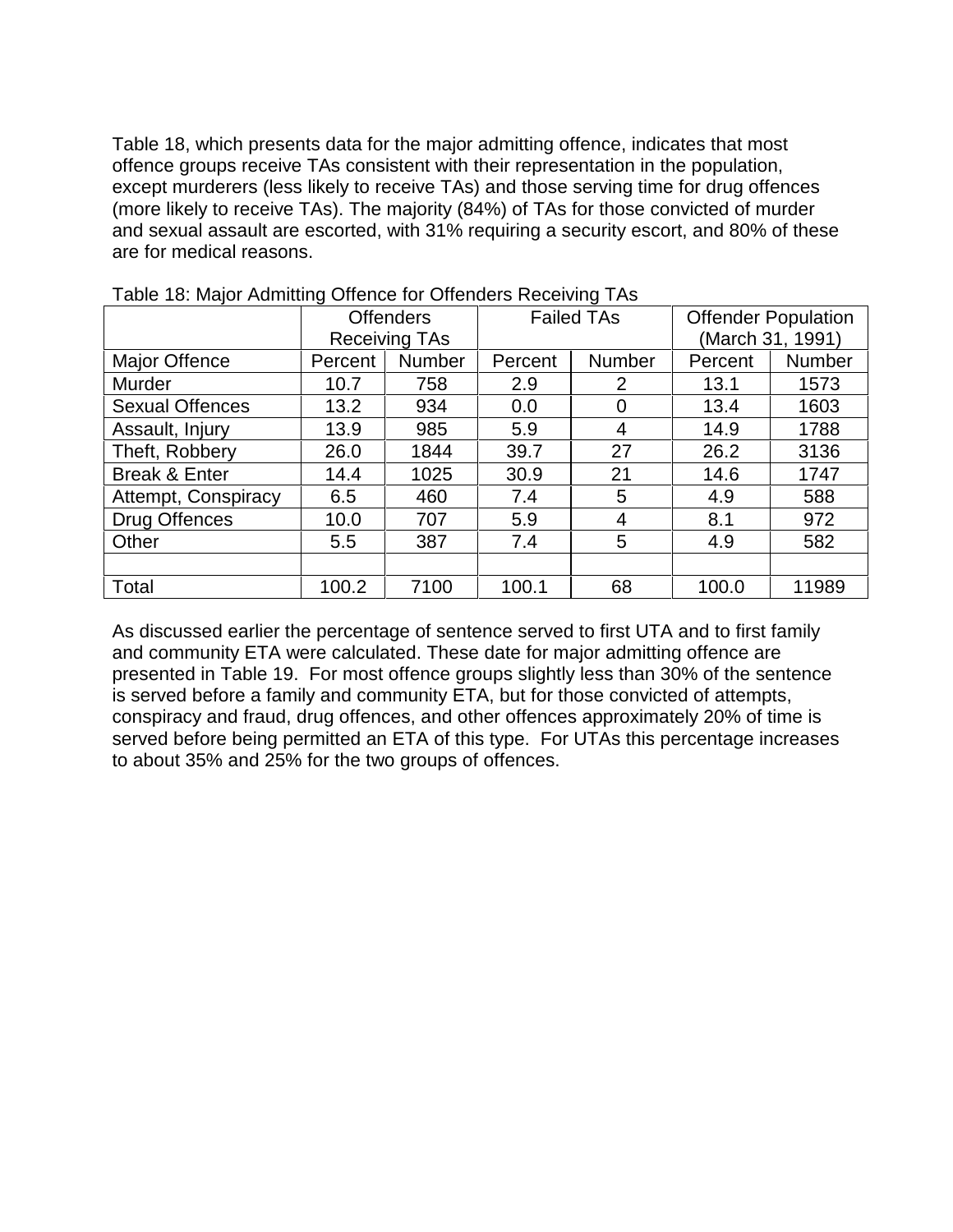|                   | UTA                          |                           |           | <b>Community and Family ETA</b> |        |           |
|-------------------|------------------------------|---------------------------|-----------|---------------------------------|--------|-----------|
|                   | Mean                         | <b>Number</b><br>Standard |           | Mean                            | Number | Standard  |
|                   |                              |                           | Deviation |                                 |        | Deviation |
| Sexual offences   | 36.5                         | 187                       | 15.1      | 27.2                            | 372    | 16.9      |
| Assault, Injury   | 31.4                         | 226                       | 13.5      | 28.4                            | 399    | 18.3      |
| Theft, robbery    | 33.6                         | 490                       | 17.0      | 29.9                            | 698    | 18.8      |
| Break & enter     | 35.9                         | 259                       | 20.8      | 28.0                            | 418    | 20.4      |
| Attempts,         | 25.6                         | 170                       | 14.0      | 21.1                            | 254    | 17.2      |
| Conspiracy, fraud |                              |                           |           |                                 |        |           |
| Drug offences     | 24.3                         | 279                       | 11.6      | 16.9                            | 437    | 11.3      |
| Other             | 28.2                         | 115                       | 13.5      | 20.3                            | 189    | 16.2      |
|                   | $F(1,1719) = 22.3, p < .001$ |                           |           | $F(1,2760) = 35.5, p < .001$    |        |           |

Table 19: Percentage of Sentence Served Before First UTA or Family and Community ETA by Major Admitting Offence\*

\*The murder group was dropped because of the very small sample

A series of analyses were conducted to compare offenders receiving TAs in terms of the seriousness of their criminal history. These analyses, presented in Table 20 to 24, provide data on the federal penitentiary term the inmate is serving (each term represents a mandatory supervision failure or the commission of another offence with a federal sentence), the type of sentence (standard, indeterminate, indefinite or life), whether the offender has been classified as Category 1 by the National Parole Board (requiring special review before release), or is a scheduled offender under bill C67 (allowing the offender to be detained when the mandatory supervision date is reached).

Table 20 presents the data for Term of incarceration in a federal institution. In general the percentage of each group receiving a TA is similar to their representation in the offender population, but those who show repeated offence are slightly less likely to receive TAs. The data also suggest that multiple term offenders may be at greater risk of failing a TA than other offenders. Those least likely to fail while on a TA are those serving a first term.

| rapio zu. Tomi ur modrocration for Unchacto Rocciving TAG |                        |               |         |                 |         |                            |  |  |
|-----------------------------------------------------------|------------------------|---------------|---------|-----------------|---------|----------------------------|--|--|
|                                                           | <b>Security Escort</b> |               |         | Resocialization |         | <b>Offender Population</b> |  |  |
|                                                           |                        |               |         | Escort          |         | (March 31, 1991)           |  |  |
| <b>Term Number</b>                                        | Percent                | <b>Number</b> | Percent | Number          | Percent | Number                     |  |  |
|                                                           | 61.0                   | 4393          | 45.6    | 31              | 58.9    | 707.                       |  |  |
|                                                           | 17.5                   | 1264          | 17.6    | 12              | 17.2    | 2063                       |  |  |
| 3 or more                                                 | 21.5                   | 1548          | 36.8    | 25              | 24.1    | 2865                       |  |  |
|                                                           |                        |               |         |                 |         |                            |  |  |
| Total                                                     | 100.0                  | 7205          | 100     | 68              | 100.2   | 11989                      |  |  |

#### Table 20: Term of Incarceration for Offenders Receiving TAs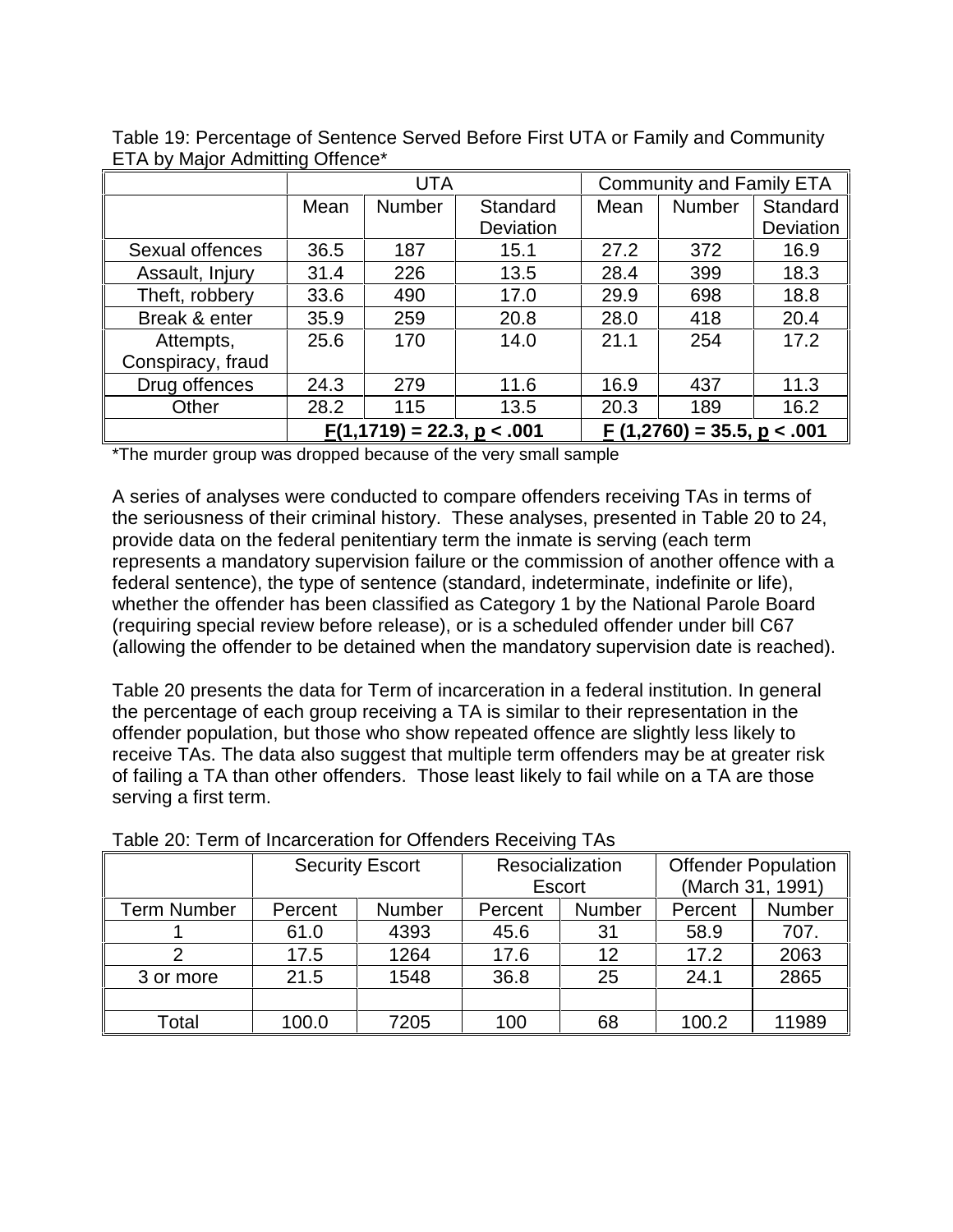Table 21 presents the data for the different types of sentences. The majority of TAs are received by those serving regular sentences and these are the people most likely to have a failed TA. The more serious offenders, who are serving life or indeterminate sentences, still receive TAs, but the failure rate is extremely low.

|                          | <b>Offenders Receiving</b> |               | <b>Failed TAs</b> |                | <b>Offender Population</b> |               |
|--------------------------|----------------------------|---------------|-------------------|----------------|----------------------------|---------------|
|                          | TAs                        |               |                   |                | (March 31, 1991)           |               |
| Sentence Type            | Percent                    | <b>Number</b> | Percent           | Number         | Percent                    | <b>Number</b> |
| Regular                  | 87.1                       | 6303          | 97.1              | 66             | 83.4                       | 9999          |
| Lt. Gov. Warrant         | 0.1                        | 6             | 0.0               |                | 0.1                        | 8             |
| <b>Habitual Offender</b> | 0.0                        | 3             | 0.0               |                | 0.0                        | 2             |
| Dangerous Sex            | 0.3                        | 19            | 0.0               |                | 0.3                        | 31            |
| Offender                 |                            |               |                   |                |                            |               |
| Life                     | 11.9                       | 862           | 2.9               | $\overline{2}$ | 15.3                       | 1834          |
| Dangerous                | 0.5                        | 37            | 0.0               |                | 0.8                        | 99            |
| Offender                 |                            |               |                   |                |                            |               |
| Life (Commuted           | 0.1                        | 5             | 0.0               | 0              | 0.1                        | 16            |
| from death)              |                            |               |                   |                |                            |               |
| Total                    | 87.5                       | 7235          | 97.1              | 68             | 83.7                       | 11989         |

Table 21: Sentence Type for Offenders Receiving TAs

Tables 22 and 23 present data for Category 1 and C67 offenders, those who have committed the most serious crimes. The data indicate that Category 1 offenders are less likely to receive TAs than those who are not Category 1 offenders. In addition, relative to their TA exposure these offenders are less likely to have a TA failure. Those whose offences are listed in bill C67 receive TAs equal to their proportion in the offender population.

|                | <b>Offenders Receiving</b><br>TAs |               | <b>Failed TAs</b> |        | <b>Offender Population</b><br>(March 31, 1991) |        |
|----------------|-----------------------------------|---------------|-------------------|--------|------------------------------------------------|--------|
|                | Percent                           | <b>Number</b> | Percent           | Number | Percent                                        | Number |
| Not Category 1 | 43.5                              | 3136          | 58.8              | 40     | 38.2                                           | 4585   |
| Category 1     | 56.5                              | 4069          | 41.2              | 28     | 61.8                                           | 7404   |
|                |                                   |               |                   |        |                                                |        |
| Total          | 100.0                             | 7205          | 100.0             | 68     | 100.0                                          | 11989  |

Table 22: Category 1 Designation for Offenders Receiving TAs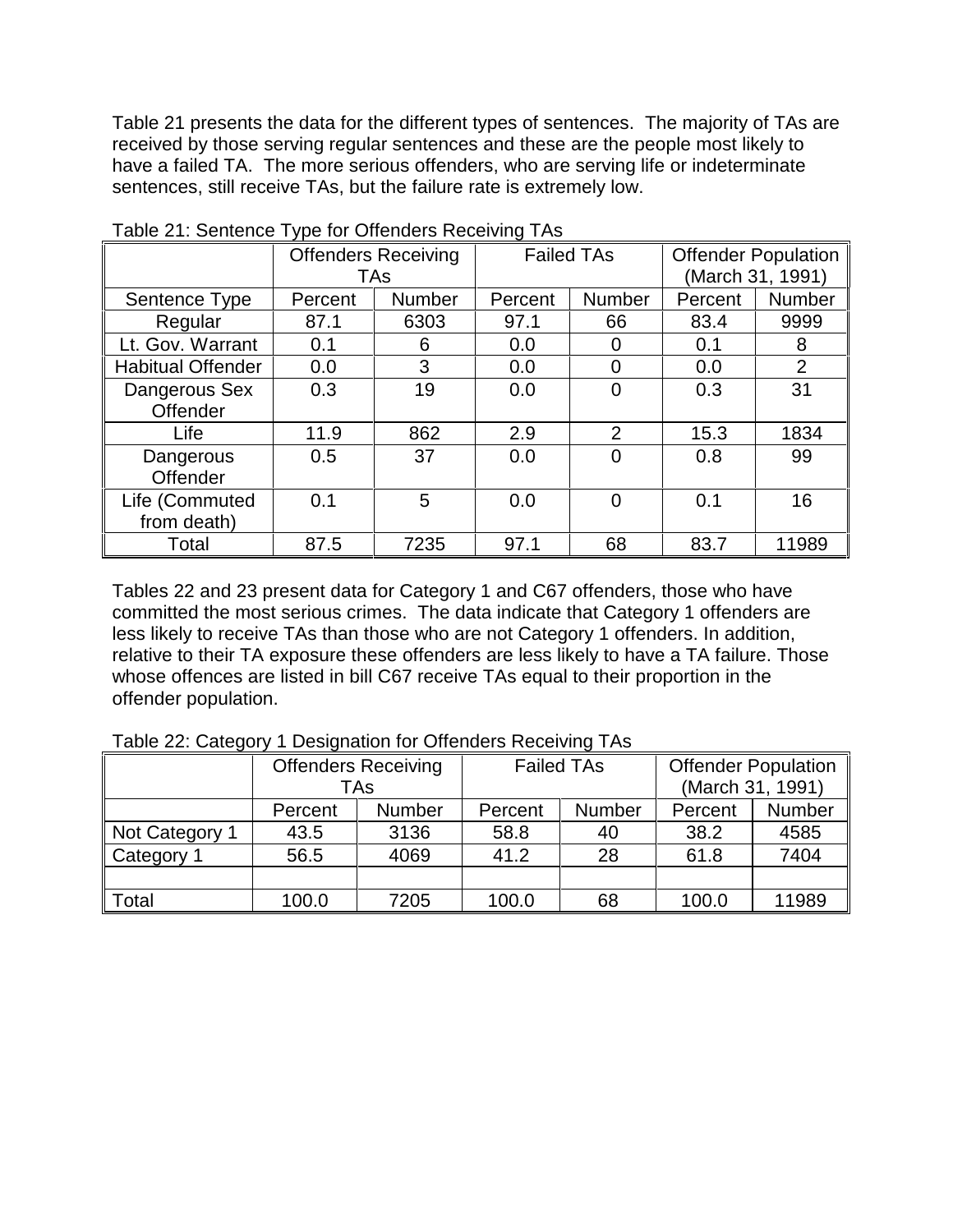|         | <b>Offenders Receiving</b> |               |         | <b>Failed TAs</b> |         | <b>Offender Population</b> |  |
|---------|----------------------------|---------------|---------|-------------------|---------|----------------------------|--|
|         |                            | TAs           |         |                   |         | (March 31, 1991)           |  |
|         | Percent                    | <b>Number</b> | Percent | <b>Number</b>     | Percent | Number                     |  |
| Not C67 | 52.6                       | 3793          | 60.3    | 41                | 53.0    | 6358                       |  |
| C67     | 47.4                       | 3412          | 39.7    | 27                | 47.0    | 5631                       |  |
|         |                            |               |         |                   |         |                            |  |
| Гotal   | 100.0                      | 7205          | 100     | 68                | 100.2   | 11989                      |  |

Table 23: C67 Offence Designation Offenders Receiving TAs

The percentage of time served before receiving a UTA or a family and community ETA was analyzed for C67 and Category 1 offenders and the results are presented in Table 24. The data indicate that offenders in these classifications must wait significantly longer for nonessential TAs. For ETAs the difference is about 7% of the sentence and for UTAs it is 4% and 5% for category 1 and C67, respectively.

| Table 24: Percentage of Sentence Served Before First UTA and First Family and |  |  |  |  |
|-------------------------------------------------------------------------------|--|--|--|--|
| <b>Community ETA</b>                                                          |  |  |  |  |

|            | <b>UTA</b> |                               |                  | <b>Family and Community ETA</b> |        |           |
|------------|------------|-------------------------------|------------------|---------------------------------|--------|-----------|
|            | Mean       | <b>Number</b>                 | Standard         | Mean                            | Number | Standard  |
|            |            |                               | <b>Deviation</b> |                                 |        | Deviation |
| C67        |            |                               |                  |                                 |        |           |
| Yes        | 34.0       | 819                           | 15.3             | 29.2                            | 1334   | 17.4      |
| No         | 28.9       | 911                           | 16.9             | 16.9                            | 1439   | 18.0      |
|            |            | $F(1,1728) = 28.6, p < 0.001$ |                  |                                 |        |           |
|            |            |                               |                  |                                 |        |           |
| Category 1 |            |                               |                  |                                 |        |           |
| Yes        | 33.6       | 791                           | 15.9             | 29.2                            | 1285   | 17.6      |
| No         | 29.4       | 939                           | 15.4             | 22.3                            | 1488   | 17.8      |

Number of people granted TAs and failure rates by region are presented in Table 25. Some regions are less likely to grant TAs (differences in proportion of offenders and proportion of offenders who receive TAs). TA failures seem to be less likely in the Atlantic and Pacific regions, but more likely in the Ontario region. The percentage of sentence served is presented in Table 26 by region. These data suggest that those in the Prairie and Pacific regions serve a greater percentage of their sentence before receiving a UTA, or a family and community ETA.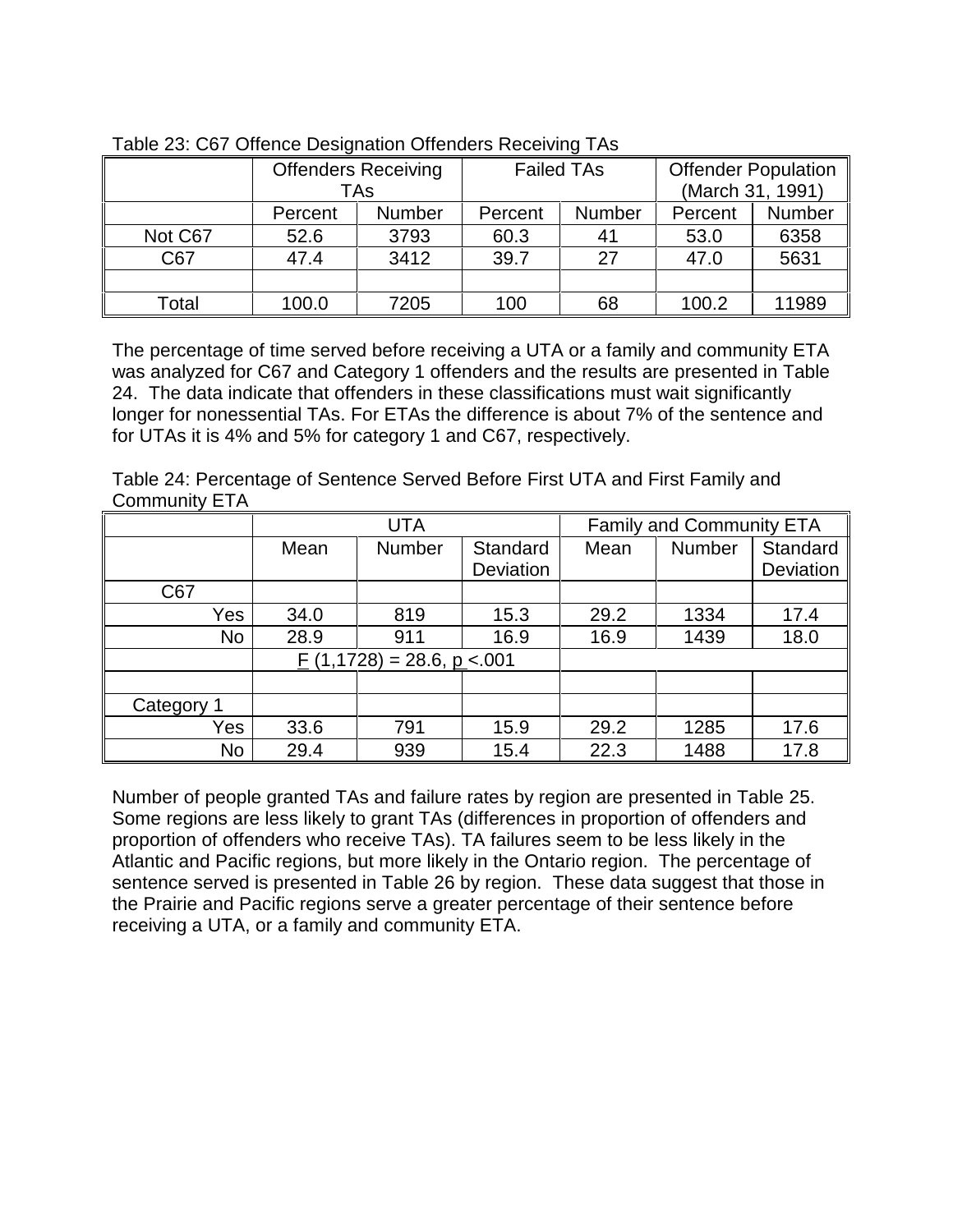|          | <b>Offenders Receiving</b><br><b>TAs</b> |        | <b>Failed TAs</b> |        | <b>Offender Population</b><br>(March 31, 1991) |        |
|----------|------------------------------------------|--------|-------------------|--------|------------------------------------------------|--------|
|          |                                          |        |                   |        |                                                |        |
| Region   | Percent                                  | Number | Percent           | Number | Percent                                        | Number |
| Atlantic | 9.8                                      | 697    | 4.4               | 3      | 8.4                                            | 1003   |
| Quebec   | 30.0                                     | 2127   | 30.9              | 21     | 26.9                                           | 3229   |
| Ontario  | 28.8                                     | 2001   | 35.5              | 24     | 28.8                                           | 3455   |
| Prairie  | 15.8                                     | 1122   | 17.6              | 12     | 22.2                                           | 2666   |
| Pacific  | 16.2                                     | 1153   | 11.8              | 8      | 13.6                                           | 1635   |
| Total    | 100.0                                    | 7100   | 100.0             | 68     | 99.9                                           | 11988  |

|  | Table 25: Regional Distribution for Offenders Receiving TAs |
|--|-------------------------------------------------------------|

Table 26: Percentage of Sentence Served Before First UTA and First Family and community ETA by Region

|                 | UTA                        |        |           | <b>Family and Community ETA</b>         |        |           |
|-----------------|----------------------------|--------|-----------|-----------------------------------------|--------|-----------|
| Region          | Mean                       | Number | Standard  | Mean                                    | Number | Standard  |
|                 |                            |        | Deviation |                                         |        | Deviation |
| <b>Atlantic</b> | 33.1                       | 173    | 15.3      | 22.2                                    | 410    | 17.8      |
| Québec          | 29.0                       | 561    | 15.5      | 24.7                                    | 792    | 16.0      |
| Ontario         | 30.5                       | 558    | 16.7      | 24.6                                    | 819    | 19.4      |
| Prairie         | 34.5                       | 158    | 14.8      | 29.2                                    | 340    | 18.0      |
| Pacific         | 34.4                       | 280    | 17.8      | 29.0                                    | 412    | 18.5      |
|                 | $(4,1725) = 7.7, p < .001$ |        |           | $\underline{F}$ (4,2768) = 11.8, p<.001 |        |           |

Table 27 presents TA data by gender. It would appear from these data that males and females are equally likely to receive TAs, and that the failure rates for the two groups are about the same.

|  |  |  |  | Table 27: Gender of Offenders Receiving TAs |  |
|--|--|--|--|---------------------------------------------|--|
|--|--|--|--|---------------------------------------------|--|

|        |         | <b>Offenders Receiving</b><br>TAs | <b>Failed TAs</b> |               | <b>Offender Population</b><br>(March 31, 1991) |               |
|--------|---------|-----------------------------------|-------------------|---------------|------------------------------------------------|---------------|
| Gender | Percent | <b>Number</b>                     | Percent           | <b>Number</b> | Percent                                        | <b>Number</b> |
| Male   | 97.3    | 6907                              | 97.1              | 66            | 97.7                                           | 11717         |
| Female | 2.7     | 193                               | 2.9               | ◠             | 2.3                                            | 272           |
| Total  | 100.0   | 7100                              | 100               | 68            | 100                                            | 11989         |

The data on race are presented in Table 28. Relative to their representation in the offender population Native peoples are slightly less likely to be granted TAs. Additional data on Native peoples are presented in the section on special analyses.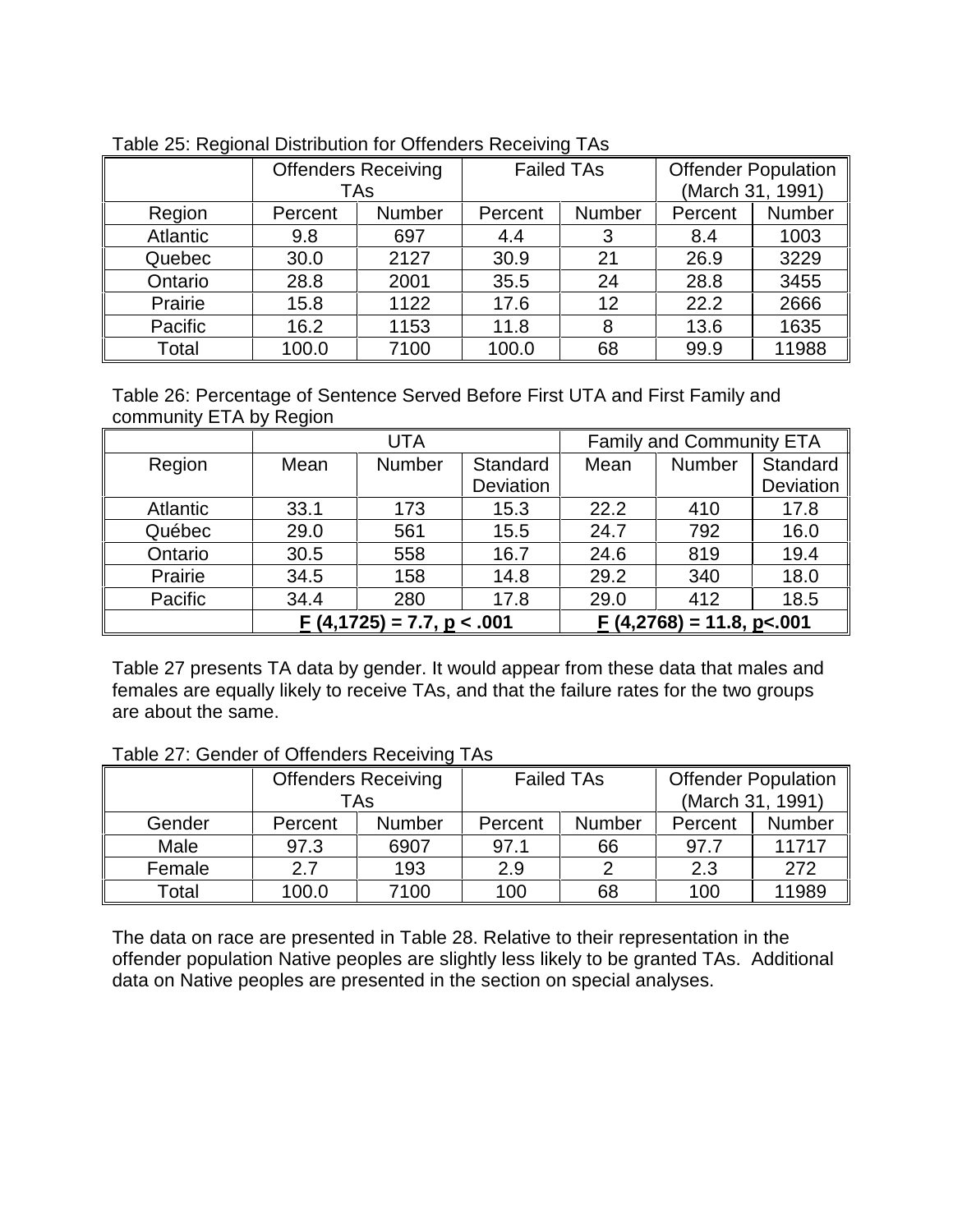#### Table 28: Race

|                |         | <b>Offenders Receiving</b><br>TAs | <b>Failed TAs</b> |               | <b>Offender Population</b><br>(March 31, 1991) |        |
|----------------|---------|-----------------------------------|-------------------|---------------|------------------------------------------------|--------|
| Race           | Percent | <b>Number</b>                     | Percent           | <b>Number</b> | Percent                                        | Number |
| Caucasian      | 85.1    | 6035                              | 85.3              | 58            | 81.3                                           | 9718   |
| <b>Native</b>  | 9.3     | 656                               | 11.8              | 8             | 11.8                                           | 1411   |
| Other (stated) | 5.6     | 398                               | 2.9               |               | 6.9                                            | 822    |
| Total          | 100.0   | 7089                              | 100               | 68            | 100                                            | 11951  |

Tables 29 and 30 present data on the marital status and religious orientation of offenders receiving TAs. The data indicate that those involved in a marriage or common law relationship are slightly more likely to receive a TA, but the failure rate for these offenders is also slightly higher. Single offenders are slightly less likely to receive TAs. The distribution of offenders receiving TAs by their stated religious affiliation is consistent with the religious distribution in the offender population.

|                    |         | <b>Offenders Receiving</b><br><b>TAs</b> |         | <b>Failed TAs</b> |         | <b>Offender Population</b><br>(March 31, 1991) |  |
|--------------------|---------|------------------------------------------|---------|-------------------|---------|------------------------------------------------|--|
| <b>Escort Type</b> | Percent | <b>Number</b>                            | Percent | <b>Number</b>     | Percent | Number                                         |  |
|                    |         |                                          |         |                   |         |                                                |  |
| Single             | 45.0    | 3187                                     | 48.5    | 33                | 49.5    | 5893                                           |  |
| <b>Married</b>     | 14.2    | 1006                                     | 16.2    | 11                | 12.4    | 1473                                           |  |
| Common Law         | 27.7    | 1963                                     | 29.4    | 20                | 26.3    | 3137                                           |  |
| Widowed            | 1.3     | 92                                       | 0.0     | 0                 | 1.1     | 133                                            |  |
| Separated          | 4.3     | 307                                      | 1.5     |                   | 4.0     | 479                                            |  |
| <b>Divorced</b>    | 7.4     | 524                                      | 4.4     | 3                 | 6.8     | 806                                            |  |
|                    |         |                                          |         |                   |         |                                                |  |
| Total              | 100.0   | 7079                                     | 100.0   | 68                | 100.0   | 11921                                          |  |

Table 29: Marital Status of Offenders Receiving TAs

Table 30: Religion

|                    | <b>Offenders Receiving</b><br><b>TAs</b> |               | <b>Failed TAs</b> |        | <b>Offender Population</b><br>(March 31, 1991) |        |
|--------------------|------------------------------------------|---------------|-------------------|--------|------------------------------------------------|--------|
| <b>Escort Type</b> | Percent                                  | <b>Number</b> | Percent           | Number | Percent                                        | Number |
| Protestant         | 26.1                                     | 1716          | 23.8              | 15     | 25.4                                           | 2782   |
| Roman Catholic     | 59.6                                     | 3917          | 65.1              | 41     | 58.0                                           | 6365   |
| Other (listed)     | 1.8                                      | 117           | 3.2               | 2      | 1.8                                            | 202    |
| Other (not listed) | 9.9                                      | 651           | 4.8               | 3      | 11.7                                           | 1283   |
| Atheist            | 2.7                                      | 176           | 3.2               | っ      | 3.1                                            | 335    |
| Total              | 100.0                                    | 6577          | 100.0             | 63     | 100.0                                          | 10967  |

These analyses suggest that those offenders convicted on the most serious offences are less likely to receive TAs and they serve a larger percentage of their sentence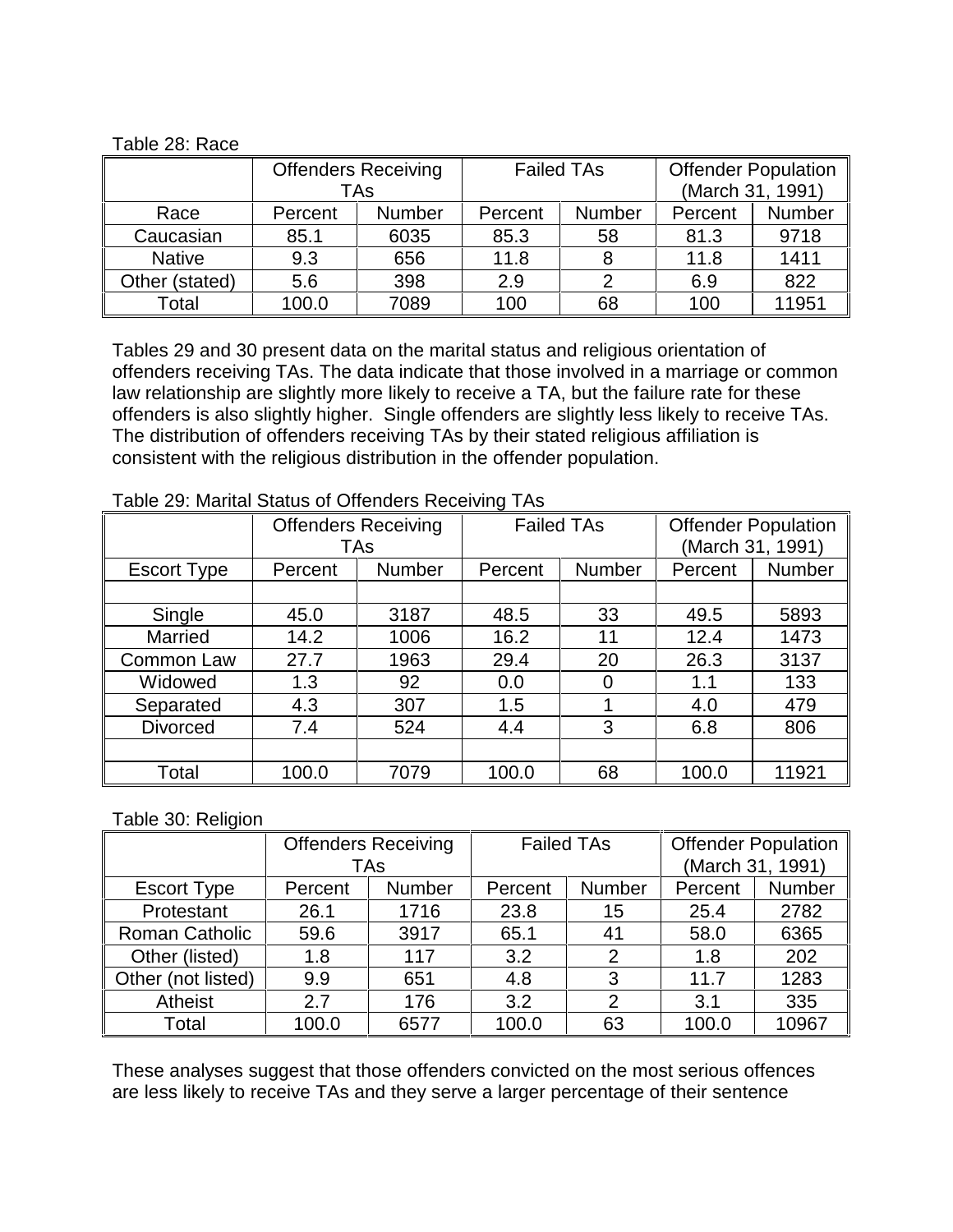before receiving an ETA for family and community contact or a UTA. Multiple term offenders and those classified as Category 1 by the NPB are also less likely to receive TAs. The data on TA failures indicate that failures for those offenders convicted of murder and other serious crimes is lower than the already very low failure rates for other offenders. This suggests that caution is exercised in determining when an offender can safely be exposed to the community. The data also suggest that there are regional differences in the percentage of people who get TAs and in the percentage of sentence that must be served before being permitted a UTA or family and community ETA. These regional differences may be due to differences in the offender profile in each region.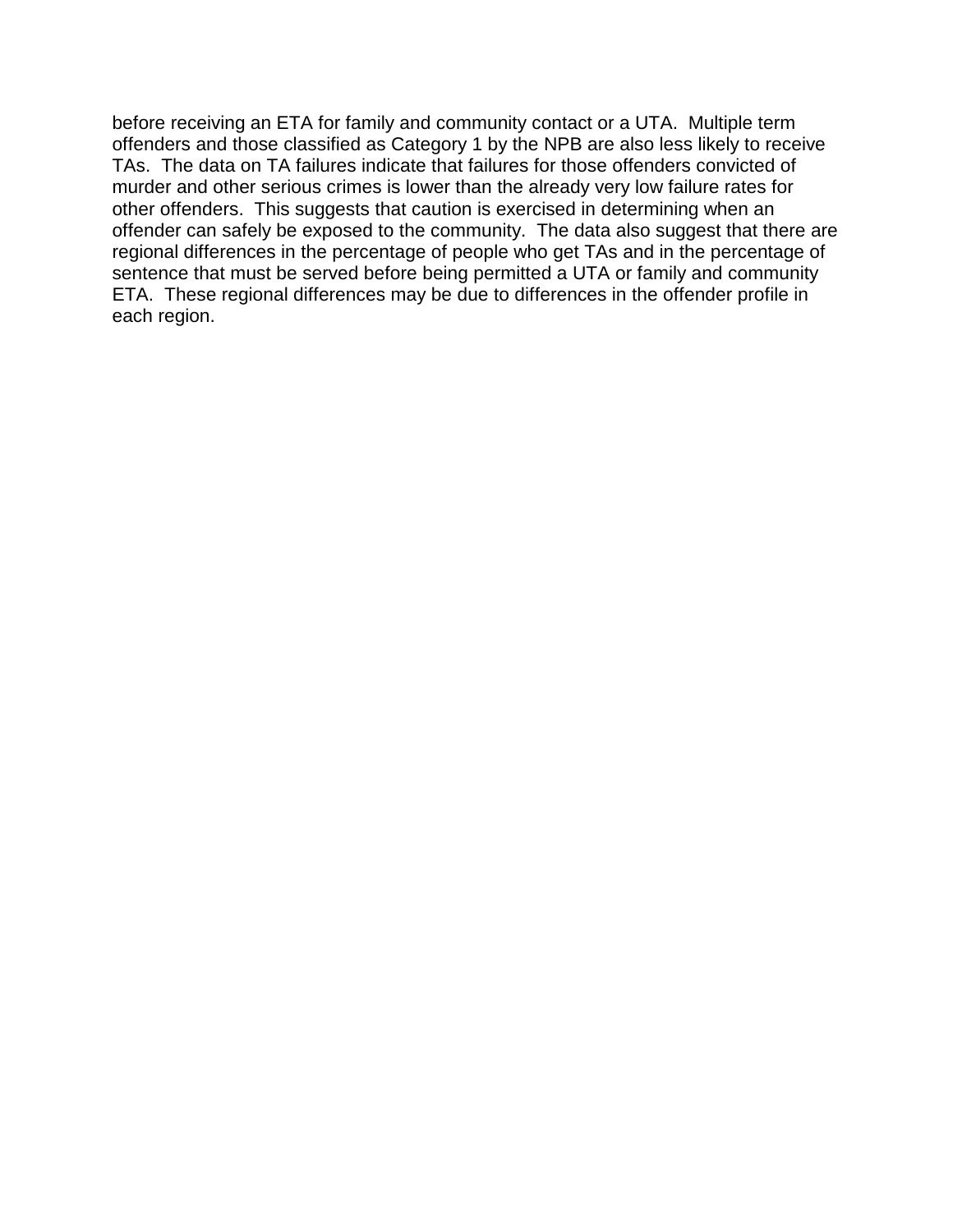# **Special Analyses**

Three special analyses were conducted on race, gender, and sex offenders. The analyses for race were conducted to determine why Native peoples were less likely to receive TAs than non-Natives. There was also concern about differences between the way males and females were treated with respect to TAs. Finally, the opportunity existed to take a detailed look at sex offenders and to determine if different types of sex offenders were treated differently.

## **Race**

Table 31 through 41 present analyses comparing offenders who had described themselves as either caucasian, Native peoples, or from another racial group. Native Peoples represent 11.8% of the offender population and given that all else is the same we would expect that they would receive 11.8% of the TAs. In fact they receive approximately 8% of the TAs. The lower rate of TAs. for Native peoples may be the result of a more serious offence profile, rather an indication of bias within the Correctional Service.

Table 31 presents the number of group and single TAs for each racial group. The data indicate that Native peoples receive 8.4% of the group TAs, and only 7,7% of the single TAs.

|               |         | Type of TA |         |        |  |  |  |
|---------------|---------|------------|---------|--------|--|--|--|
|               | Group   |            |         | Single |  |  |  |
| Race          | Percent | Number     | Percent | Number |  |  |  |
| Caucasian     | 83.3    | 23619      | 85.9    | 20862  |  |  |  |
| <b>Native</b> | 8.4     | 2384       | 7.7     | 1868   |  |  |  |
| Other         | 8.3     | 2354       | 6.5     | 1569   |  |  |  |
|               |         |            |         |        |  |  |  |
| Total         | 100     | 28357      | 100.1   | 24299  |  |  |  |

#### Table 31: TAs by race and Type of TA

Data on the purpose for which TAs were granted are presented in Table 32. These data indicate that Native peoples receive larger percentages of compassionate and administrative TAs than their representation in the offender population, but receive lower numbers of TAs for family and community contact and for medical reasons. Members of other racial groups receive TAs in proportion to their numbers in the offender population (6.9%), except in the case of compassionate TAs, where they are much less likely to receive a TA.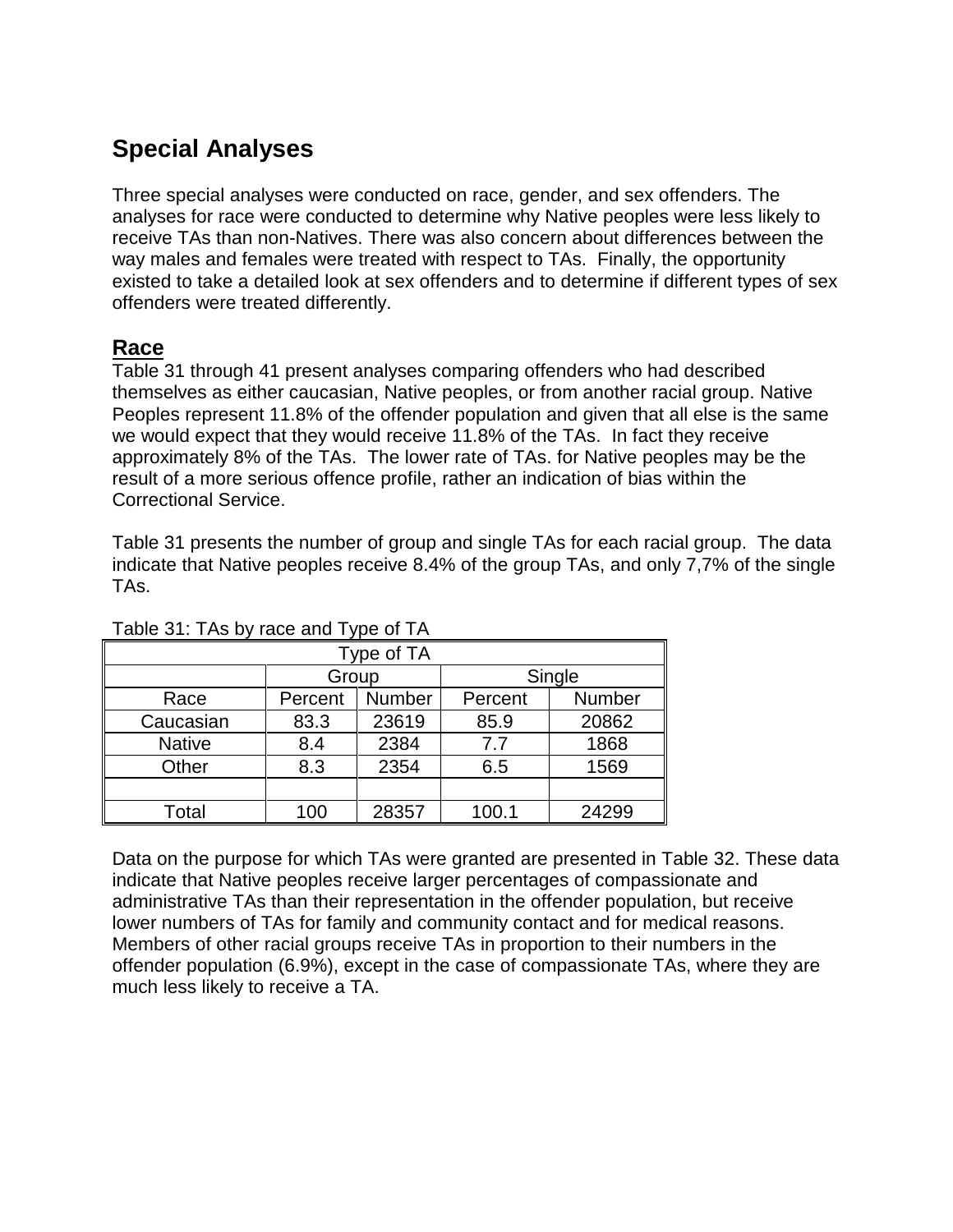| Race                     |           |               |         |               |         |        |  |
|--------------------------|-----------|---------------|---------|---------------|---------|--------|--|
|                          | Caucasian |               |         | <b>Native</b> | Other   |        |  |
|                          | Percent   | <b>Number</b> | Percent | Number        | Percent | Number |  |
| Compassionate            | 80.9      | 420           | 16.8    | 87            | 2.3     | 12     |  |
| Medical                  | 86.4      | 10420         | 7.7     | 928           | 5.9     | 707    |  |
| Administrative           | 79.6      | 1168          | 14.2    | 209           | 6.1     | 90     |  |
| Family &                 | 84.1      | 32473         | 7.8     | 3028          | 8.1     | 3114   |  |
| <b>Community Contact</b> |           |               |         |               |         |        |  |
|                          |           |               |         |               |         |        |  |
| Total                    |           | 44481         |         | 4252          |         | 3923   |  |

#### Table 32: Number of TAs by Race and Purpose

\*Note: Native people are 11.8% of the offender population and other racial groups are 6.9%

Table 33 presents the racial distribution of the number of TAs by region and table 34 presents the racial distribution by region in the offender population (March 31, 1991). the distribution of Native peoples in the offender population is similar to that for TAs in all regions except the Prairies. Native peoples represent 37% of the offender population in the Prairie region, but receive only 27% of the TAs. However, 70% of all Native peoples offenders are in the Prairies region. If this group has a more serious criminal profile then the observed difference in the Prairie region may be explained. There are differences in the distribution of TAs and representation in the offender population for Other racial groups, but no clear pattern is present.

| Race            |      |           |      |               |      |       |  |  |
|-----------------|------|-----------|------|---------------|------|-------|--|--|
| Region          |      | Caucasian |      | <b>Native</b> |      | Other |  |  |
| <b>Atlantic</b> | 92.1 | 3351      | 3.7  | 134           | 4.3  | 155   |  |  |
| Québec          | 98.0 | 9879      | 0.3  | 31            | 1.7  | 173   |  |  |
| Ontario         | 87.3 | 14110     | 3.8  | 615           | 8.9  | 1440  |  |  |
| Prairie         | 68.9 | 3746      | 27.3 | 1485          | 3.9  | 210   |  |  |
| Pacific         | 77.3 | 13395     | 11.5 | 1987          | 11.2 | 1945  |  |  |
| Total           |      | 44481     |      | 4252          |      | 3923  |  |  |

#### Table 33: Number of TAs by Race and TA Region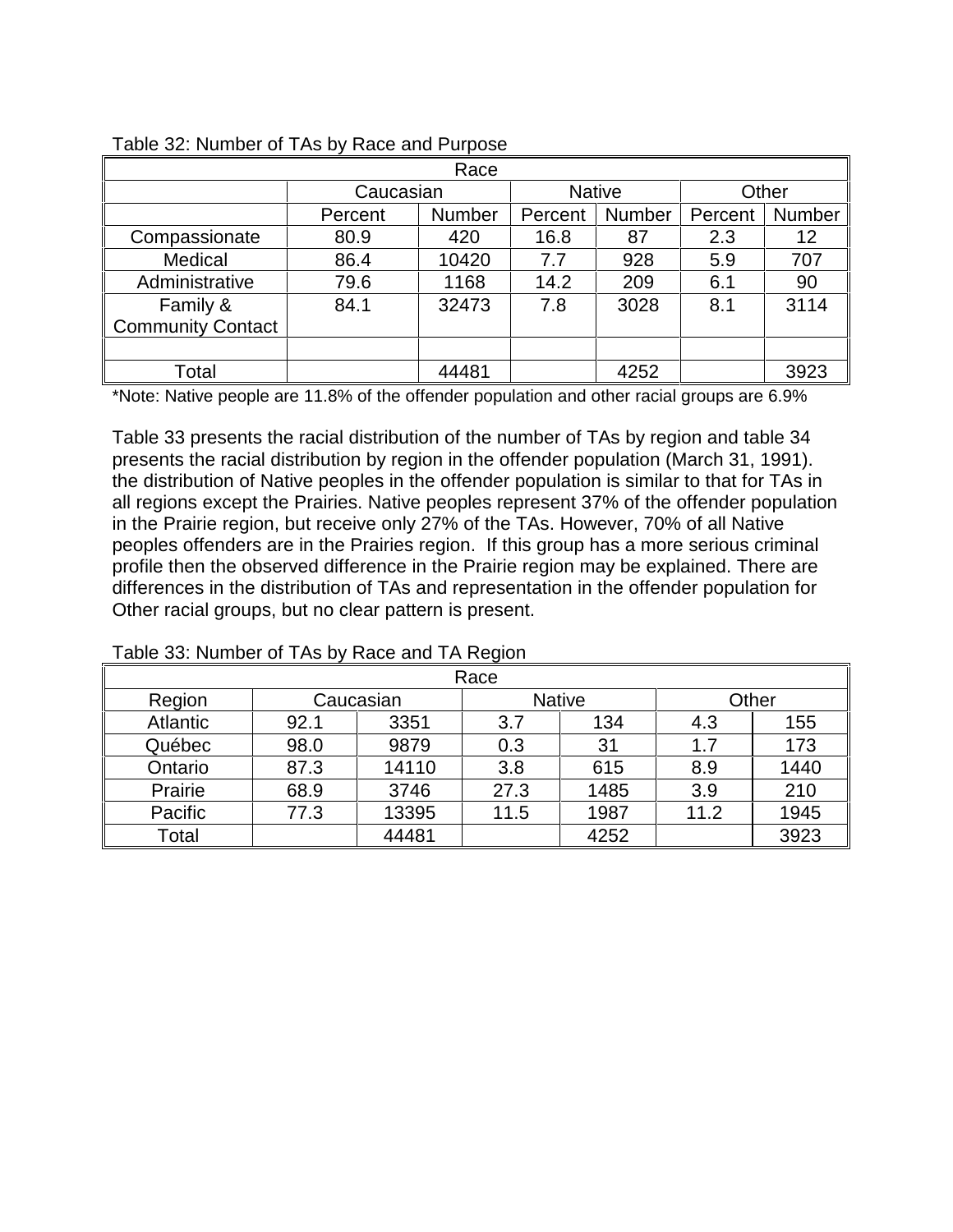| Race            |      |           |      |               |      |       |  |  |
|-----------------|------|-----------|------|---------------|------|-------|--|--|
| Region          |      | Caucasian |      | <b>Native</b> |      | Other |  |  |
| <b>Atlantic</b> | 91.5 | 918       | 3.9  | 39            | 4.6  | 46    |  |  |
| Québec          | 94.9 | 3049      | 1.0  | 31            | 4.1  | 133   |  |  |
| Ontario         | 84.4 | 2904      | 3.7  | 128           | 11.9 | 409   |  |  |
| Prairie         | 58.1 | 1547      | 37.2 | 989           | 4.8  | 126   |  |  |
| Pacific         | 79.7 | 1300      | 13.7 | 223           | 6.6  | 108   |  |  |
| Total           |      | 9718      |      | 1410          |      | 822   |  |  |

| Table 34: Distribution of Racial Groups by Region              |  |
|----------------------------------------------------------------|--|
| (On register population less federal parole of March 31, 1991) |  |

A larger percentage of Native peoples and Other racial groups are female than is found for caucasians. Details of the gender distributions are found in Table 35.

Table 35: Number of Offenders Receiving TAs by Race and Gender

| Race   |                                     |      |      |     |      |     |  |  |
|--------|-------------------------------------|------|------|-----|------|-----|--|--|
| Gender | Other<br><b>Native</b><br>Caucasian |      |      |     |      |     |  |  |
| Male   | 98.0                                | 5913 | 95.4 | 626 | 89.7 | 357 |  |  |
| Female | 2.0                                 | 122  | 4.6  | 30  | 10.3 |     |  |  |
|        |                                     |      |      |     |      |     |  |  |
| Total  | 100                                 | 6035 | 100  | 656 | 100  | 398 |  |  |

One method of measuring the seriousness of criminal behaviour is to look at the number of times an offender has been in the federal penitentiary system. Data on the number of federal terms by race are presented in Table 36. Sixteen percent of Native peoples who had a TA were serving their 4th or higher term in a federal prison, while only 12% of caucasians were serving 4th or higher terms.

Table 36: Offenders Receiving TAs by Number of Terms in Federal Institutions and by Race

| Race               |         |               |               |               |         |               |  |  |
|--------------------|---------|---------------|---------------|---------------|---------|---------------|--|--|
|                    |         | Caucasian     | <b>Native</b> |               | Other   |               |  |  |
| Number of<br>Terms | Percent | <b>Number</b> | Percent       | <b>Number</b> | Percent | <b>Number</b> |  |  |
|                    | 59.5    | 3591          | 57.9          | 380           | 79.2    | 315           |  |  |
| $\overline{2}$     | 18.5    | 1118          | 15.1          | 99            | 10.8    | 43            |  |  |
| 3                  | 10.4    | 625           | 11.4          | 75            | 6.5     | 26            |  |  |
| 4 or more          | 11.6    | 701           | 15.5          | 102           | 3.5     | 14            |  |  |
|                    |         |               |               |               |         |               |  |  |
| Total              | 100.0   | 6035          | 99.9          | 656           | 100     | 398           |  |  |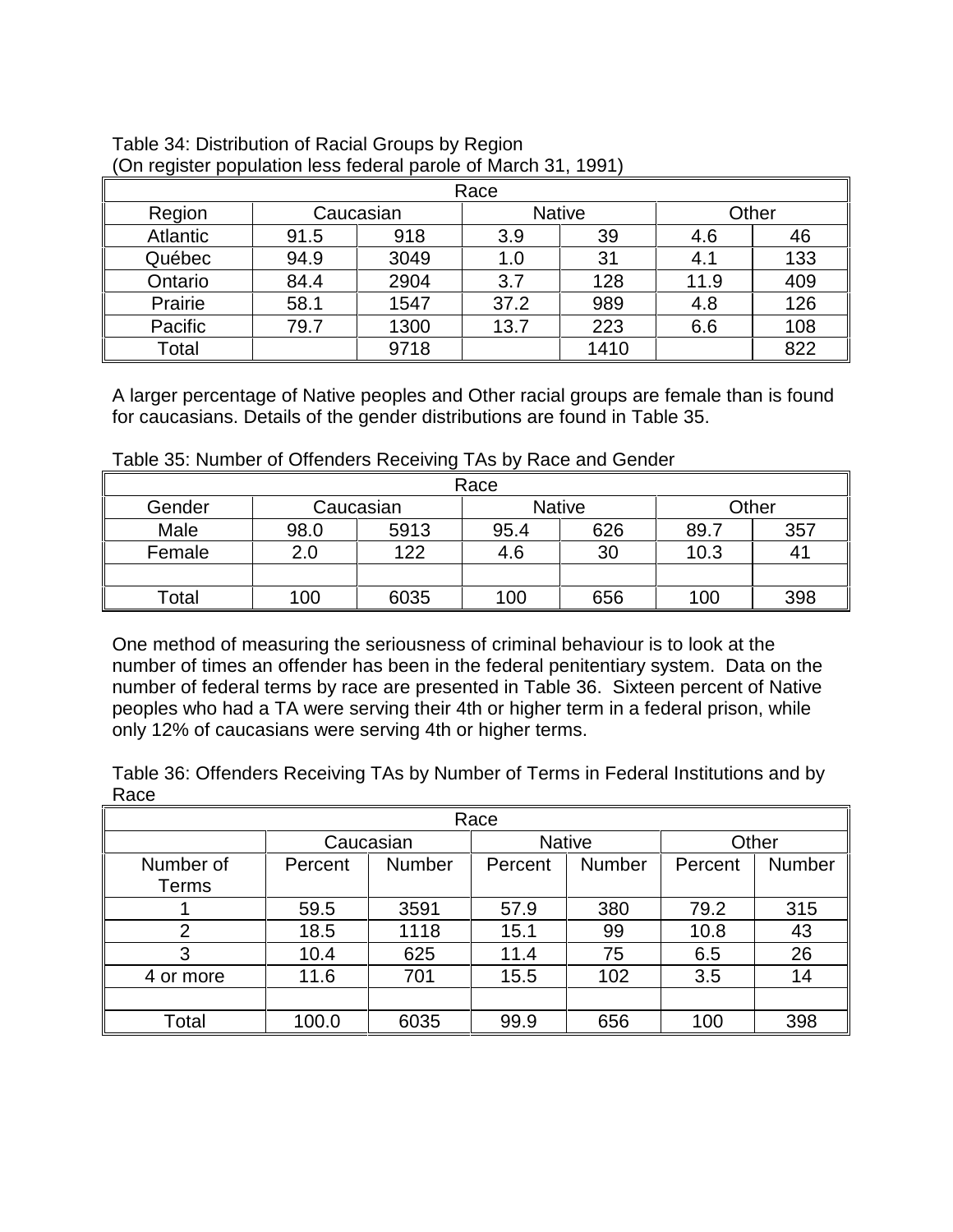Table 37 presents the racial distribution of major admitting offences. Amongst Native peoples 27% were serving sentences for crimes of assault or ones that cause injury, and 18% were serving sentences for sexual offences. By comparison, 12% of caucasians were serving sentences for assault, and 13% for sexual offences. There was very little difference in the percentage of offenders in each racial group who were serving time for murder. Native peoples were much less likely than others to be serving time for drug offences, whereas, those from other racial groups more likely to be serving time for these offences.

| Race                 |         |               |         |               |         |        |  |  |
|----------------------|---------|---------------|---------|---------------|---------|--------|--|--|
|                      |         | Caucasian     |         | <b>Native</b> | Other   |        |  |  |
|                      | Percent | <b>Number</b> | Percent | Number        | Percent | Number |  |  |
| <b>Murder</b>        | 10.8    | 652           | 9.0     | 59            | 11.8    | 47     |  |  |
| Assault, injury      | 12.4    | 747           | 26.8    | 176           | 15.1    | 60     |  |  |
| Sexual offences      | 12.8    | 771           | 18.5    | 121           | 10.3    | 41     |  |  |
| Theft, robbery       | 26.9    | 1321          | 23.3    | 153           | 17.3    | 69     |  |  |
| Break & enter        | 15.0    | 906           | 14.0    | 92            | 6.8     | 27     |  |  |
| Attempts, conspiracy | 7.1     | 426           | 0.3     | 2             | 7.8     | 31     |  |  |
| Drug offences        | 9.9     | 599           | 1.5     | 10            | 23.6    | 94     |  |  |
| Other                | 5.2     | 313           | 6.6     | 43            | 7.3     | 29     |  |  |
|                      |         |               |         |               |         |        |  |  |
| Total                | 100.1   | 6035          | 100.0   | 656           | 100     | 398    |  |  |

Table 37: Number of Offenders receiving TAs by Race and Major Admitting Offence

Native peoples were more likely to have been convicted of an offence scheduled under Bill C67, or listed as Category 1 by the National Parole Board. Sixty-four percent of Native peoples committed C67 offences and 73% committed Category 1 offences. This compares to 47% of caucasians convicted of C67 offences and 56% convicted of Category 1 offences.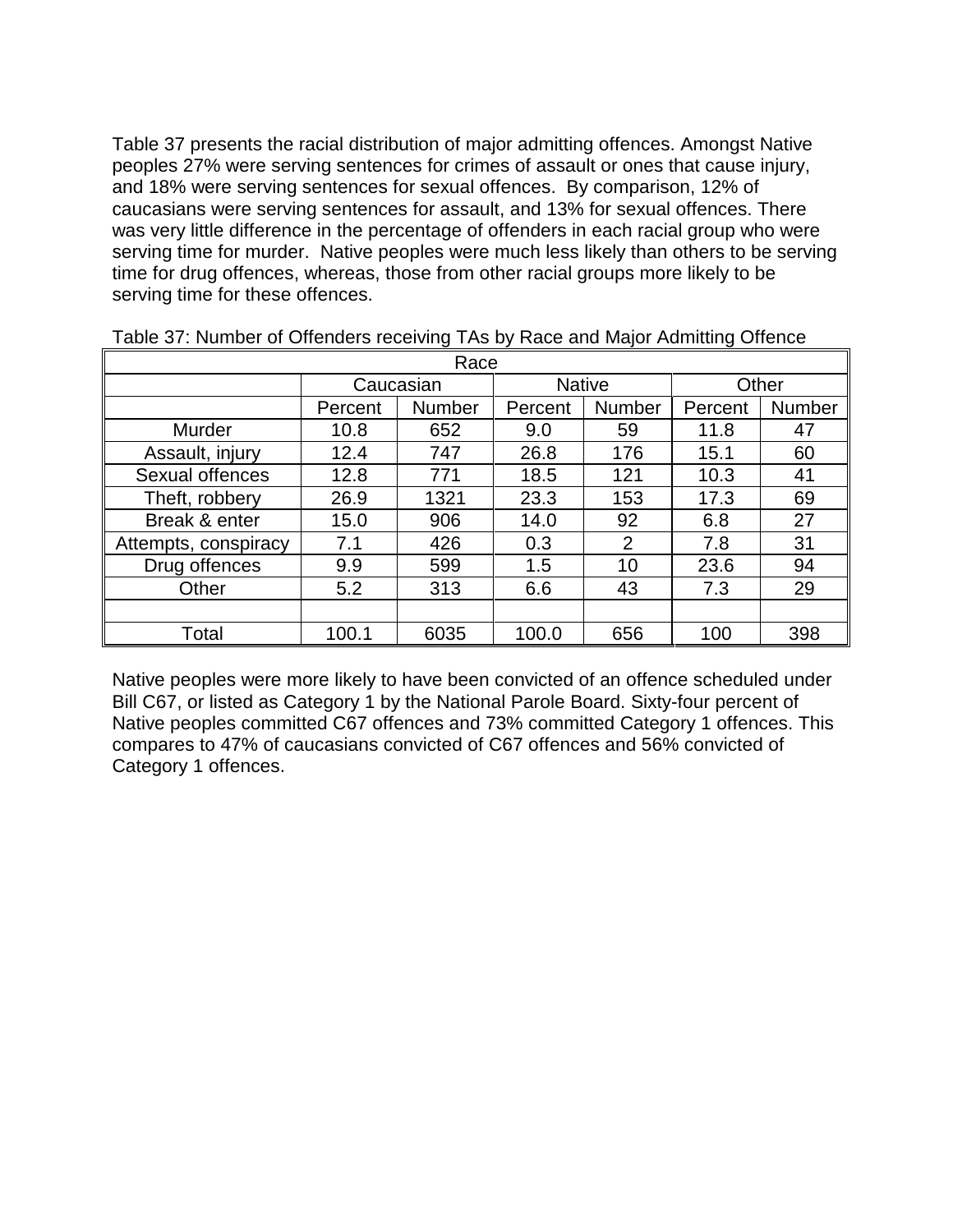| Race      |         |               |         |               |         |               |  |  |
|-----------|---------|---------------|---------|---------------|---------|---------------|--|--|
|           |         | Caucasian     |         | <b>Native</b> |         | Other         |  |  |
|           | Percent | <b>Number</b> | Percent | <b>Number</b> | Percent | <b>Number</b> |  |  |
| C67       |         |               |         |               |         |               |  |  |
| Yes       | 46.8    | 2822          | 64.3    | 422           | 41.2    | 164           |  |  |
| <b>No</b> | 53.2    | 3213          | 35.7    | 234           | 58.8    | 234           |  |  |
|           |         |               |         |               |         |               |  |  |
| Total     | 100     | 6035          | 100     | 656           | 100     | 398           |  |  |
|           |         |               |         |               |         |               |  |  |
| Category  |         |               |         |               |         |               |  |  |
| Yes       | 56.0    | 3380          | 72.6    | 476           | 52.5    | 209           |  |  |
| <b>No</b> | 44.0    | 2655          | 27.4    | 180           | 47.5    | 189           |  |  |
|           |         |               |         |               |         |               |  |  |
| Total     | 100     | 6035          | 100     | 656           | 100     | 398           |  |  |

Table 38: Number of Offenders receiving TAs by Race and Designation as Category 1 and C67

Data presented in Table 39 indicate that Native peoples serve a larger percentage of their sentence before receiving a UTA or family and community ETA. Members of other racial groups serve the same or slightly less time before receiving their first UTA or ETA.

Table 39: Percentage of Sentence Served before first UTA and First Family and Community ETA

|                            | Mean | <b>Number</b> | Standard  |
|----------------------------|------|---------------|-----------|
|                            |      |               | Deviation |
| <b>UTA</b>                 |      |               |           |
| Caucasian                  | 31.0 | 1540          | 16.4      |
| <b>Native</b>              | 37.8 | 95            | 16.8      |
| Other                      | 29.5 | 95            | 13.3      |
|                            |      |               |           |
| ETA / Family and Community |      |               |           |
| Caucasian                  | 25.2 | 2372          | 18.1      |
| <b>Native</b>              | 30.9 | 229           | 19.3      |
| Other                      | 22.6 | 167           | 14.0      |

Table 40 presents the distribution of offenders who received TAs by race and region. These data need to be compared with those in Table 34 to see racial differences for those receiving in TAs. As was found for the data on the number of TAs Native peoples are less likely to receive TAs in the Prairie region than would be expected based on the representation in the offender population.

Table 40: Number of Offenders Receiving TAs by Race and Region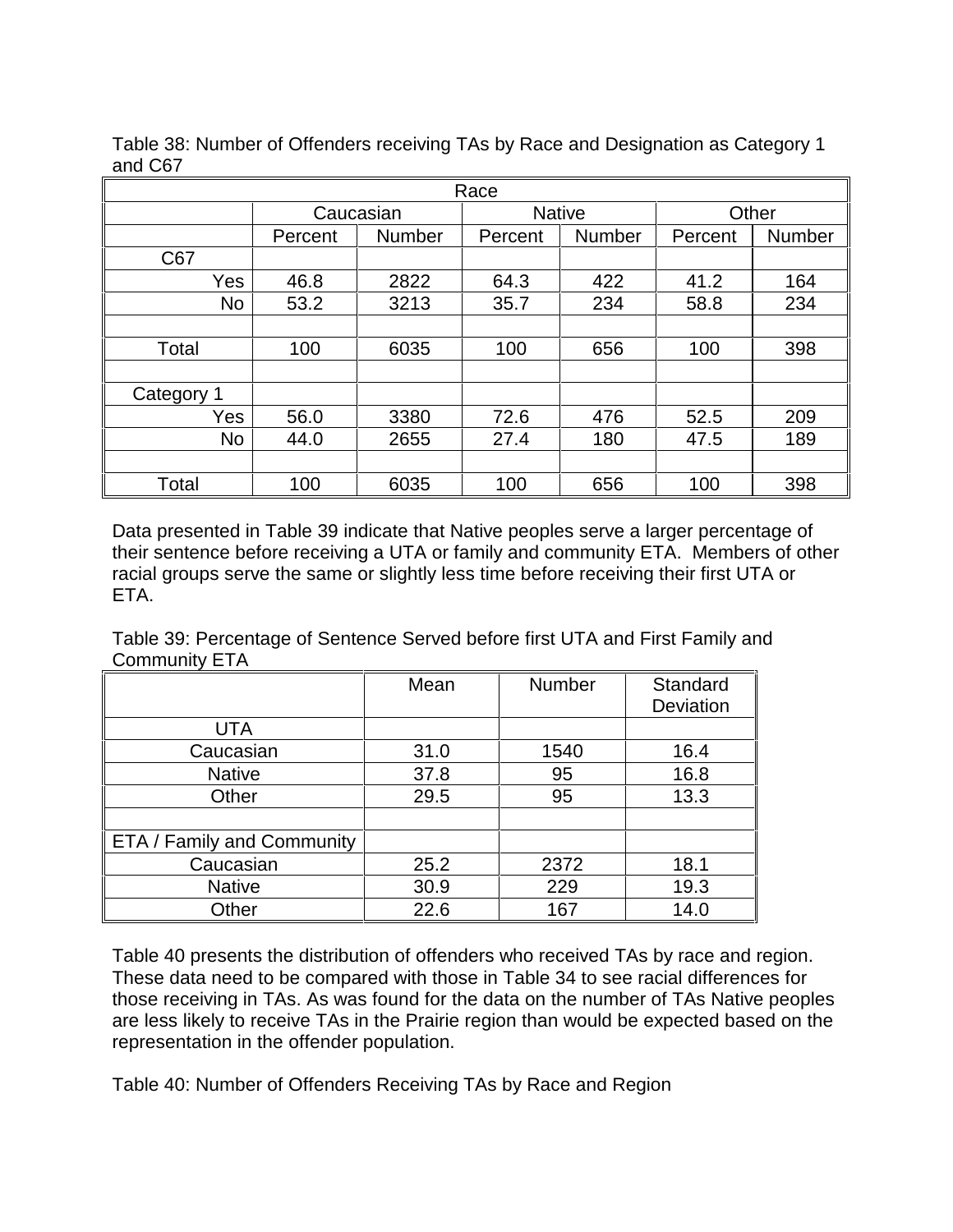| Race     |         |           |         |               |         |        |  |  |  |
|----------|---------|-----------|---------|---------------|---------|--------|--|--|--|
|          |         | Caucasian |         | <b>Native</b> |         | Other  |  |  |  |
| Region   | Percent | Number    | Percent | Number        | Percent | Number |  |  |  |
| Atlantic | 91.5    | 638       | 4.6     | 32            | 3.9     | 27     |  |  |  |
| Québec   | 96.5    | 2049      | 0.7     | 15            | 2.8     | 60     |  |  |  |
| Ontario  | 85.9    | 1715      | 4.2     | 84            | 9.9     | 197    |  |  |  |
| Prairie  | 62.7    | 703       | 33.7    | 378           | 3.6     | 40     |  |  |  |
| Pacific  | 80.8    | 930       | 12.8    | 147           | 6.4     | 74     |  |  |  |
| Total    |         | 6035      |         | 656           |         | 398    |  |  |  |

## **Summary**

These analyses have shown that in terms of both the number of TAs granted, and the number of offenders who receive TAs, Native peoples are under-represented. However, the analyses also show that Native peoples are more likely to have been convicted of more serious offences involving violence and are more likely to have served multiple federal prison terms. They may therefore, represent a greater risk to the community, and as with other offenders in these categories, are less likely to be granted TAs. In addition, it was shown that in the case of compassionate TAs, Native peoples are more likely to be granted an absence than other racial groups

## **Gender**

Tables 41 to 47 present an analysis of differences between males and females with respect to TAs. Data in Table 41 indicate that females are more likely than males to have a single, rather than a group TA. In 1991/91 females represented 2% of the offender population and received 3% of the TAs.

| Group or Single | Male    |               | Female  |               |  |
|-----------------|---------|---------------|---------|---------------|--|
|                 | Percent | <b>Number</b> | Percent | <b>Number</b> |  |
| Group           | 54.7    | 28046         | 27.2    | 427           |  |
| Single          | 45.3    | 23217         | 72.8    | 1140          |  |
| Total           | 100     | 51263         | 100     | 1567          |  |

Table 41: Number of TAs which were Group or Single Gender

Table 42, which presents the purposes for which TAs were granted, indicates that females more frequently have TAs for medical reasons, and are less likely than males to have TAs for family and community contact. Females are more likely to have resocialization escorts than males, and are also less likely to have a UTA than males (see Table 43)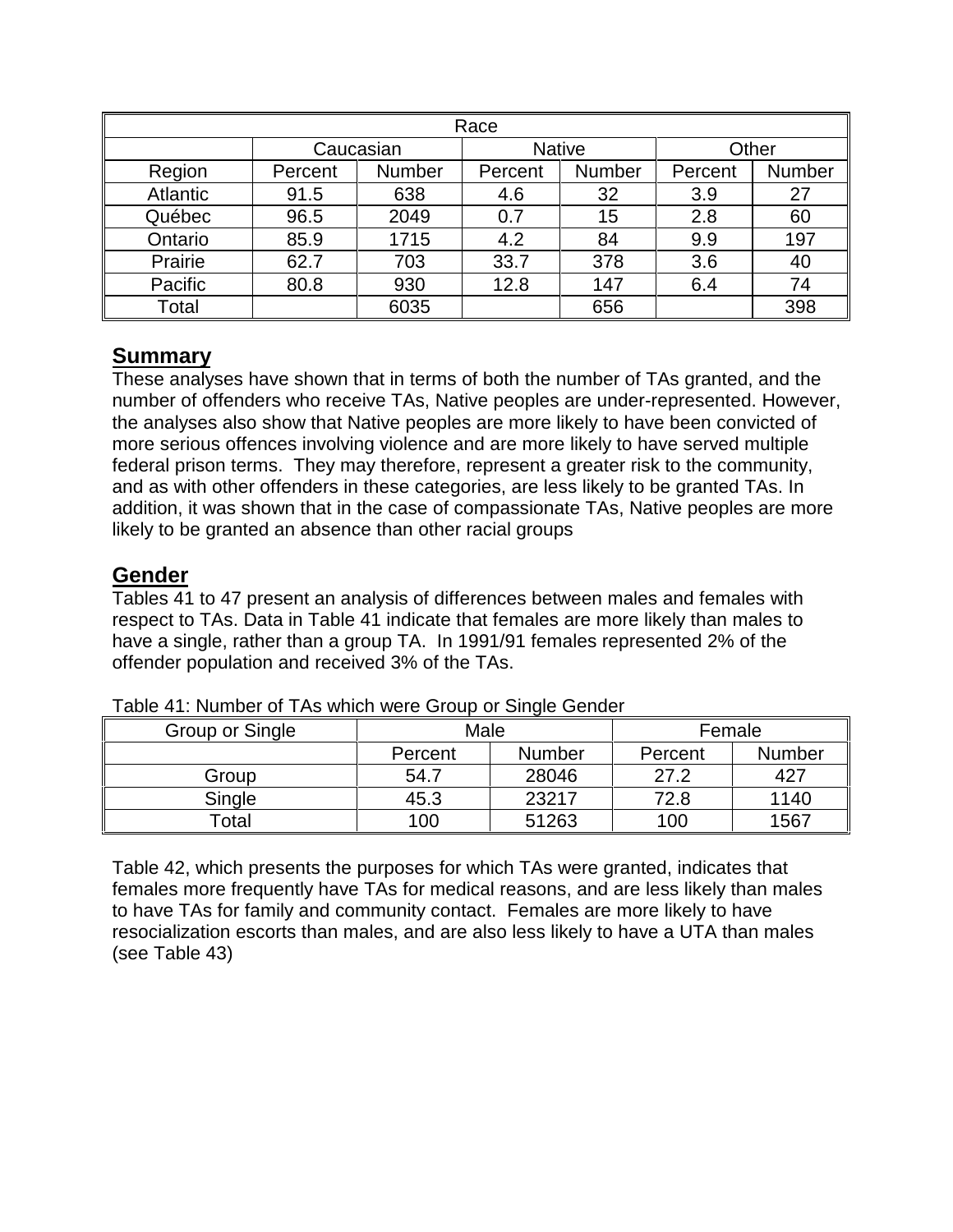|                                     | Male    |               | Female  |        |  |
|-------------------------------------|---------|---------------|---------|--------|--|
|                                     | Percent | <b>Number</b> | Percent | Number |  |
| Medical                             | 22.6    | 11610         | 30.2    | 473    |  |
| Compassionate                       | 1.0     | 505           | 0.9     | 14     |  |
| Administrative                      | 2.6     | 1359          | 6.9     | 108    |  |
| <b>Family and Community Contact</b> | 73.7    | 37789         | 62.0    | 972    |  |
| Гоtal                               | 99.9    | 52163         | 100.0   | 1567   |  |

#### Table 42: Number of TAs by Gender and Purpose

#### Table 43: Number of TAs by Gender and Type of Escort

|                 | Male                     |       | Female  |               |  |
|-----------------|--------------------------|-------|---------|---------------|--|
|                 | <b>Number</b><br>Percent |       | Percent | <b>Number</b> |  |
| Security        | 37.2                     | 19087 | 24.8    | 389           |  |
| Resocialization | 47.9                     | 24544 | 70.2    | 1100          |  |
| Unescorted      | 14.9                     | 7632  | 5.0     | 78            |  |
| Γotal           | 100                      | 51263 | 100     | 1567          |  |

Females are more likely to be serving sentences for crimes of assault and causing injury, and for drug offences than are males. The data in Table 44 also indicate that males are more likely to have been convicted of sexual offences, break and enter, and theft and robbery.

Table 44: Number of Offenders Receiving TAs by Gender and Major Admitting Offence

|                             | Male    |               | Female  |        |  |
|-----------------------------|---------|---------------|---------|--------|--|
|                             | Percent | <b>Number</b> | Percent | Number |  |
| Murder                      | 11.6    | 799           | 15.5    | 30     |  |
| Assault, injury             | 13.0    | 898           | 23.8    | 46     |  |
| Sexual offences             | 13.4    | 924           | 1.6     | 3      |  |
| Theft, robbery              | 27.0    | 1864          | 21.2    | 41     |  |
| Break & enter               | 14.1    | 975           | 2.6     | 5      |  |
| Attempts, conspiracy, fraud | 5.8     | 404           | 8.8     | 17     |  |
| Drug offenders              | 9.2     | 633           | 20.7    | 40     |  |
| Other                       | 5.9     | 410           | 5.7     | 11     |  |
|                             |         |               |         |        |  |
| Total                       | 100.0   | 6907          | 99.9    | 193    |  |

The data in Table 45 indicate that females are less likely than males to be serving multiple federal terms of incarceration. Although males and females are about equally represented in terms of C67 offences females offenders are more likely to be serving time for a Category 1 Offences as shown in Table 46.

Table 45: Number of Offenders Receiving TAs by Gender and Number of Terms in a Federal Prison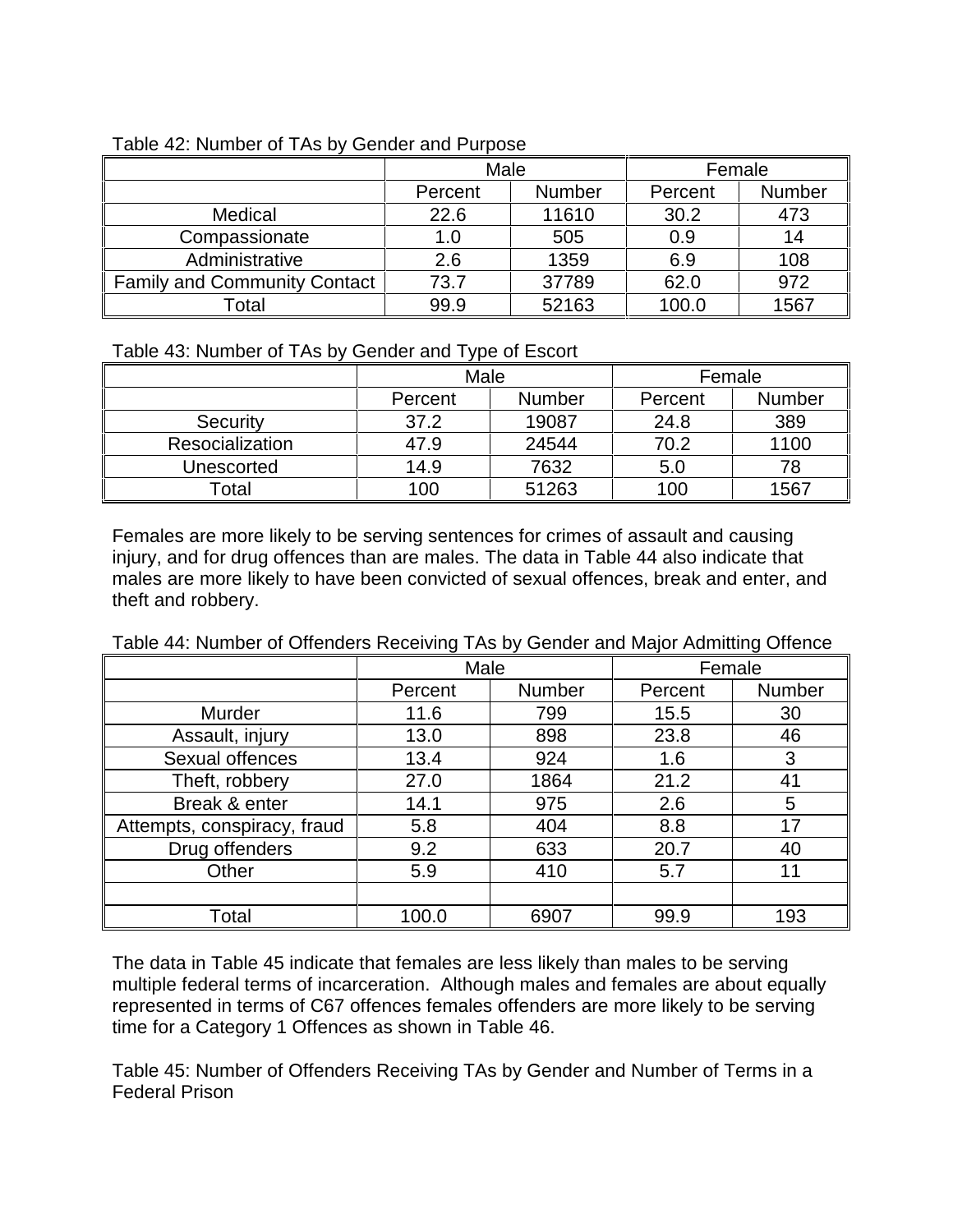|                        | Male |      | Female |     |  |
|------------------------|------|------|--------|-----|--|
| <b>Number of Terms</b> |      |      |        |     |  |
|                        | 601  | 4148 | 76.7   | 148 |  |
|                        | 17.8 | 1234 | 13.5   | 26  |  |
|                        | 10.4 | 718  | 4.2    |     |  |
| 4 or more              | 11.4 | 807  | 5.7    |     |  |
|                        |      |      |        |     |  |
| Total                  | 100  | 6907 | 100.1  | 193 |  |

Table 46: Number of Offenders Receiving TAs by Gender and Designation as Category 1 or C67

|            |     | Male |      | Female |     |
|------------|-----|------|------|--------|-----|
| C67        |     |      |      |        |     |
|            | Yes | 48.1 | 3323 | 46.1   | 89  |
|            | No  | 51.9 | 3584 | 53.9   | 104 |
| Total      |     | 100  | 6907 | 100    | 193 |
| Category 1 |     |      |      |        |     |
|            | Yes | 57.2 | 3950 | 61.7   | 119 |
|            | No  | 42.8 | 2957 | 38.3   | 74  |
| Total      |     | 100  | 6907 | 100    | 193 |

There is very little difference between males and females in the percentage of time served before first UTA (25.6% vs 22.3%) and first community and family ETA (31.3% vs 29.5%).

Table 47: Percentage of Sentence Served Before First UTA and First Family and Community ETA by Gender

| <b>UTA</b>              | Mean                              | Number | Standard<br>Deviation |  |  |
|-------------------------|-----------------------------------|--------|-----------------------|--|--|
| Female                  |                                   |        |                       |  |  |
| Male                    |                                   |        |                       |  |  |
|                         | $\underline{F}$ (1,1728) = .4, ns |        |                       |  |  |
| <b>ETA</b>              |                                   |        |                       |  |  |
| Female                  |                                   |        |                       |  |  |
| Male                    |                                   |        |                       |  |  |
| $F(1,2771) = 3.19$ , ns |                                   |        |                       |  |  |

## **Summary**

The comparison of male and female offenders suggest that females are not treated differently from males in terms of the number of the number of TAs received. However, there is evidence that females receive less family and community contact. TAs than males. The offence data suggest that females are more likely to be serving time for crimes involving violence and this may explain the relatively fewer family and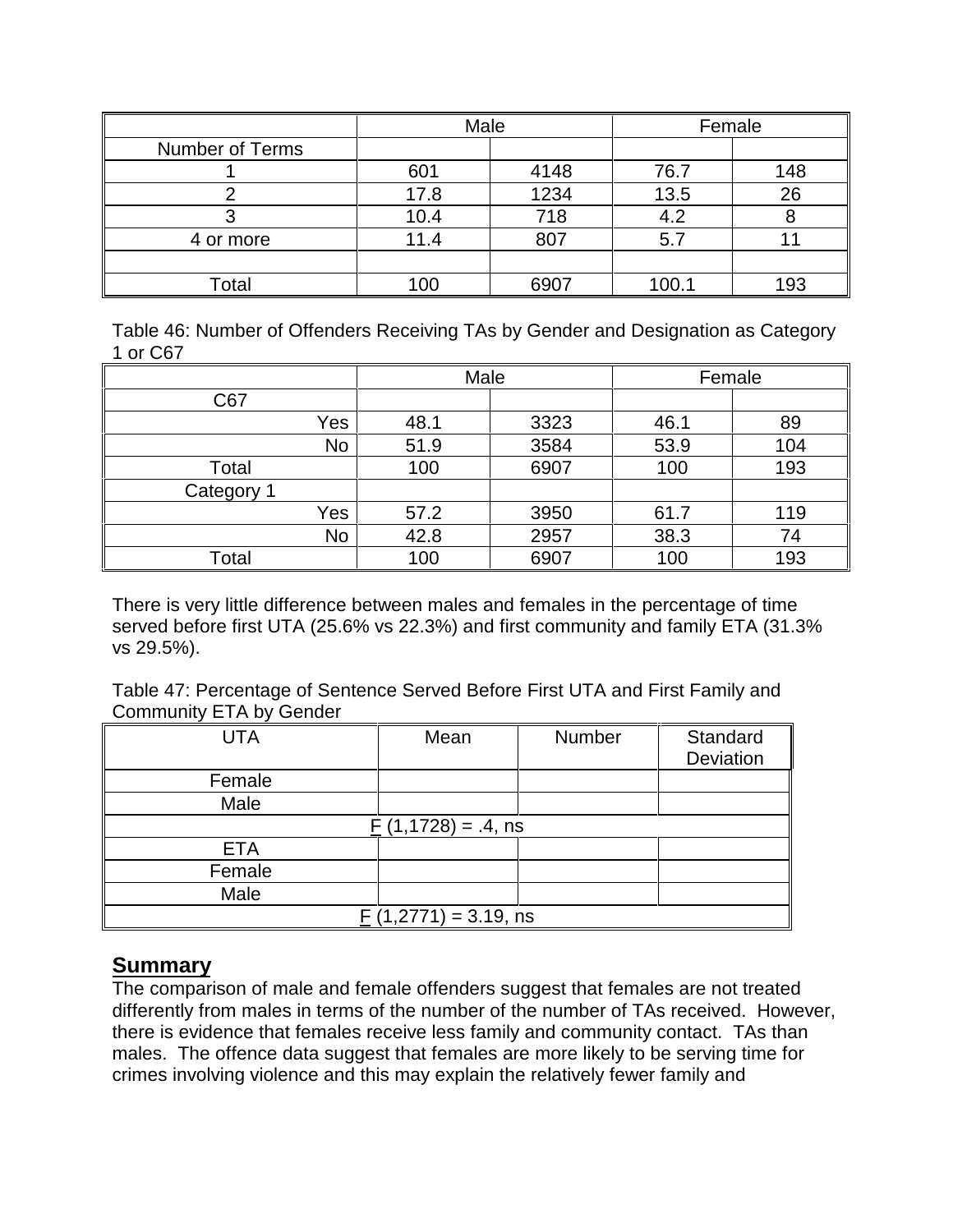community TAs. Another possible reason for fewer family and community TAs may be the centralization of prison services for women in Kingston.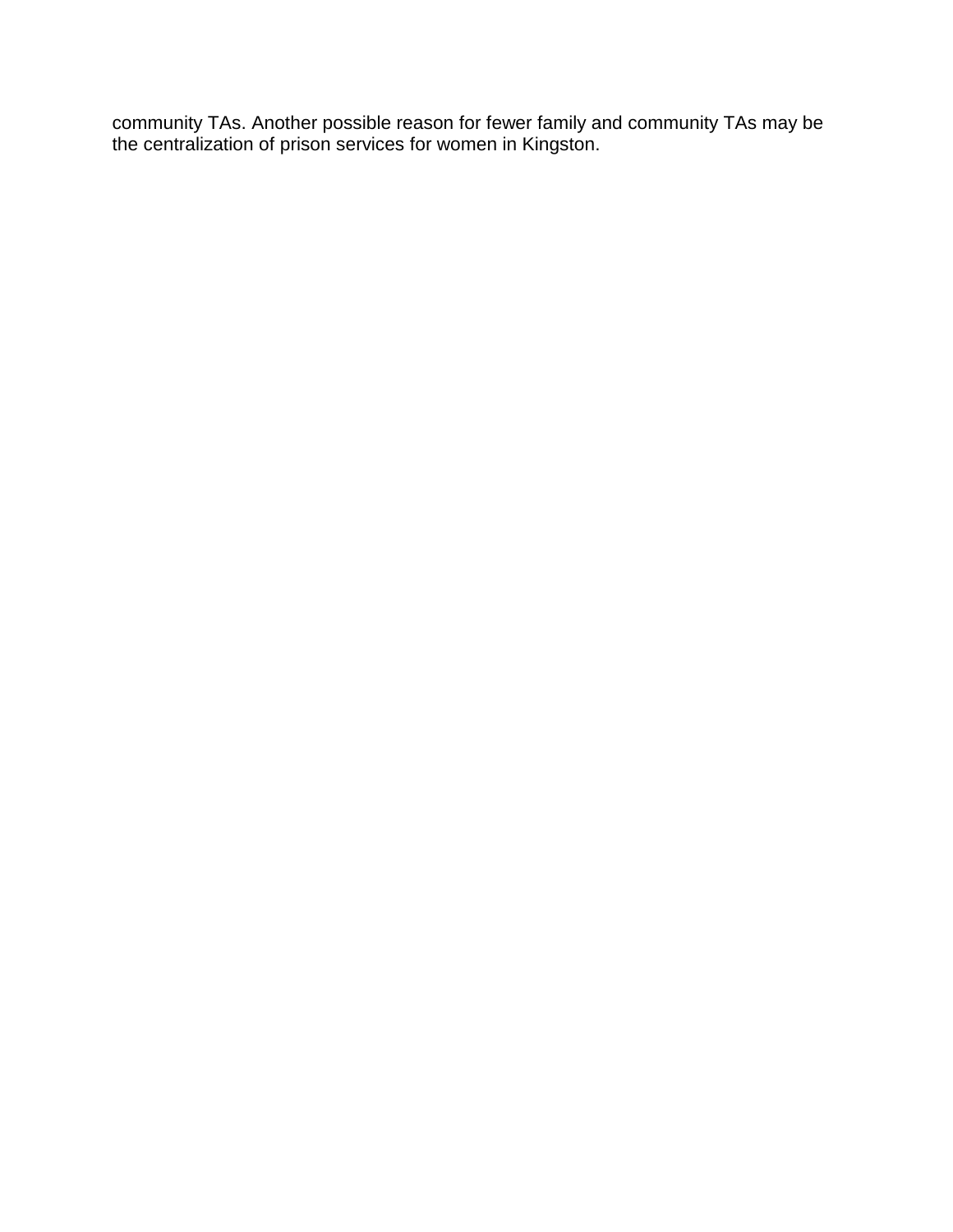## **Sex offenders**

On March 31, 1991 a census was conducted of all sex offenders in federal prisons and under supervision. Included in the census were offenders who were serving time for a sexual offence, or who had been convicted of a sexual offence in the past.

The census questionnaire contained a description of the sexual offences which had been committed, including a description which reflected the level of violence and severity of the offence. The census identified 3089 sex offenders, 2183 of whom were in prisons. Of these, 464 offenders had received a TA in 1990/91 so they were in our TA file, and we had determined the date of their first UTA or their first Family and community ETA.

The 464 offenders were included in our analysis group. Since the analysis sample was only 25% of the original sex offender population (from the census) comparisons were made between the groups. The detailed results of these comparisons are not included here, but they indicated that we had in fact obtained a reasonable sample of sex offender cases with one important distinction. The combined file contained slightly higher percentages of the less serious sex offence characteristics and a slightly lower percentage of the more serious sex offence characteristics. The difference is not surprising given that those convicted of more serious offences are less likely to appear in the temporary absence data. That is, those offenders convicted of more serious offences are less likely to have received an unescorted temporary absence or an escorted temporary absence for family and community contact.

| Level of Injury             | <b>UTA</b> |               |           | <b>Family and Community ETA</b> |               |           |
|-----------------------------|------------|---------------|-----------|---------------------------------|---------------|-----------|
|                             | Mean       | <b>Number</b> | Standard  | Mean                            | <b>Number</b> | Standard  |
|                             |            |               | Deviation |                                 |               | Deviation |
| No injury                   | 34.1       | 39            | 12.2      | 22.9                            | 72            | 13.7      |
| Slight injury (no           | 43.5       | 31            | 21.6      | 30.7                            | 59            | 22.6      |
| weapon)                     |            |               |           |                                 |               |           |
| Slight Injury (weapon)      | 35.6       |               | 15.8      | 29.0                            | 19            | 17.9      |
| <b>Treated and released</b> | 33.5       | 13            | 11.5      | 24.6                            | 30            | 17.7      |
| Hospitalized                | 36.1       | 9             | 7.4       | 32.6                            | 19            | 12.1      |

Table 48: Percentage of Sentence Served Before First UTA and First Family and Community ETA by level of Physical Injury to Victim

Table 48 presents the percentage of sentence served by level of injury inflicted on the victim during a sexual offence. Percentage of sentence served to first family and community ETA was lowest for those offenders who had inflicted no injury on their victim. It was highest for those who had hospitalized the victim as a result of the attack. The data for percentage of time to first UTA shows no consistent pattern. The difference in percentage time served between no injury and hospitalizing the victim is minimal, and the largest percentage served in for those who inflicted only slight injury without the presence of a weapon.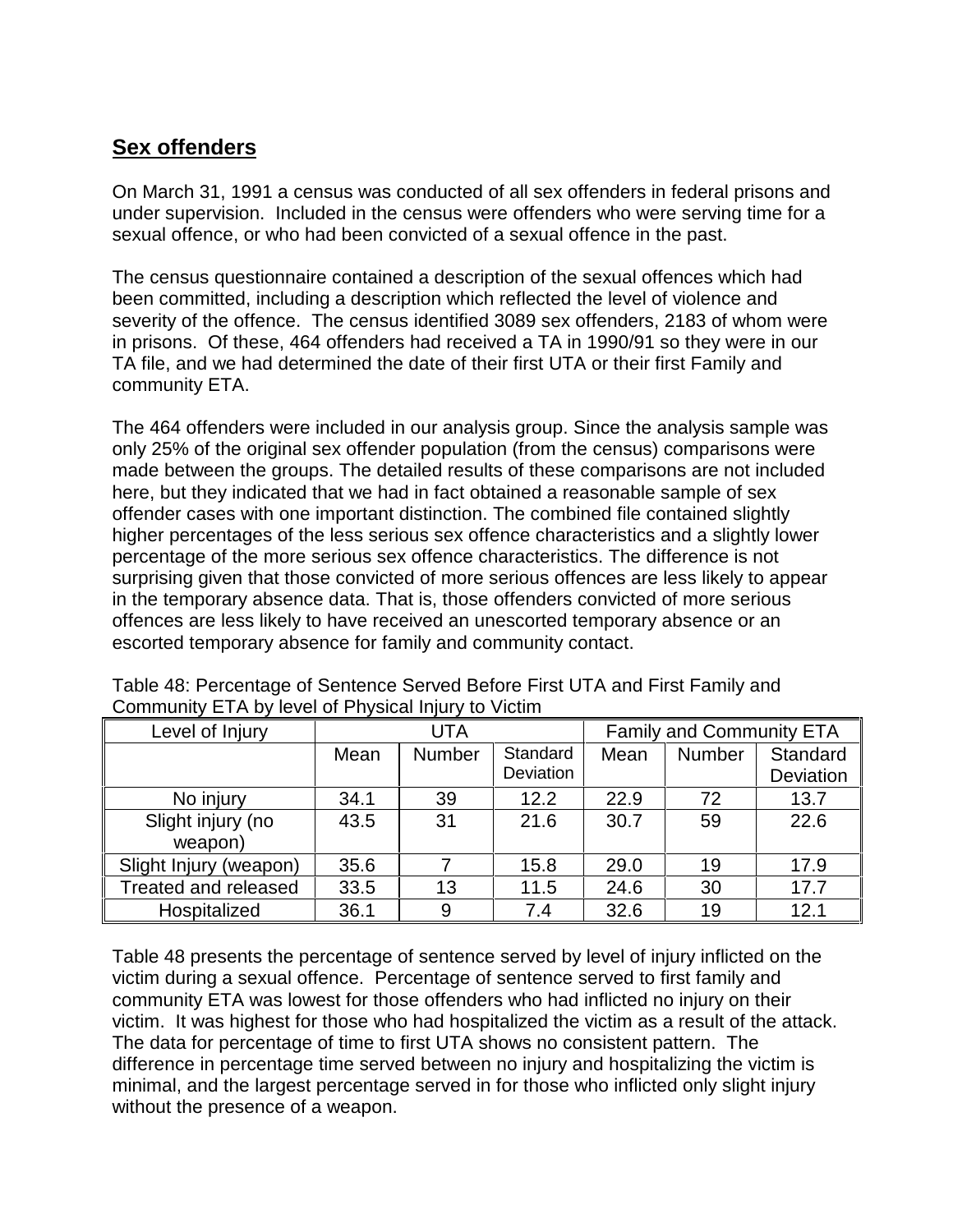Percentage of time served to first family and community ETA by the level of force used during a sexual offence shows a consistent increase as the level of force rises, Data in Table 49 indicate that for those offenders using no force they received their family and community ETA after serving 24% of their sentence while those who assaulted their victim had to serve 31% of their sentence.

|                        | <b>UTA</b> |        |           | <b>Family and Community ETA</b> |               |           |
|------------------------|------------|--------|-----------|---------------------------------|---------------|-----------|
| Level of Force         | Mean       | Number | Standard  | Mean                            | <b>Number</b> | Standard  |
|                        |            |        | Deviation |                                 |               | Deviation |
| No coercion            | 34.3       | 32     | 11.7      | 23.6                            | 55            | 15.3      |
| Threatened (no weapon) | 36.9       | 29     | 13.4      | 26.4                            | 53            | 14.8      |
| Threatened (weapon)    | 39.0       | 11     | 12.3      | 28.0                            | 25            | 14.8      |
| Minor assault          | 35.2       | 26     | 14.4      | 30.3                            | 52            | 20.9      |
| <b>Brutal assault</b>  | 40.5       | 6      | 7.0       | 30.7                            | 13            | 10.7      |

Table 49: Percentage of Sentence Served Before First UTA and First Family and Community ETA by Level of Force Used

The pattern for UTAs is similar, but not as consistent. Those who used no coercion while committing the offence received their first UTA after 34% of their sentence was served while those who used extreme force had to serve 40.5% of their sentence. note that eligibility for a UTA is normally after one sixth of the sentence, and parole eligibility is after one third of the sentence.

Table 50 demonstrates how the presence of alcohol and drugs during the commission of a sexual offence affects the amount of time that offenders serve before receiving a UTA or a family and community ETA. For those who had no alcohol or drug involvement with their offence they served 23% of the sentence before a family and community ETA, but where alcohol and drugs were elements in the offence, offenders served 30% or more of their sentence before receiving an ETA. The differential is similar for UTAs with the presence of alcohol during the current or a past offence resulting in larger percentage of the sentence being served before a UTA. It is also interesting to note that alcohol and drug involvement in previous offence had a greater influence on percentage of sentence served. It may be that such involvement is indicative of an addiction problem that contributes to the return to a federal institution.